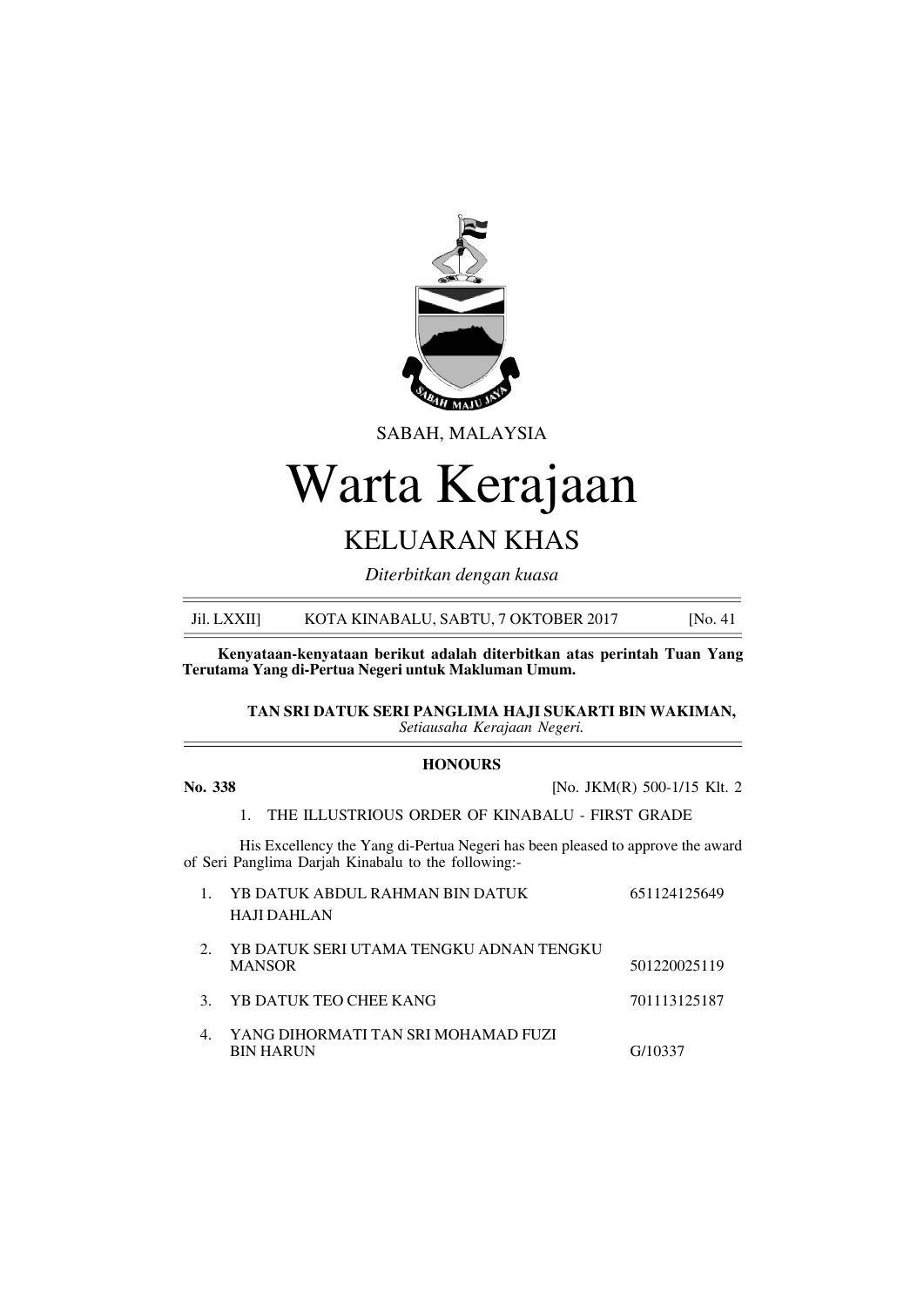| .436 | WARTA KERAJAAN NEGERI SABAH KELUARAN KHAS                                | 7 Oktober 2017 |
|------|--------------------------------------------------------------------------|----------------|
|      | 1. THE ILLUSTRIOUS ORDER OF KINABALU - FIRST GRADE - (cont.)             |                |
|      | YANG MULIA JENERAL TAN SRI RAJA MOHAMED<br>AFFANDI BIN RAJA MOHAMED NOOR | T/411967       |
| 6.   | YBHG. DATUK HAJI TUANKU BALANGGUNG<br>@ EGBERT EVARISTUS                 | 320506125285   |
|      | YBHG. DATUK VICTOR SUBBRAYAN PAUL                                        | 390822075041   |

**No. 339** [No. JKM(R) 500-1/15 Klt. 2

2. THE ILLUSTRIOUS ORDER OF KINABALU - SECOND GRADE

His Excellency the Yang di-Pertua Negeri has been pleased to approve the award of Panglima Gemilang Darjah Kinabalu to the following:-

| 1.  | <b>YB LIMUS BIN JURY</b>              | 620726125089 |
|-----|---------------------------------------|--------------|
| 2.  | YB DR HIEW KING CHEU                  | 520301125077 |
| 3.  | ABDUL MANAP BIN LAKARIBA (HAJI)       | 680719125755 |
| 4.  | <b>ABDUL RAZAK BIN HARRIS</b>         | 611108125175 |
| 5.  | AHMAD @ ASMAT BIN NANGKA @ NUNGKA     | 540508125101 |
| 6.  | AHMAD BIN HAJI AWANG HASHIM           | 580516125167 |
| 7.  | ALEXANDER LO SU HYEN                  | 620103125349 |
| 8.  | <b>ANTHONY LAU BONG HORNG</b>         | 730426135709 |
| 9.  | ANTHONY LINGGIAN @ CHONG YUK KEN      | 520224125291 |
| 10. | AWADNIR @ MOHD ARUDDIN BIN MATANGGAL  | 521010125055 |
| 11. | AWANG DAMIT BIN AWANG ANAK (HAJI)     | 570325125261 |
| 12. | <b>CATHERINE MARY ROSE SEDOMON</b>    | 281130125164 |
| 13. | <b>CHIN TET FONG</b>                  | 511026125261 |
| 14. | D KAMARUDIN BIN D MUDIN (PROF DR)     | 681013125547 |
| 15. | DANNY WONG TZE KEN (PROF DR)          | 670716125021 |
| 16. | DAYU BIN SANSALU (DR)                 | 500610125339 |
| 17. | DG HAJA BALBANGSA DATU HAJI BACHTIYAL | 621128125614 |
| 18. | <b>EDDIE BIN ABDULLAH</b>             | 540621135029 |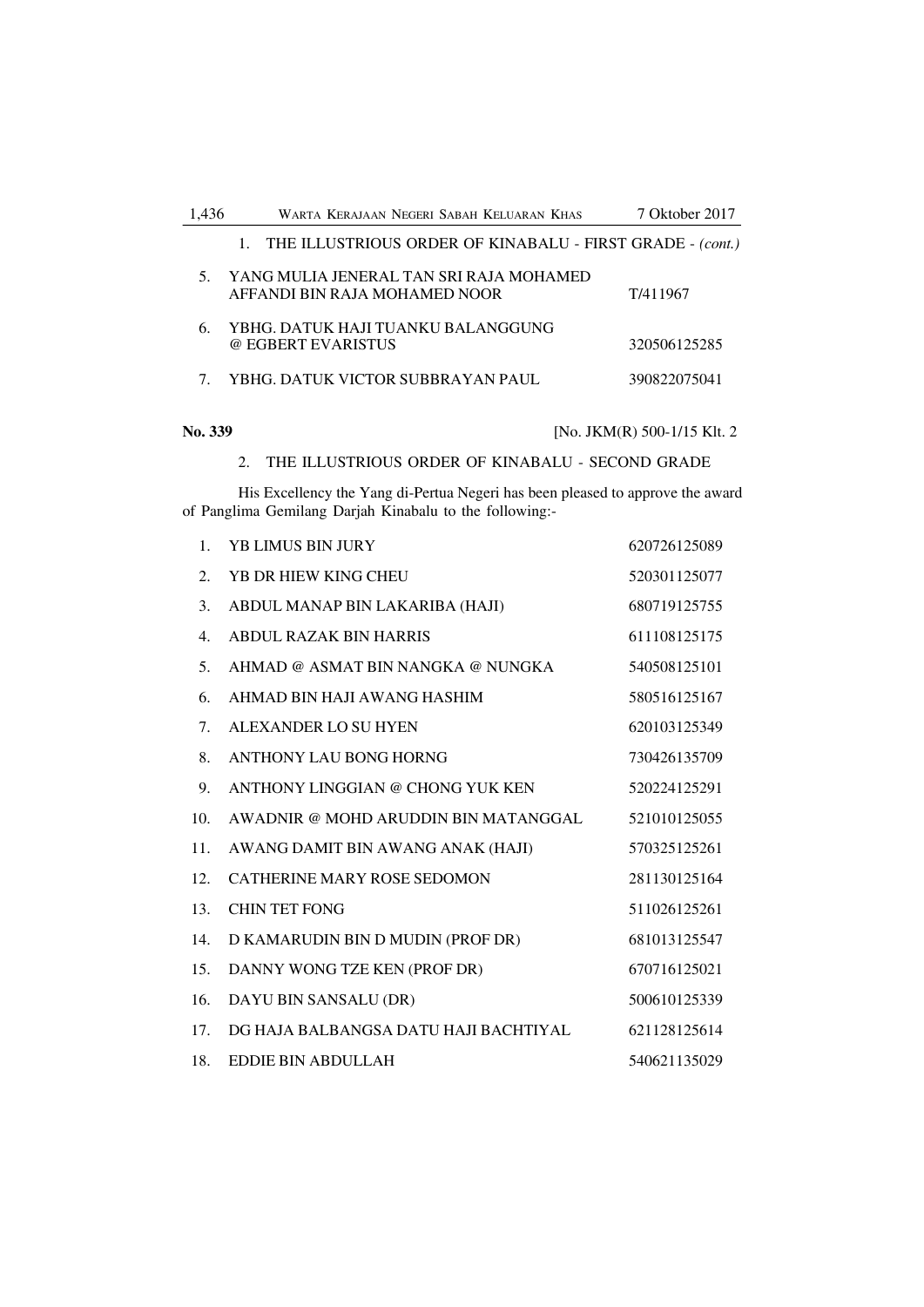|     | THE ILLUSTRIOUS ORDER OF KINABALU - SECOND GRADE - (cont.)<br>2. |              |
|-----|------------------------------------------------------------------|--------------|
| 19. | EJUNGMAH BINTI HAJI LATUN @ EYUNG<br>LATUN (HAJAH)               | 570429125338 |
| 20. | HAJAM BIN LAJAH ALAM (HAJI)                                      | 631206125281 |
| 21. | <b>HANAFI BIN ABDULLAH</b>                                       | 590706035727 |
| 22. | HARUN BIN ISMAIL (DATO)                                          | 591231125183 |
| 23. | HUSSAIN BIN KASAU (HAJI)                                         | 460212125173 |
| 24. | <b>IDRUS BIN SHAFIE</b>                                          | 590503125191 |
| 25. | ISKANDAR DATUK HAJI MOHD. KAUS                                   | 680718105891 |
| 26. | <b>ISMAIL BIN AWADAN (HAJI)</b>                                  | 400228125153 |
| 27. | <b>ISMARAH BIN MADCASAR</b>                                      | 590910125359 |
| 28. | JAHARI BIN DATUK MOHD DON @ JOHARI BIN<br><b>DATUK MOHD DUN</b>  | 580101127187 |
| 29. | JALIDAR ABDUL RAHIM (HAJI)                                       | 490721125001 |
| 30. | JAMES THURAIRATNAM A/L DR C JEREMIAH<br>(DR) (ADK)               | 560419055517 |
| 31. | <b>JASNI BIN MATLANI</b>                                         | 621116125131 |
| 32. | <b>JOHNNY TAN BIN KULAI</b>                                      | 571011715191 |
| 33. | <b>JOSEPH AHLAN (DR)</b>                                         | 650627125005 |
| 34. | <b>KASMIN BIN AWONG</b>                                          | 521013125341 |
| 35. | <b>KENNETH BOON</b>                                              | 460809125105 |
| 36. | KWEK SHEE LIANG @ KWOK SZU LIANG                                 | 500103125385 |
| 37. | <b>LADISLAUS MALUDA</b>                                          | 520424125245 |
| 38. | <b>LEOW LAM TIONG</b>                                            | 521117065099 |
| 39. | LIEW CHEE KEONG                                                  | 561220085017 |
| 40. | LING KUOK TIANG                                                  | 660214135693 |
| 41. | <b>LO KIM TONG</b>                                               | 550521125359 |
| 42. | <b>LOK EOW CHONG</b>                                             | 410914715179 |
| 43. | <b>MAISURI BIN BESRI</b>                                         | 570811125259 |
| 44. | MAMING BIN STAMING                                               | 570317125739 |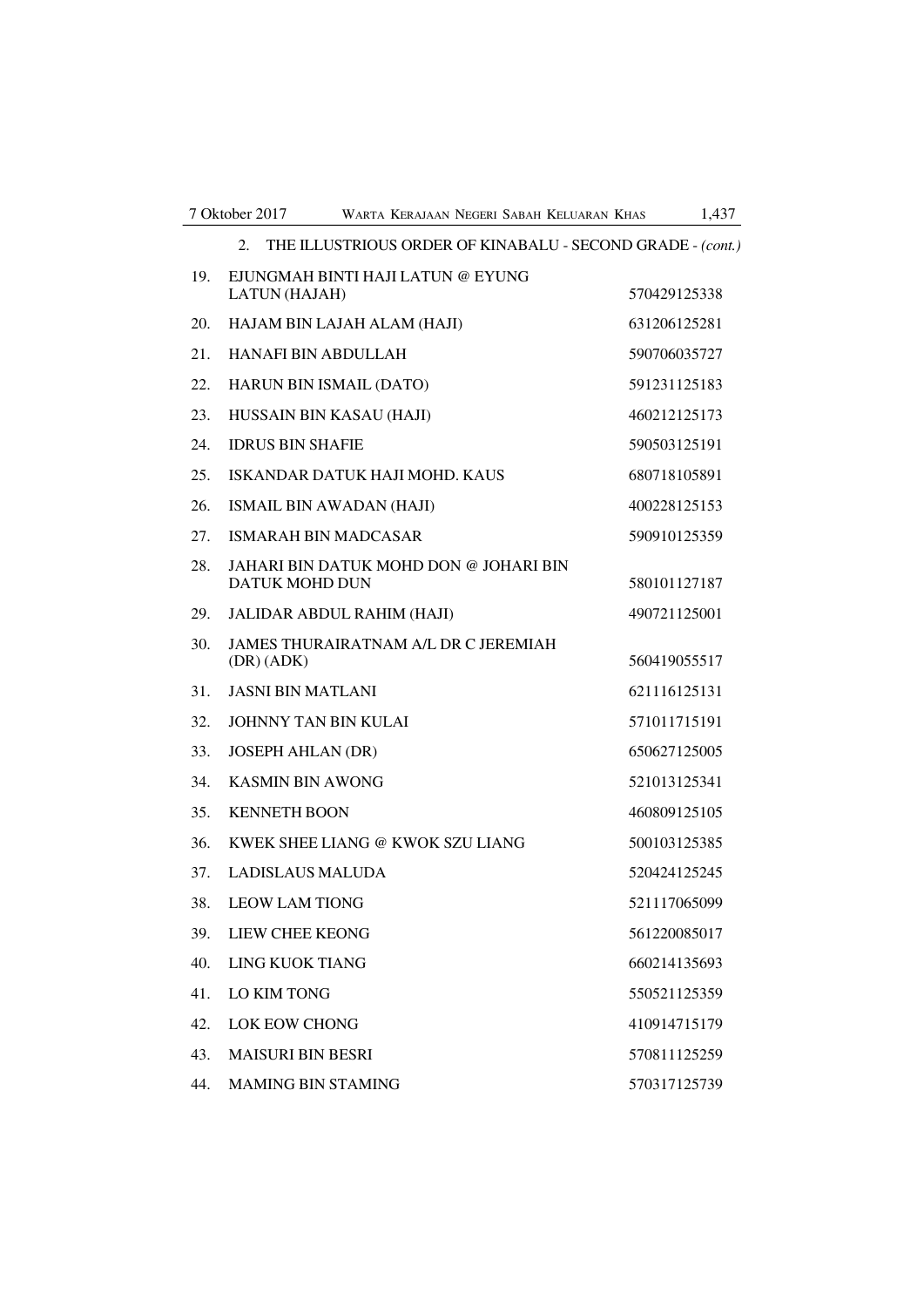| 1,438 | WARTA KERAJAAN NEGERI SABAH KELUARAN KHAS                             | 7 Oktober 2017 |
|-------|-----------------------------------------------------------------------|----------------|
|       | THE ILLUSTRIOUS ORDER OF KINABALU - SECOND GRADE - (cont.)<br>2.      |                |
| 45.   | <b>MELTER JIKI BIN TAIS</b>                                           | 650612125037   |
| 46.   | <b>MELVIN KIANDEE</b>                                                 | 630401125039   |
| 47.   | MINGU BIN JUMAAN (DR HAJI)                                            | 590712125059   |
| 48.   | MOHD DAUD BIN HAJI AMAN (HAJI)                                        | 621121125523   |
| 49.   | MOHD SHARIFF BIN IBRAHIM (HAJI)                                       | 601201125445   |
| 50.   | NAGARAJU A/L APPLASAMY                                                | 590827015291   |
| 51.   | PATRICK CHIN SU KIM                                                   | 470929125037   |
| 52.   | PENYUKI BIN MATTA                                                     | 561015715173   |
| 53.   | PETER GOVIND @ MOHD FARID ABDULLAH (HAJI)                             | 470506125019   |
| 54.   | RAMLI BIN HAJI DIN (CP DATO)                                          | G/11125        |
| 55.   | RIMIN BIN MAIDIN (HAJI)                                               | 631012125781   |
| 56.   | <b>ROSLAN BIN BIAN</b>                                                | 630923065299   |
| 57.   | SAIDON @ SAIDUN BIN HAJI KADIS                                        | 540608125109   |
| 58.   | <b>SUSAN CHANG HUAN SOON</b>                                          | 630806125598   |
| 59.   | SYED ZAHIRUDDIN PUTRA BIN SYED OSMAN<br>(LAKSAMA MADYA DATO PAHLAWAN) | N/401489       |
| 60.   | TARSIAH TZ TAMAN (DATIN DR HAJAH)                                     | 550901125254   |
| 61.   | VENKATA CHELLAM A/L SUBRAMANIAM                                       | 700513715333   |
| 62.   | WILIS @ MOJIRON BIN ANSOI                                             | 580810125547   |
| 63.   | <b>WILLIAM MAJINBON</b>                                               | 600420125643   |
| 64.   | WONG CHEE KHIONG @ JIMMY                                              | 540507125505   |
| 65.   | YAHIYA BIN AWANG KAHAR (HAJI IR)                                      | 59102812520    |
| 66.   | ZAINUDDIN BIN ABDUL WAHAB                                             | 480514125229   |
| 67.   | ZULKAPRI BIN RAHAMAT (MEJAR JENERAL DATO)                             | T3000824       |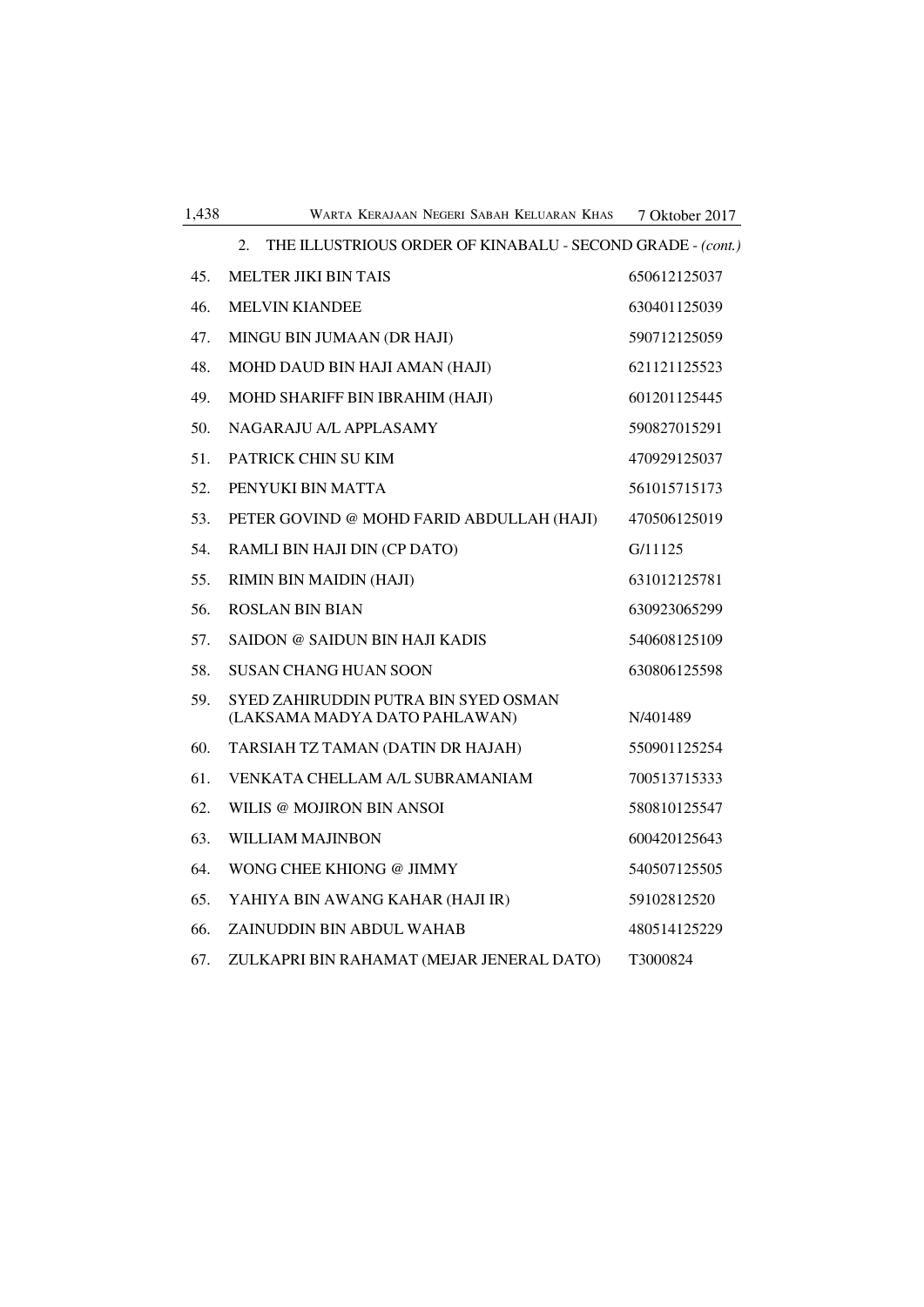| No. 340 | [No. JKM(R) 500-1/15 Klt. 2 |
|---------|-----------------------------|
|         |                             |

#### 3. THE ILLUSTRIOUS ORDER OF KINABALU - THIRD GRADE

His Excellency the Yang di-Pertua Negeri has been pleased to approve the award of Ahli Setia Darjah Kinabalu to the following:-

| 1.               | <b>ABD MALIK BIN TUSSIN</b>              | 580528125439 |
|------------------|------------------------------------------|--------------|
| 2.               | ABD MOHD IBNU BIN HAJI ABD KADIR BABA    | 580322125257 |
| 3.               | ABDU RASYID BIN MUTALIP (HAJI)           | 500505125599 |
| $\overline{4}$ . | ABDUL AZIZ BIN BILIN @ MOHD BILIN        | 631127125611 |
| 5.               | <b>ABDUL GARI BIN ITAM</b>               | 590512125601 |
| 6.               | ABDULLAH SANI BIN ISMAIL (KEPTEN)        | N/402203     |
| 7.               | <b>AHEMAD BIN SADE</b>                   | 661218125067 |
| 8.               | AHMAD BIN MOHAMAD TAHIR                  | 640619125487 |
| 9.               | AHMAD FADZILLAH BIN MOHAMED (SAC)        | G/11144      |
| 10.              | <b>ALI HASSAN BIN SIRIN</b>              | 681021125387 |
| 11.              | ALIDIN @ AHMAD DIN BIN OKK OTHMAN        | 630619125517 |
| 12.              | ANGELINA @ ANJELENA BINTI VERUS          | 510617125082 |
| 13.              | ANTHONY CHONG KONG MING                  | 641023125421 |
| 14.              | ANTIN @ ANTING BIN ISMAIL                | 530718125119 |
| 15.              | <b>ARNOLD JOIBI</b>                      | 620424125091 |
| 16.              | <b>ASLI BIN MOKSIN</b>                   | 541205125141 |
| 17.              | AWANG ABDUL GHANI BIN AWANG YUSOP        | 581003125879 |
| 18.              | AWANG KATI BIN MUMIN                     | 360102125103 |
| 19.              | <b>AZMAT BIN LAWIS</b>                   | 681206125033 |
| 20.              | <b>CHAN TZUN HEI</b>                     | 831128125927 |
| 21.              | <b>CHAYA BINTI SULAIMAN</b>              | 600514125396 |
| 22.              | <b>CHIN OI LING</b>                      | 630821125238 |
| 23.              | <b>CHONG FUI MEE</b>                     | 700731125016 |
| 24.              | <b>CHONG KWEE FATT</b>                   | 630516055405 |
| 25.              | <b>CHONG SU VUN</b>                      | 630827125343 |
| 26.              | DAYANG MAIMUNAH BINTI SIDEK              | 760210125648 |
| 27.              | FAIMIN BIN KAMIN (HAJI)                  | 620601125229 |
| 28.              | FAUZIAH BINTI ABU BAKAR TITINGAN (DATIN) | 690901125902 |
| 29.              | FONG SIEW MOY (DR)                       | 650606065138 |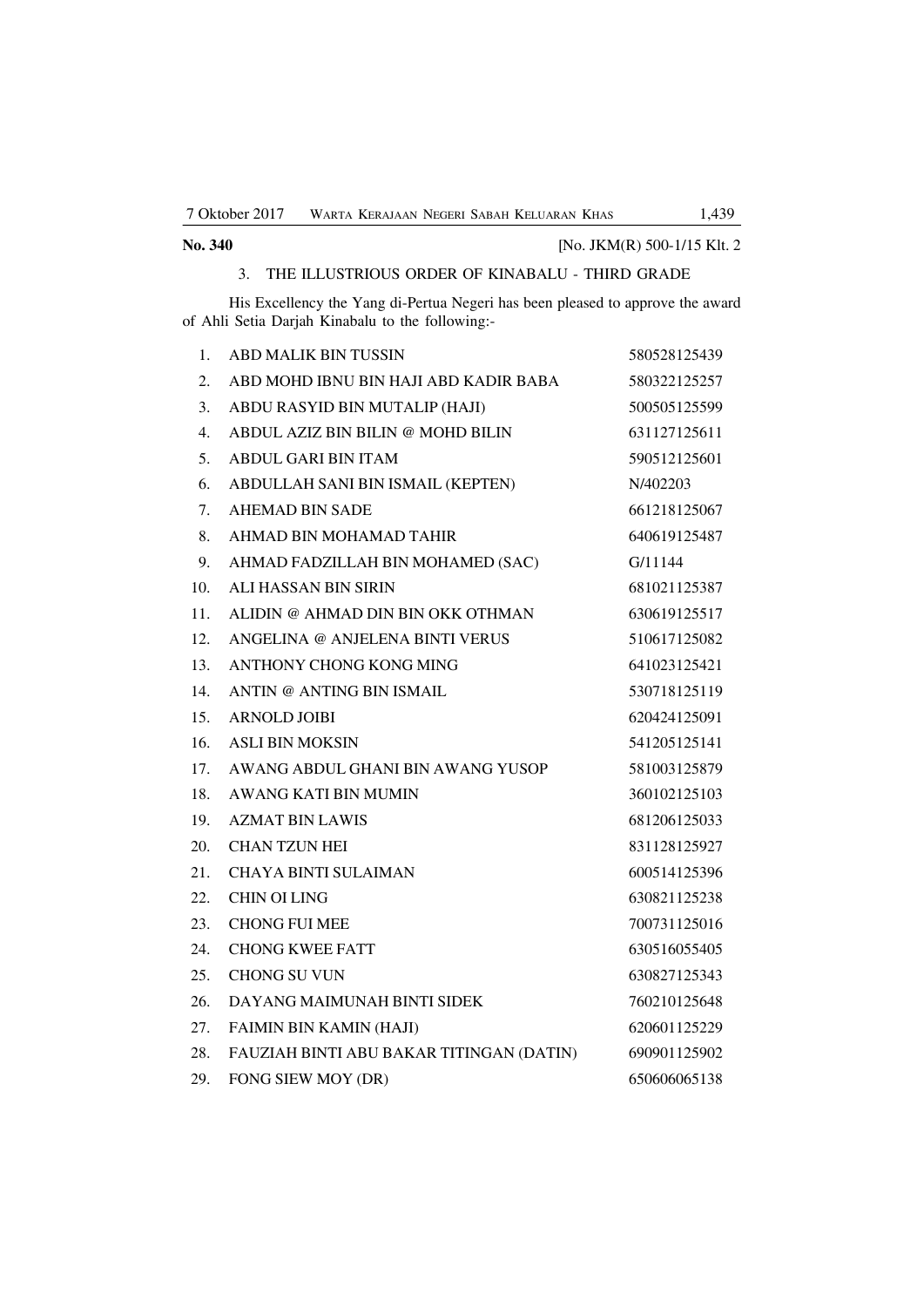| 1,440<br>7 Oktober 2017<br>WARTA KERAJAAN NEGERI SABAH KELUARAN KHAS |
|----------------------------------------------------------------------|
|----------------------------------------------------------------------|

|     | THE ILLUSTRIOUS ORDER OF KINABALU - THIRD GRADE - (cont.)<br>3. |              |
|-----|-----------------------------------------------------------------|--------------|
| 30. | FOO SHIANG TAT @ ROGER                                          | 500201125565 |
| 31. | <b>GADONG SALMIN BIN RAMAANI</b>                                | 560215125341 |
| 32. | <b>HAIRUN HAMAL BIN MAT ALI</b>                                 | 570425085607 |
| 33. | <b>HUSSAIN BIN SUKAN</b>                                        | 671029125307 |
| 34. | <b>IMAN BIN ALI</b>                                             | 590121125129 |
| 35. | <b>INDRA BIN HAJI AYUB</b>                                      | 700501125969 |
| 36. | <b>ISHAK BIN HARRY</b>                                          | 460916715151 |
| 37. | <b>ISMAIL BIN DUAH</b>                                          | 581127125053 |
| 38. | <b>ISMAIL SIMON CHARLES</b>                                     | 600604126069 |
| 39. | <b>JAINI BIN SAYANG</b>                                         | 530601125051 |
| 40. | <b>JAINUDIN BIN BERAHIM</b>                                     | 630914125405 |
| 41. | <b>JASNIH BIN DAYA</b>                                          | 740915125607 |
| 42. | JECKY LETTONG @ THADDEUS JACK LITONG                            | 640125125049 |
| 43. | <b>JEFRY BIN JAPAR</b>                                          | 720119125421 |
| 44. | <b>JEORGE ME BIN JIMONG</b>                                     | 570727125045 |
| 45. | JITIM BIN ABAK @ JOHAN ABDULLAH                                 | 591006125005 |
| 46. | <b>JOHN YEO</b>                                                 | 651129125373 |
| 47. | <b>JULIE BINTI SABRAN</b>                                       | 780814125460 |
| 48. | <b>KAMAL BIN PARDI</b>                                          | 670509015129 |
| 49. | <b>LAU KIN SWA</b>                                              | 580115125051 |
| 50. | LEE YUN MENG @ ALVIN                                            | 550913125067 |
| 51. | LIAU CHEE KOK @ STEVEN LIAW                                     | 740227125873 |
| 52. | <b>LIM MING GUAN</b>                                            | 690614125061 |
| 53. | LIM SU CHUNG                                                    | 680210125939 |
| 54. | LO VUN YEE @ JOSEPHINE LO                                       | 790322125156 |
| 55. | <b>MAHALIL BIN MUTALIB</b>                                      | 591007125867 |
| 56. | <b>MASNAH BINTI MATSALLEH</b>                                   | 610906125028 |
| 57. | MAT RADZI BIN HAJI MAT ALI (HAJI)                               | 610323085327 |
| 58. | MOHAMAD KHAIRY BIN ABDULLAH                                     | 620506125511 |
| 59. | MOHD ARSHAD BIN BISTARI                                         | 750820125945 |
| 60. | MOHD FADZLI BIN ABDULLAH @ CYRAL                                | 720707125823 |
| 61. | MOHD HATTAH BIN HAJI JAAFAR                                     | 560710125795 |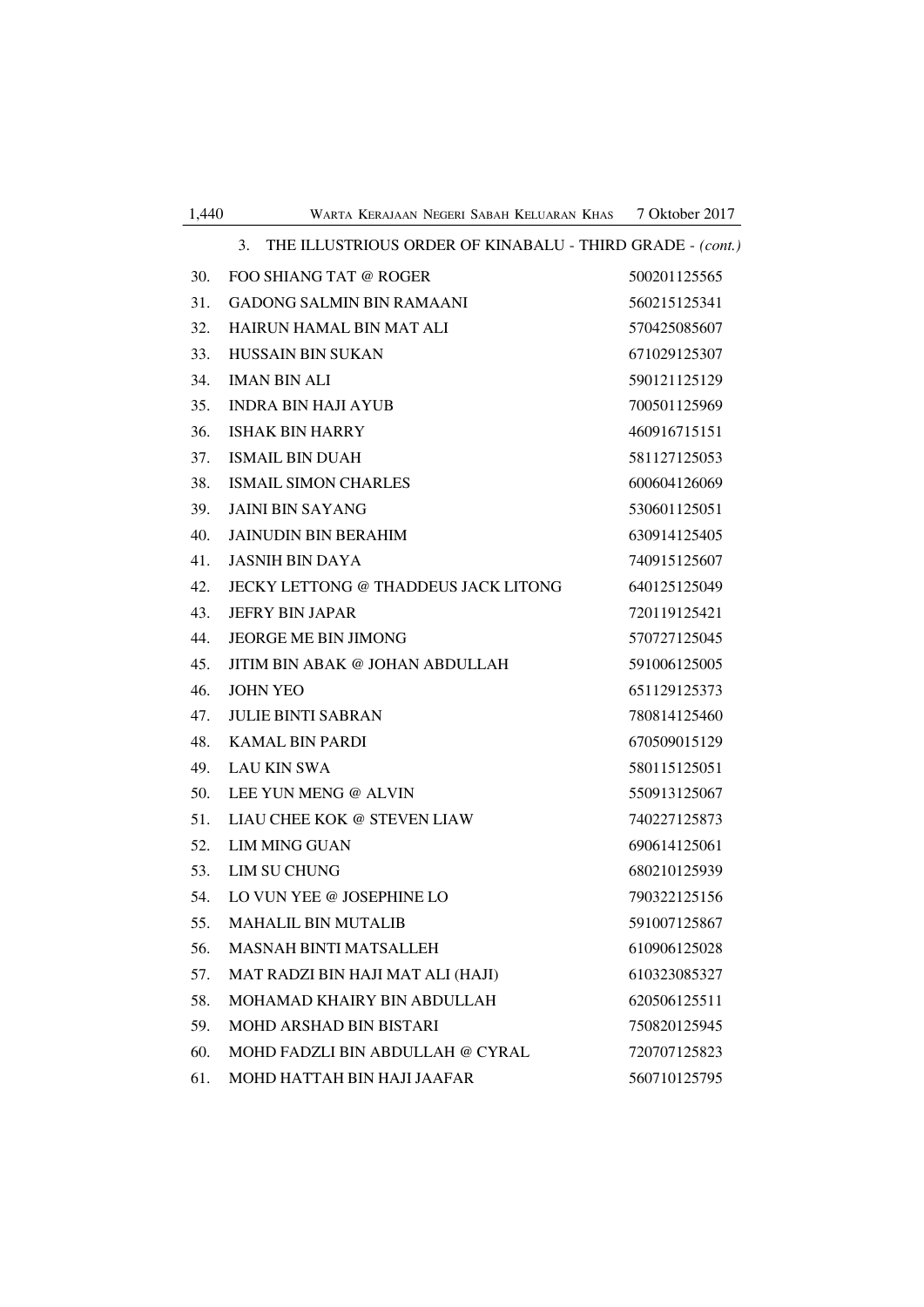|     | THE ILLUSTRIOUS ORDER OF KINABALU - THIRD GRADE - (cont.)<br>3. |              |
|-----|-----------------------------------------------------------------|--------------|
| 62. | <b>MOHD RAFFIE BIN JANAU</b>                                    | 710503125371 |
| 63. | <b>MOHD RON BIN SANIN</b>                                       | 620730125401 |
| 64. | MOHD SHAID BIN HAJI OTHMAN                                      | 570129125133 |
| 65. | MOHD SYAM MOHD MUKSAN                                           | 701001125617 |
| 66. | MOHD ZUBIL BIN MAT SOM (LAKSAMANA<br><b>MUDA MARITIM)</b>       | 630319086405 |
| 67. | <b>NASIP BIN ELI</b>                                            | 580510125107 |
| 68. | NG KIOK SIONG @ WONG YEE SHIONG                                 | 490714715345 |
| 69. | NOOR AZMAN BIN SHAFIEE (HAJI)                                   | 611029086243 |
| 70. | NORBIDIN BIN OLOK @ ULAK                                        | 570429125119 |
| 71. | NORHAFIZAH BINTI MUHAMIN                                        | 780329125918 |
| 72. | NORLIMAH BINTI ARSAD (HAJAH DR)                                 | 750305125414 |
| 73. | NURAINI BINTI HABIB KADIR<br>(DATIN SERI PANGLIMA)              | 610813125088 |
| 74. | PAULUS @ PAUL ALEX MANSIW                                       | 640830125415 |
| 75. | RAMLEE BIN SUGARAH                                              | 651210125901 |
| 76. | RAMZAH BIN DAMBUL (PROF DR)                                     | 700426125597 |
| 77. | RATNAWATI BINTI OSMAN (HAJAH)                                   | 570929125078 |
| 78. | RUSULAN BIN RAHABAN                                             | 640512125751 |
| 79. | <b>SAIDIN BIN JANEH</b>                                         | 520220125233 |
| 80. | <b>SALIM BIN YOUB (ACP)</b>                                     | G/10721      |
| 81. | <b>SH SAHAR BIN SH ADING</b>                                    | 690317125575 |
| 82. | SITI HAIBA BINTI MADJID                                         | 790306125818 |
| 83. | <b>SOTIMIN BIN MUHALIP</b>                                      | 671201125027 |
| 84. | <b>SUHAILI BIN RIMAN</b>                                        | 571110125779 |
| 85. | SUSILO BIN SUMARTO                                              | 590504715425 |
| 86. | TASIF @ MOKSIN BIN JALI                                         | 500702125475 |
| 87. | <b>VALERIAN HANSEN PETRUS</b>                                   | 650328125339 |
| 88. | YUSOP BIN HAJI OSMAN                                            | 590217125107 |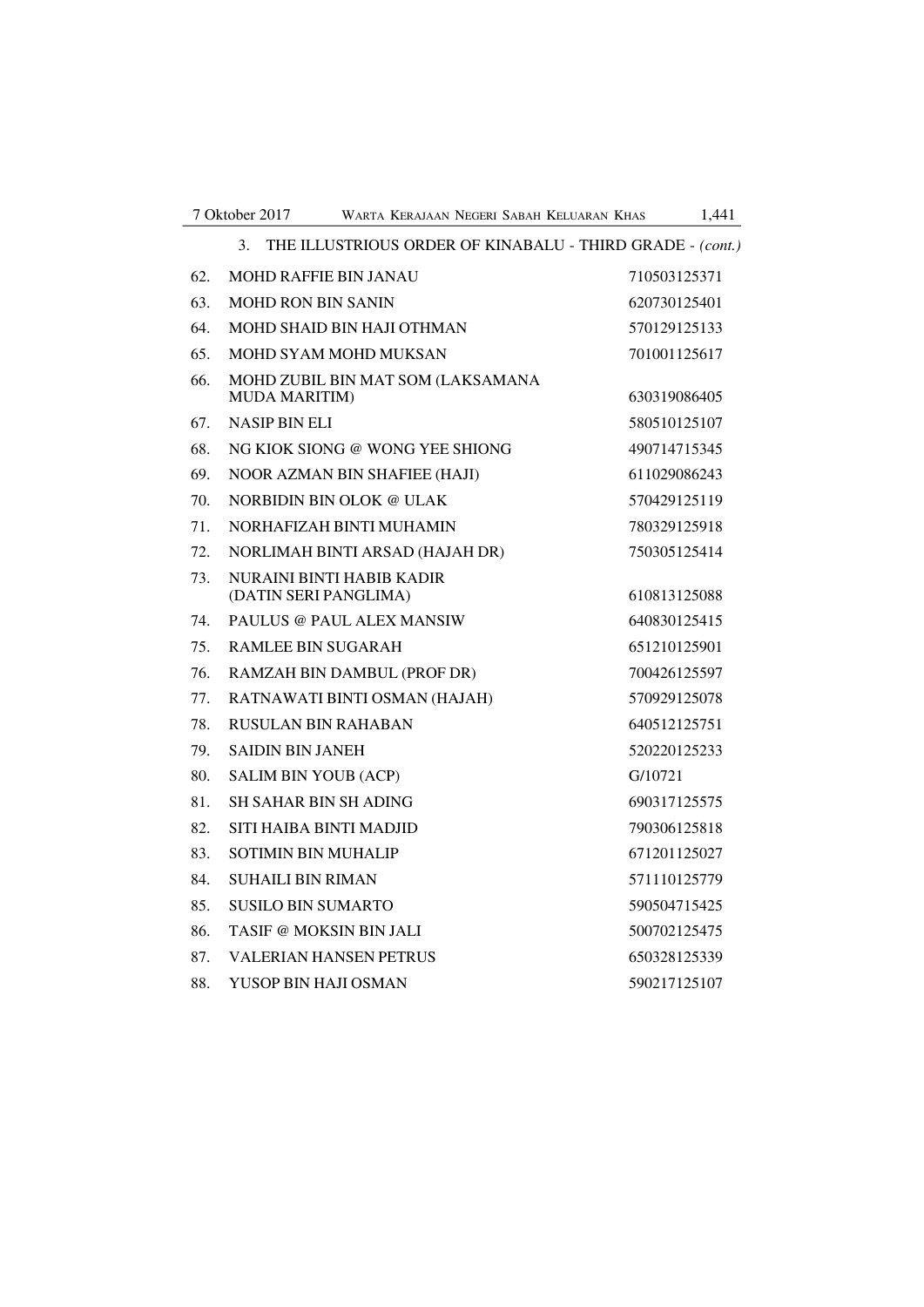## **No. 341** [No. JKM(R) 500-1/15 Klt. 2 4. THE ILLUSTRIOUS ORDER OF KINABALU - FOURTH GRADE

His Excellency the Yang di-Pertua Negeri has been pleased to approve the award of Ahli Darjah Kinabalu to the following:-

| 1.  | AB SUHUD BIN JAANI                    | 680716125653 |
|-----|---------------------------------------|--------------|
| 2.  | <b>ABD AZIZ BIN KASSIM</b>            | 560920016095 |
| 3.  | ABD HALIM SIDEK BIN HAJI GULAM HASSAN | 811005125953 |
| 4.  | <b>ABDUL HADI BIN OMAR</b>            | 710118115441 |
| 5.  | <b>ABDUL HASSAN BIN EMPEK</b>         | 490715125515 |
| 6.  | ABDUL MULOK BIN ABD GANI              | 620602125917 |
| 7.  | ABDUL RAJAK BIN BAHRAM                | 621128125227 |
| 8.  | ABDULAMIN BIN ABDILLAH                | 660619125063 |
| 9.  | ABDULLAH BIN BADE (DR)                | 770103125609 |
| 10. | <b>ABEL ONGKUNIK</b>                  | 720930145157 |
| 11. | ADANAN @ ADNAN BIN ATIN               | 670218125125 |
| 12. | AFFANDI BIN MOHD NIN                  | 581009125167 |
| 13. | AHMAD SAIBI BIN HAJI ZULKIFLI         | 570805125033 |
| 14. | AKDAN @ DATU AKDAN @ D BASRAN         | 600413125493 |
| 15. | AL HANNA SURYA BINTI JUHAR            | 861104495912 |
| 16. | ALI HASSAN BIN TABA (HAJI)            | 530823125073 |
| 17. | ANTHONY UNDAN @ DUMPANGOL @ MALCOM    | 710704125319 |
| 18. | <b>ARIUS JIPIU</b>                    | 590531125279 |
| 19. | <b>ASMIATY BINTI AMAT (DR)</b>        | 710610125430 |
| 20. | <b>ATINAH BINTI BUDIN</b>             | 530905125130 |
| 21. | AUGUSTINE SUPI @ EDWARD               | 431001125249 |
| 22. | AWANG ANAK BIN SUANDA (DSP)           | 690909125317 |
| 23. | <b>AWANG BIN JALI</b>                 | 620226125285 |
| 24. | AWANG MUSTAPHA @ MUS BIN IBRAHIM      | 711016125491 |
| 25. | AWANG SAMAD BIN RAJAB @ ABDUL SALAM   | 630605125997 |
| 26. | AZIZ AHMAD BIN AB HAMID (KOMANDER)    | N/401991     |
| 27. | <b>AZLI BIN AMIN</b>                  | G/11890      |
| 28. | <b>AZLINA BINTI MICHAEL</b>           | 810114125472 |
| 29. | <b>BAKRI BIN BIBI</b>                 | 720909125717 |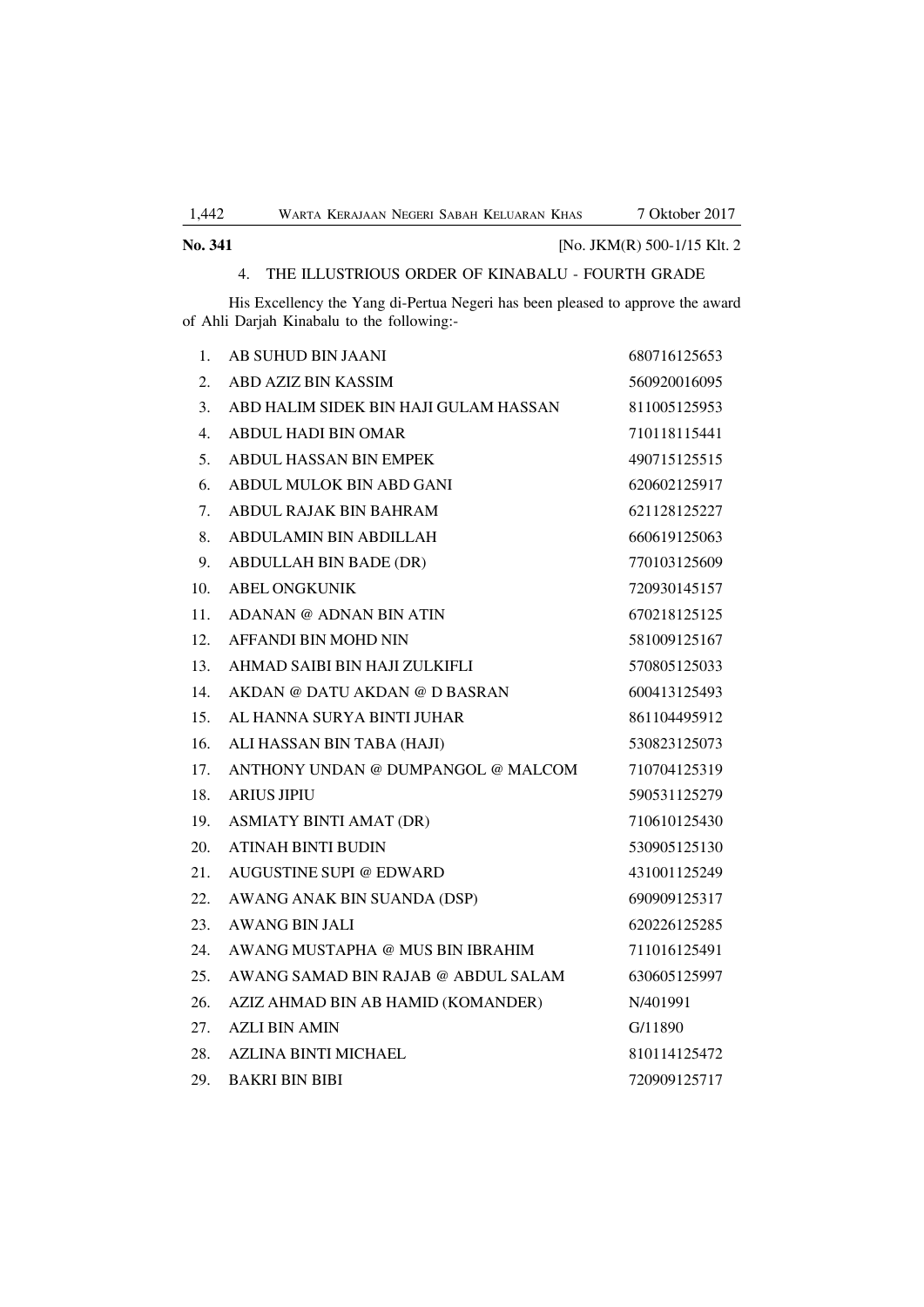|     | THE ILLUSTRIOUS ORDER OF KINABALU - FOURTH GRADE - (cont.)<br>4. |              |
|-----|------------------------------------------------------------------|--------------|
| 30. | BENEDICT BIN ASMAT @ BENEDICT BIN KOLORONG                       | 680703125697 |
| 31. | <b>BENSON BIN TUYUNDO</b>                                        | 661210125839 |
| 32. | <b>BERNADETTE C EDMUND</b>                                       | 631115125008 |
| 33. | <b>BETTY LO SHU PHIN</b>                                         | 610303125360 |
| 34. | BOBBY WELSON @ SIMPAT                                            | 750225125377 |
| 35. | <b>BORHAN BIN ZAINAL</b>                                         | 610926045375 |
| 36. | BULIHA @ JANE BINTI INDING                                       | 490815125010 |
| 37. | <b>CABRINI BRIDGET CHIA</b>                                      | 631006125068 |
| 38. | <b>CHEE KIM HENG</b>                                             | 751008125201 |
| 39. | <b>CHEE SHOK TING</b>                                            | 670902125420 |
| 40. | <b>CHIN LAI KIONG</b>                                            | 441010105767 |
| 41. | <b>CHIN SAM MIN</b>                                              | 530621125155 |
| 42. | <b>CHIN SU FOOK</b>                                              | 700127125239 |
| 43. | CHRISTOPHER JOHN BAPTIST                                         | 640904125515 |
| 44. | <b>CLARENCE CHONG POW ONN</b>                                    | 650307125049 |
| 45. | DANIN BIN MOMIN                                                  | 371018125171 |
| 46. | <b>DAVID MILLER JINIVON</b>                                      | 690415125077 |
| 47. | DAYANG NORHAYATI BINTI TITING                                    | 780615125644 |
| 48. | DAYANG NORIZAH BINTI AWANG KIFLEE<br>@ DZULKIFLI (DR)            | 720921125330 |
| 49. | DZULKIFLI HAJI GHULAMDIN                                         | 620512125059 |
| 50. | <b>FAHZEAN BINTI HAJI MOHIDDIN</b>                               | 801223125098 |
| 51. | FAUZIAH BTE HAJI BUSTAMAM                                        | 610114125206 |
| 52. | FLAVIA IGNATIUS                                                  | 711009125768 |
| 53. | <b>GASMAH BINTI JAAFAR</b>                                       | 621003125254 |
| 54. | <b>GERTURUDE JOCK</b>                                            | 650604125352 |
| 55. | <b>HALIZAH BINTI DIN</b>                                         | 650131125204 |
| 56. | HAZLAN BIN HAZUMI (KOMANDER)                                     | N/402679     |
| 57. | HENLEY LIEW YUN YE                                               | 681030125055 |
| 58. | <b>HIEW MIN KIYUN</b>                                            | 651009125547 |
| 59. | HOSERIN BIN KITCHIT                                              | 610702125835 |
| 60. | <b>JALIL BIN ATANG</b>                                           | 570915125405 |
| 61. | <b>JANNIRI BIN SIPAJI</b>                                        | 731022125621 |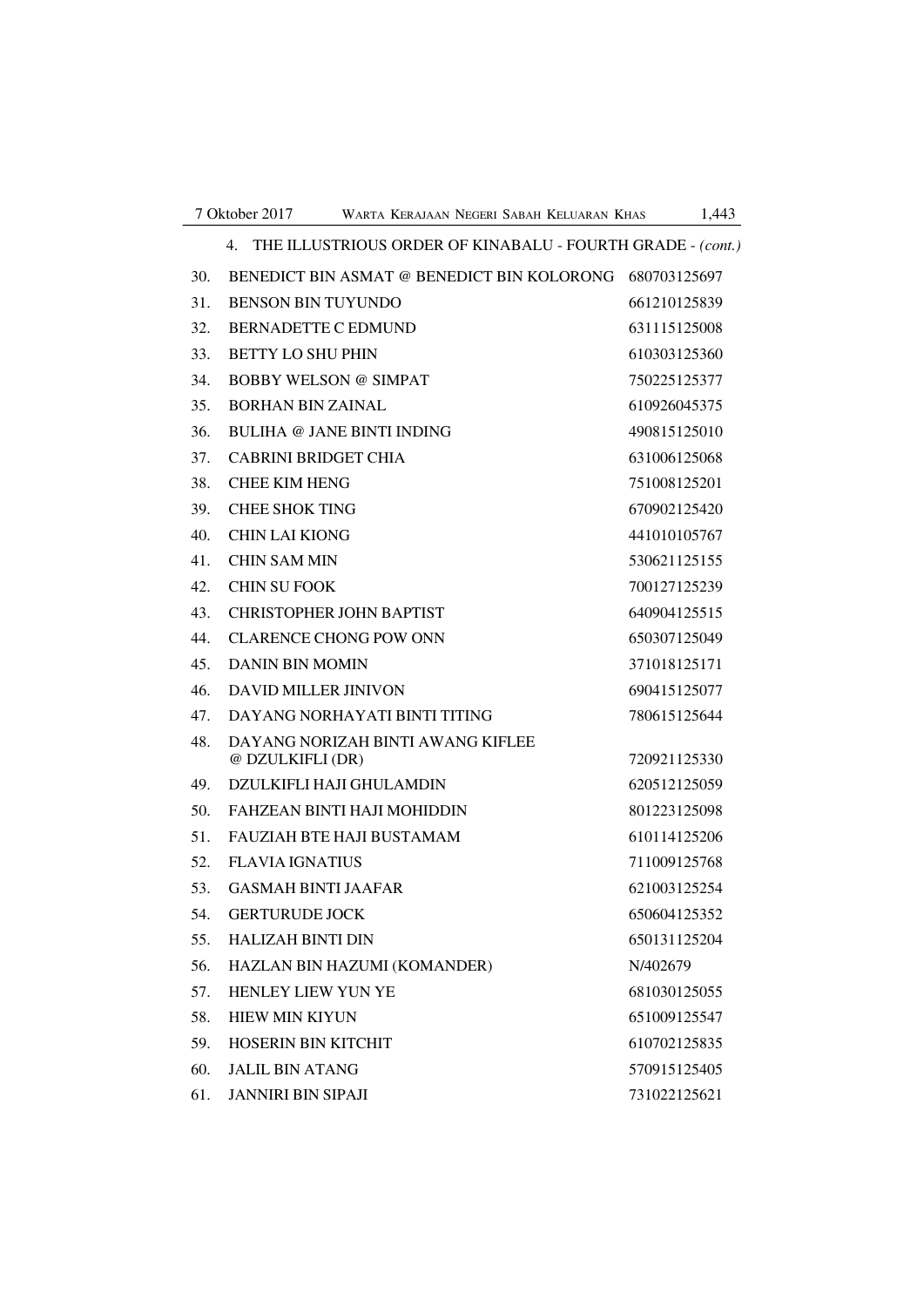| 1,444 | WARTA KERAJAAN NEGERI SABAH KELUARAN KHAS                        | 7 Oktober 2017 |
|-------|------------------------------------------------------------------|----------------|
|       | THE ILLUSTRIOUS ORDER OF KINABALU - FOURTH GRADE - (cont.)<br>4. |                |
| 62.   | JISMIN LIM FATT LEE @ JISMIL BIN YAKOP (HAJI)                    | 590926125097   |
| 63.   | JOHARAH BINTI ABDULLAH @ TAI SUI YEE (DATIN)                     | 640425125016   |
| 64.   | JOSEPH @ GINSUNG BIN SUNDANG                                     | 470417125015   |
| 65.   | <b>JULI BIN HUSSIN</b>                                           | 631020125187   |
| 66.   | JULVIANA BINTI JIMIS @ JULIANA                                   | 690103125772   |
| 67.   | <b>JUSTIN BIN ABITANG</b>                                        | 540606125391   |
| 68.   | <b>KARMI BINTI ARIFIN</b>                                        | 800507125706   |
| 69.   | KHAIRUL FIRDAUS BIN AKHBAR KHAN                                  | 830726125201   |
| 70.   | LAUVON BIN KIOP @ LAIWON BIN DALUS                               | 620118125413   |
| 71.   | <b>LIEW KONG FAH</b>                                             | 561201125257   |
| 72.   | <b>LIEW WEN YUAN</b>                                             | 880711125845   |
| 73.   | LILY MEDRIANA SERIGAR                                            | 630326125548   |
| 74.   | LIZA @ NOOR LIZA BINTI TOMMY                                     | 570822125238   |
| 75.   | <b>LO VUN JIUN</b>                                               | 850725125144   |
| 76.   | LOKMAN BIN ABDUL SAMAD (DR)                                      | 721226055371   |
| 77.   | <b>LOKMAN BIN MACHMUD</b>                                        | 600710125369   |
| 78.   | <b>MALAKIM BIN GAPANG</b>                                        | 570312125203   |
| 79.   | <b>MASIR BIN RANDAM</b>                                          | 480817125357   |
| 80.   | <b>MASLAN BIN SELEN</b>                                          | 570412125577   |
| 81.   | MASLY BIN ANSILAU @ MASLY BIN WAHIP                              | 630620125573   |
| 82.   | <b>MATLIN BIN DULLAH</b>                                         | 601024125419   |
| 83.   | <b>MIRSOH BIN AMPAK</b>                                          | 630302125519   |
| 84.   | <b>MISRON BIN PANAN (DSP)</b>                                    | G/14536        |
| 85.   | MOHAMAD QADRI BIN ABU BAKAR                                      | T3006813       |
| 86.   | MOHAMMAD AYUB BIN YAKUB                                          | 620716125341   |
| 87.   | MOHAMMAD FAUZI BIN ROSLAN                                        | 850720125591   |
| 88.   | MOHAMMAD SANUSI BIN ABDUL KARIM                                  | 700607125393   |
| 89.   | <b>MOHD FAIZAL BIN SAIDI</b>                                     | 750226125475   |
| 90.   | MOHD FARID ABDULLAH (DR)                                         | 580623015035   |
| 91.   | MOHD FIRDAUS FRANCIS BIN ABDULLAH (DSP)                          | G/10502        |
| 92.   | MOHD GHAZALI BIN MOHD NADZIR                                     | 710624125845   |
| 93.   | MOHD HARRIS BIN SADI                                             | 750818125575   |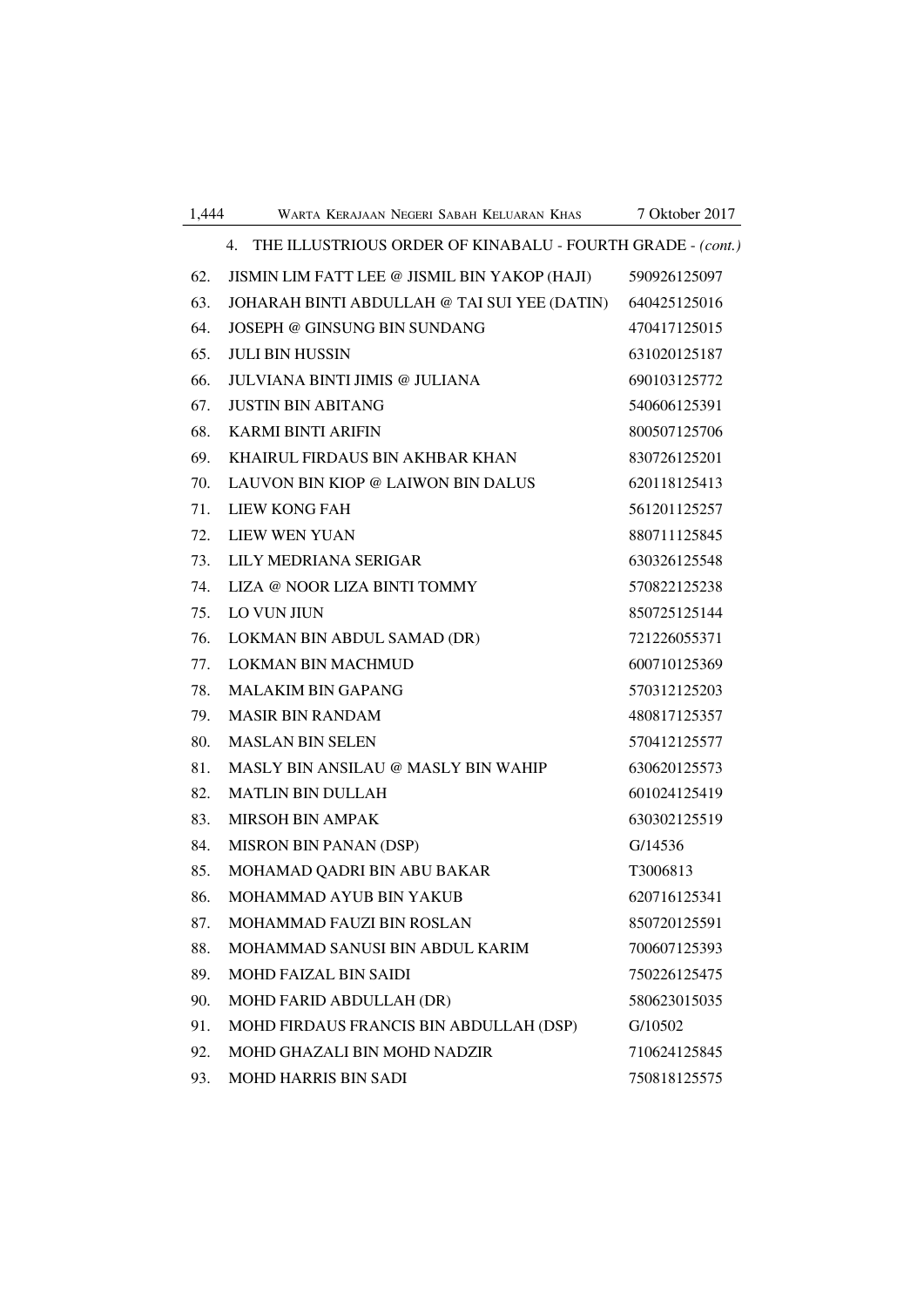|      | 4. THE ILLUSTRIOUS ORDER OF KINABALU - FOURTH GRADE - (cont.) |              |
|------|---------------------------------------------------------------|--------------|
| 94.  | <b>MOHD SAIDIN BIN IBRAHIM</b>                                | 730612125539 |
| 95.  | MOHD SAUFFI BIN HAJI OMAR (LEFTENAN KOLONEL) T3005380         |              |
| 96.  | MOHD YASIN @ JAFRI BIN ABD MALIK                              | 640106125107 |
| 97.  | <b>MOK CHAI HAR</b>                                           | H0464217     |
| 98.  | MUCHLISH SITANGGANG BIN ALI KASIM                             | 481016715247 |
| 99.  | MURUGIAH A/L K SAMI KANNOO                                    | 611015085573 |
| 100. | NICHOLAS VOO VUNE KETT                                        | 750302125371 |
| 101. | NOOR SHAFANDI BIN AHMADSHAH                                   | 800406125569 |
| 102. | NOORLIZA BINTI AWANG ALIP                                     | H0629483     |
| 103. | NOORZIAH BINTI MOHD SALLEH (DR)                               | 711017125506 |
| 104. | NOR ASIAH MOHD YUSOF                                          | 700309125002 |
| 105. | NOR JAHILAWATI BINTI MOHD                                     | 771201115396 |
| 106. | NORAIDAWATI BINTI NOORZALI                                    | 810228125948 |
| 107. | NORAINI BT JAMIL HO @ HO MEI LIAN (DATIN)                     | 600520715288 |
| 108. | <b>NORAINI SHAFIE</b>                                         | 601113125066 |
| 109. | NORMAH BINTI DATUK HAJI TAULANI                               | 540227125156 |
| 110. | NORMUMIN @ NORMIN BIN SINDOW @ SIDAU                          | 580701125337 |
| 111. | OTHMAN ABDUL AMIT (HAJI)                                      | 520704125557 |
| 112. | PATRICIA YAPP SYAU YIN (MEJAR)                                | 760608125584 |
| 113. | PAUL YAP KOK WAI (IR)                                         | 610804125713 |
| 114. | PETER LING KEE CHING                                          | 470212135369 |
| 115. | PICK THALL TAN @ MOHAMMAD ABDULLAH<br><b>BIN TUAH</b>         | 581003125035 |
| 116. | POONG FOO ON                                                  | 670703125225 |
|      | 117. PUTERA BIN J ALI                                         | 720407125477 |
| 118. | RAFFIAH BINTI ASMAT                                           | 711127125494 |
| 119. | <b>RAHMAH BINTI MOHSIN</b>                                    | 610625125048 |
| 120. | <b>RAMLAN BIN AWAL</b>                                        | 741010125893 |
| 121. | RAMLI BIN AWANG SAID                                          | 590205125273 |
| 122. | <b>RAVI A/L MARGAPANDU</b>                                    | 610131085525 |
| 123. | <b>RIZAN BIN AG ARSAD</b>                                     | 800427126207 |
| 124. | ROBERT CYRIL ONG KIM LEONG (DR)                               | 640129125409 |
| 125. | <b>ROSLEE BIN TALIP (DR)</b>                                  | 730308125171 |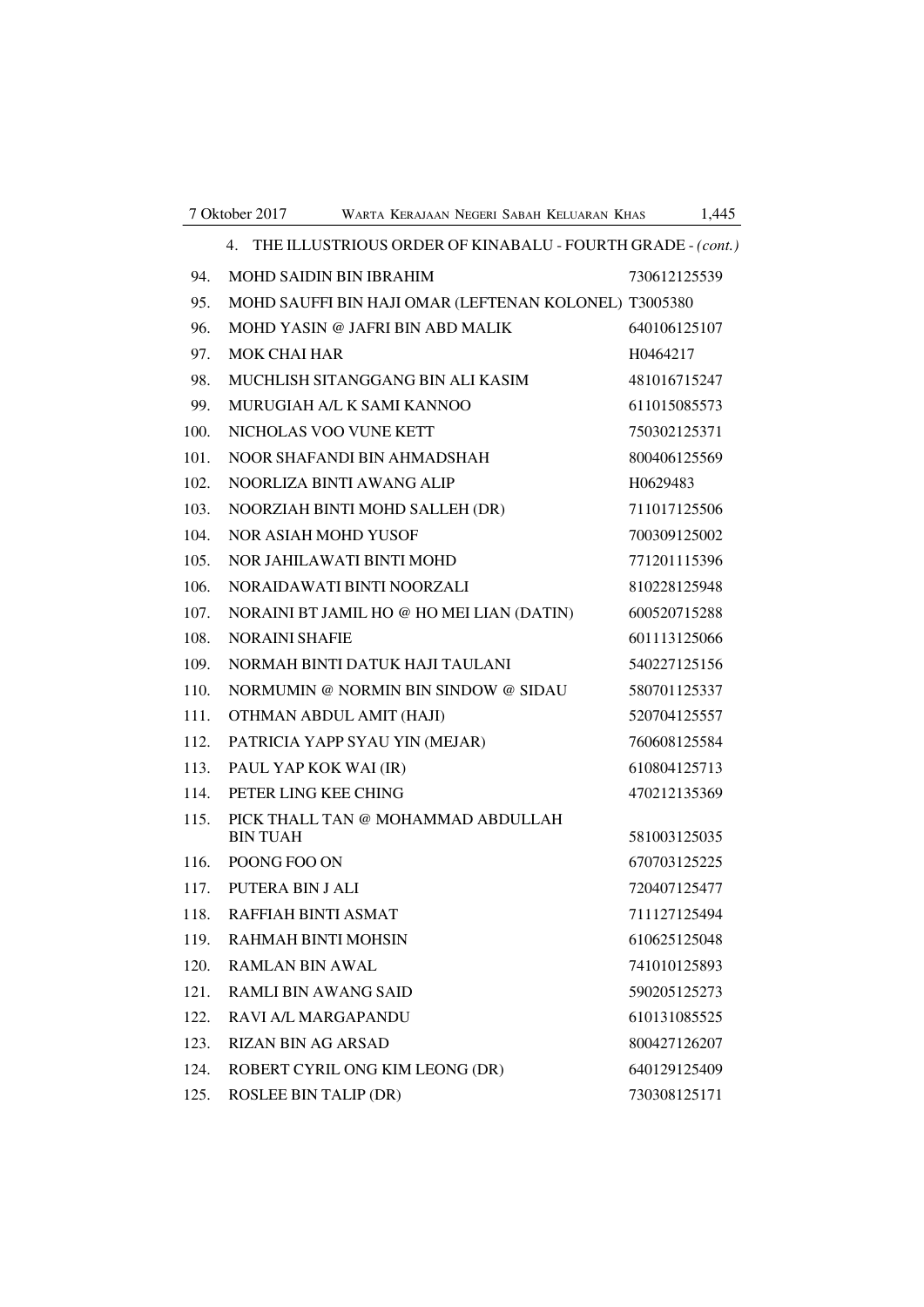|      | 4. THE ILLUSTRIOUS ORDER OF KINABALU - FOURTH GRADE - (cont.) |              |  |
|------|---------------------------------------------------------------|--------------|--|
| 126. | <b>RUSLI BIN YUSUFF</b>                                       | 720308125551 |  |
| 127. | <b>SAID BIN ANDONG</b>                                        | 600120126177 |  |
| 128. | <b>SAID HASSAN BIN SAID IDRUS</b>                             | 780302125803 |  |
| 129. | <b>SAIMAN BIN KASRAN</b>                                      | 650324125577 |  |
| 130. | SAMSUL BAHRIY BIN MARULLAH (HAJI)                             | 731202125581 |  |
| 131. | <b>SERBINI JADIN</b>                                          | 600712125039 |  |
| 132. | SH LYDIA BINTI SH DANDAN                                      | 830725126026 |  |
| 133. | <b>SHAMSUL BIN NANRING</b>                                    | 600627125595 |  |
| 134. | SHARIFAH BINTI MALIK @ ABDUL MALEK                            | 610909125532 |  |
| 135. | <b>SHET LEE KYUN</b>                                          | 670421125606 |  |
| 136. | <b>SHIM YEN LIN</b>                                           | 700608125184 |  |
| 137. | SOON OI KET @ SOON OI KONG                                    | 480512125145 |  |
| 138. | SUHAIMI BIN TAAT (PROF MADYA DR)                              | 710917016183 |  |
| 139. | <b>SUWADI BIN GULILING</b>                                    | 640406125555 |  |
| 140. | TAI YUN TYNG, DORIA                                           | 661117125164 |  |
| 141. | <b>TANG MOI CHU</b>                                           | 580113125090 |  |
| 142. | <b>TING MING CHU</b>                                          | 611227125266 |  |
| 143. | <b>UMIN BIN SADI</b>                                          | 590420125815 |  |
| 144. | VICTOR CHONG KET VUI                                          | 630619125023 |  |
| 145. | VICTOR GERARD KUASI                                           | 641110125921 |  |
| 146. | VICTOR VOO CHUNG SAIN                                         | 740415125547 |  |
| 147. | WILFRED BIN STEPHEN                                           | 690614126013 |  |
| 148. | WILLIAM GOTULIS (DR)                                          | 700113125385 |  |
| 149. | <b>WONG CHEE THIAM</b>                                        | 650712125245 |  |
| 150. | YAKOB BIN HARIS @ HARITH                                      | 630912125807 |  |
| 151. | YAZID BIN MOHD HASNAN TAWIK                                   | 570418125199 |  |
| 152. | YONG TED PHEN                                                 | 681019135279 |  |
| 153. | YUSUP @ YUSSOF BIN WAHAB                                      | 641208125129 |  |
| 154. | ZAITON BINTI HAJI TAHIR (DR)                                  | 630315126174 |  |
| 155. | ZAKARIA BIN A RAHIM                                           | G/13013      |  |
| 156. | ZAMBRI BIN MAT ESA                                            | 690924065703 |  |
| 157. | <b>SYAMSUL BIN OSMAN</b>                                      | 730304125051 |  |
| 158. | MOHD. HAMIZI BIN HALIM                                        | 760713035695 |  |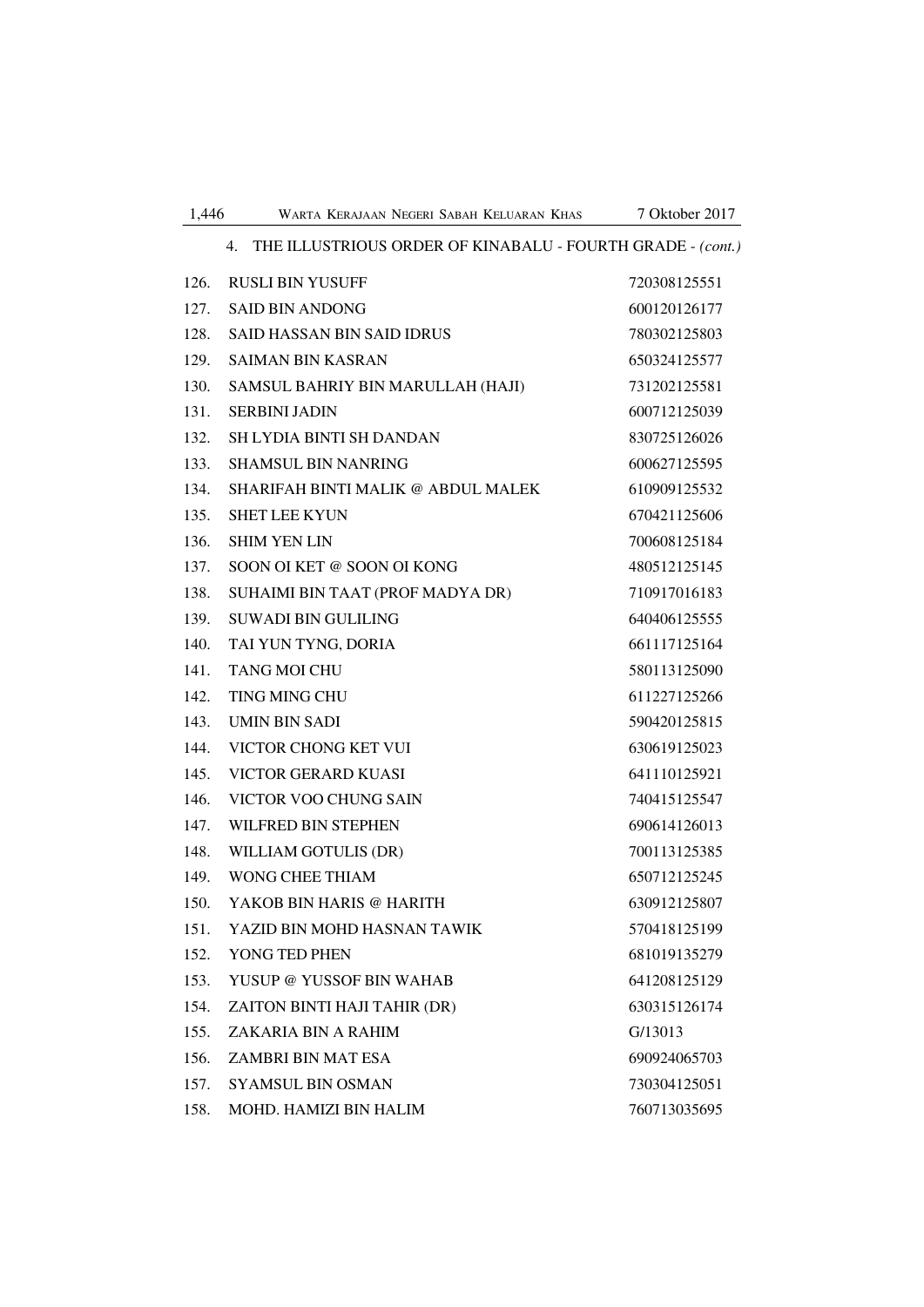| No. 342 | [No. JKM(R) 500-1/15 Klt. 2 |
|---------|-----------------------------|
|---------|-----------------------------|

5. THE ILLUSTRIOUS ORDER OF KINABALU - MEDAL OF THE ORDER - FIRST CLASS

His Excellency the Yang di-Pertua Negeri has been pleased to approve the award of Bintang Setia Kinabalu to the following:-

| 1.  | AB MASTAN BIN AHMAD                 | 581203125507 |
|-----|-------------------------------------|--------------|
| 2.  | <b>ABD NASIR BIN TAPAAN</b>         | 571016125545 |
| 3.  | ABD RAHMAN BIN MD ALI               | 500605125633 |
| 4.  | <b>ABDUL BAREE BIN HABEEB</b>       | 630912715049 |
| 5.  | ABDUL QAYYUM BIN MANAN MUSTAFA      | 850106145429 |
| 6.  | ABDUL RAHMAN BIN KHANIZAMAN         | 750925126071 |
| 7.  | <b>ABIDIN BIN HAMSAH @ YUSUP</b>    | 720628125737 |
| 8.  | ABU BAKAR BIN ABIDIN                | 580813125251 |
| 9.  | <b>ADOR BIN HAJARI</b>              | 580719125503 |
| 10. | AHMAD BIN PAPANG                    | 580102125597 |
| 11. | AHMAD MURAD BIN MOHD YATIM (S/INSP) | 610405105301 |
| 12. | AHMAD TAJUDIN BIN MOHD ZININ        | 611222125021 |
| 13. | AHMED @ JEPANG BIN TAPAH            | 570912125573 |
| 14. | <b>AISA BINTI ASIK</b>              | 741128125186 |
| 15. | AISAH BINTI ABD SANI                | 580518125144 |
| 16. | AJI @ AMINUDDIN BIN GALIMBU         | 580525125863 |
| 17. | <b>AJIM BIN AKIM</b>                | 571015125617 |
| 18. | <b>ALBERT GUNTING</b>               | 640823125169 |
| 19. | ALI HASAN BIN MOHD ALWI             | 621017125427 |
| 20. | <b>ALLEN LEE YUEN PAW</b>           | 540704125467 |
| 21. | ALOYSIUS ANTHONY @ ALOYSIUS WONG    | 580320125587 |
| 22. | ALOYSIUS ANTONG DAINAL              | 361223125163 |
| 23. | <b>AMAT BIN HUSSIN</b>              | 650321122514 |
| 24. | <b>AMBROSE JAMES</b>                | 721207125311 |
| 25. | <b>AMDIAH BINTI RAMLEE</b>          | 580511125248 |
| 26. | AMIL BANGSA BIN AMBANG              | 420727125279 |
| 27. | AMINA AUCASA (HAJAH)                | 630815125012 |
| 28. | AMIR HUSSIEN BIN LAWOSI             | 700810125807 |
| 29. | <b>ANDERSON MARTIN</b>              | 740930125701 |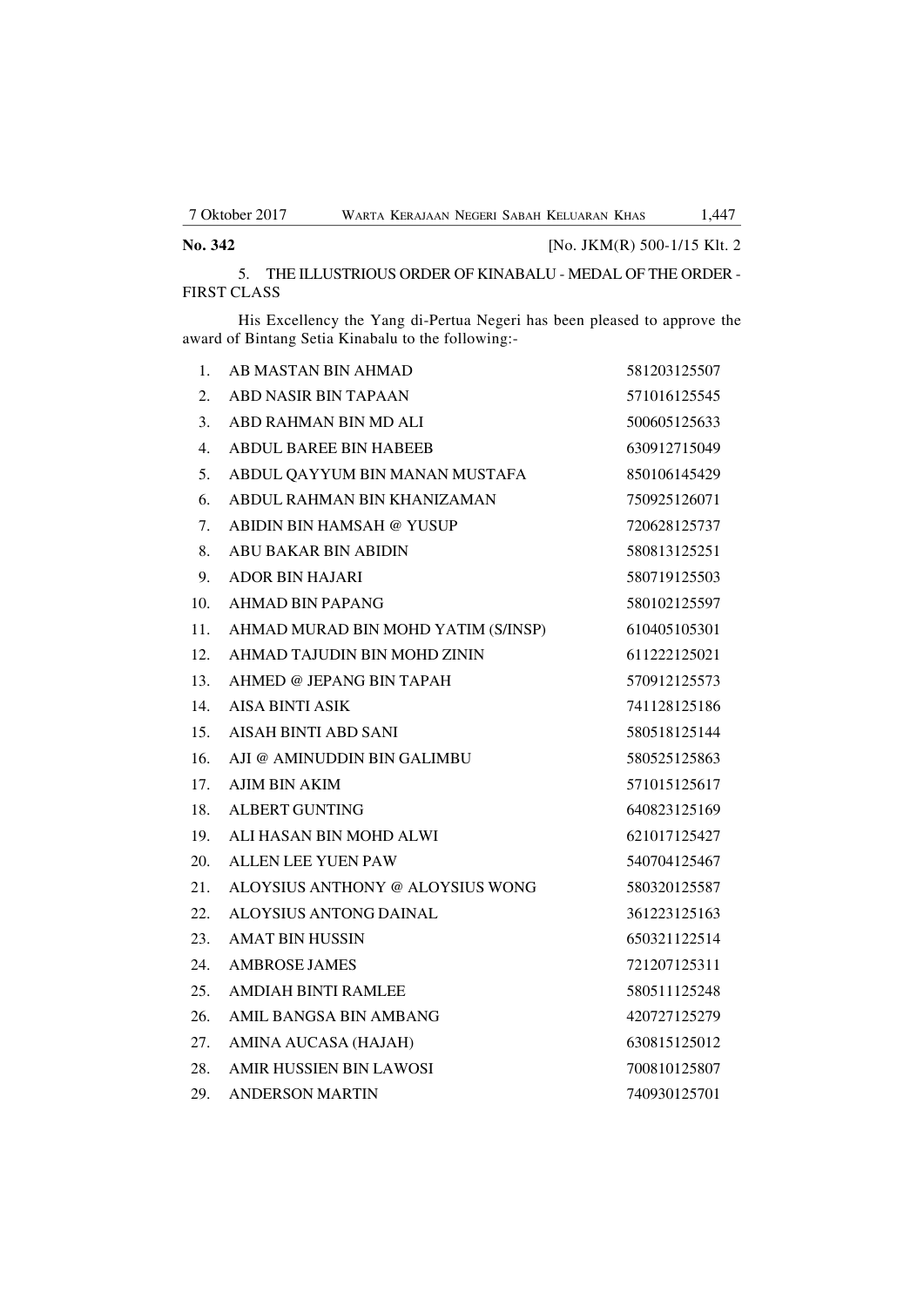|     | THE ILLUSTRIOUS ORDER OF KINABALU - MEDAL OF THE ORDER -<br>5.<br>FIRST CLASS - (cont.) |              |
|-----|-----------------------------------------------------------------------------------------|--------------|
| 30. | ANGELA TEO SIEH NEE                                                                     | 660510016146 |
| 31. | ANUAR @ NUR BIN IBRAHIM                                                                 | 670727125537 |
| 32. | ARIFF BIN ABD MALIK                                                                     | 600307125633 |
| 33. | ASIAH @ AISHAH BINTI GANI                                                               | 560108715178 |
| 34. | <b>ASIAH BINTI AHMAD</b>                                                                | 590821125066 |
| 35. | ASPALILA BINTI AWANG TUAH                                                               | 680220125094 |
| 36. | AU YONG SIN FAH                                                                         | 650704125667 |
| 37. | AWANG JURI BIN AWANG TAHIR                                                              | 680124125211 |
| 38. | AWANG KANAK BIN MOKTI                                                                   | 520615125619 |
| 39. | AWANG SULAIMAN BIN SALIH                                                                | 600924125233 |
| 40. | <b>AZWATI BINTI MATUSSIN</b>                                                            | 771204125610 |
| 41. | <b>BATRESS OKONG</b>                                                                    | 720906125236 |
| 42. | <b>BENIFINTURE BLASIUS @ BINJOL</b>                                                     | 641106125427 |
| 43. | <b>BERNADUS FLODINTIUS</b>                                                              | 600818125555 |
| 44. | <b>BERNARD MICHAEL</b>                                                                  | 690612126079 |
| 45. | <b>BUATIN BIN BALANDONG</b>                                                             | 320724125021 |
| 46. | <b>BUSMIN BIN BRAHIM</b>                                                                | 660212125715 |
| 47. | <b>BUSTHAMIN BIN PAITA</b>                                                              | 690525125051 |
| 48. | <b>CAROLINE MOJIKON</b>                                                                 | 700901125466 |
| 49. | CHAI KIM CHU @ EMILY CHUA                                                               | 650505125250 |
| 50. | <b>CHERYL WONG</b>                                                                      | 840917715174 |
| 51. | CHIN TET FONG @ OSMAN CHIN                                                              | 570803125291 |
| 52. | <b>CHO SHUN AN @ JAMES</b>                                                              | 590306125993 |
| 53. | <b>CHONG CHEE VUI</b>                                                                   | 680813125401 |
| 54. | <b>CHRISMON MINTU</b>                                                                   | 820223126027 |
| 55. | <b>CHRISTOPHER JOBIT</b>                                                                | 670520125783 |
| 56. | CHUA HONG YEE @ JACQUELYN                                                               | 801204125869 |
| 57. | <b>CHUNG CHEE MIN</b>                                                                   | 570713125001 |
| 58. | <b>CONIELIEA CHRIS SUMPING</b>                                                          | 861208495466 |
| 59. | D FATIMAH BINTI D TAULANI                                                               | 591018125344 |
| 60. | DAMSAH BIN HAJI JAKARIA                                                                 | 550412125739 |
| 61. | <b>DAVID @ BOY RAJATIN</b>                                                              | 571215125441 |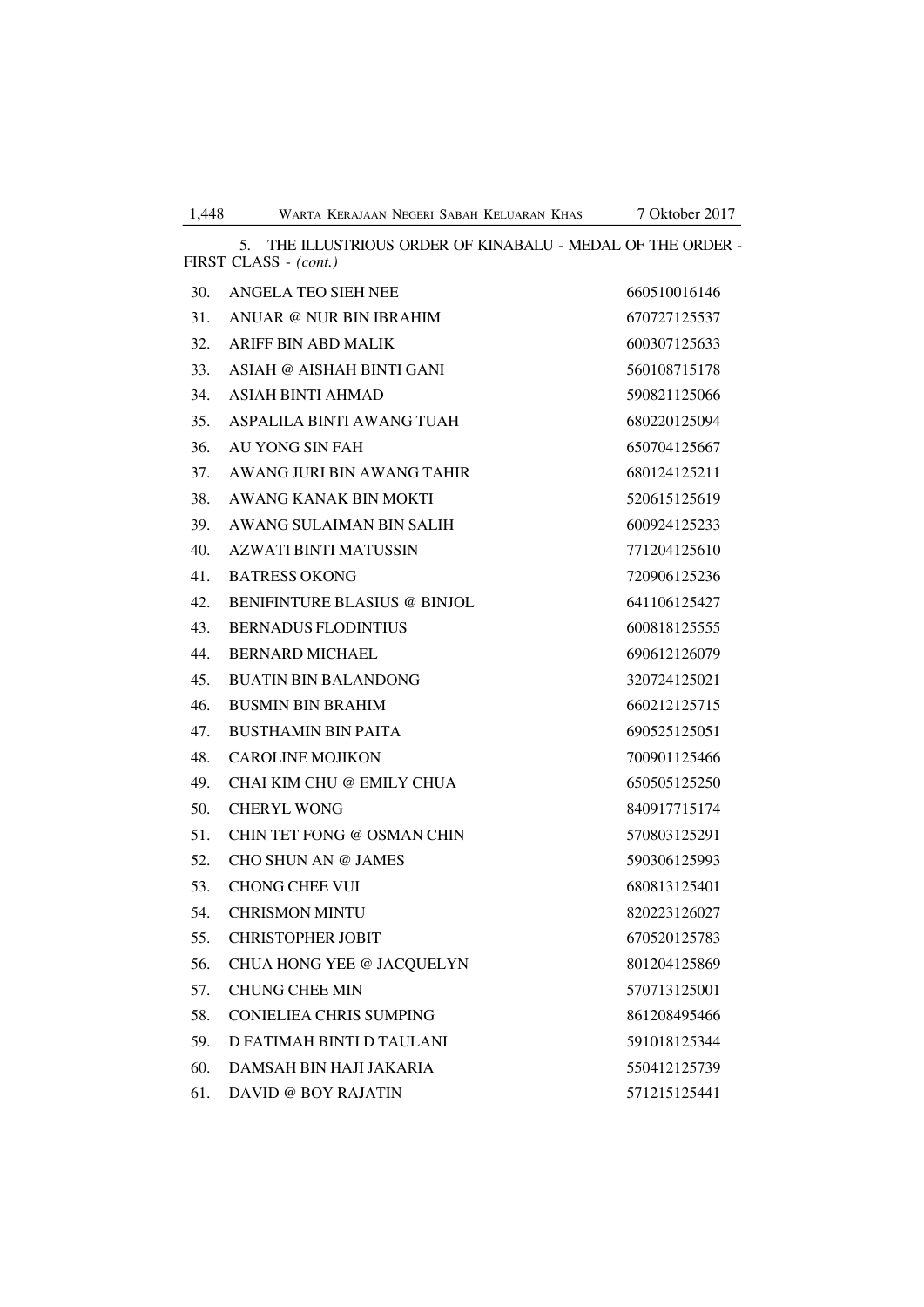5. THE ILLUSTRIOUS ORDER OF KINABALU - MEDAL OF THE ORDER -

FIRST CLASS - *(cont.)* 62. DAVID BENEDICT 591028125225 63. DAYANG HALIMAH BINTI MD YUSOF 720610125106 64. DENIS BIN EJOH @ AJOH (MEJAR) T/372597 65. DEWI EDNITA @ BARBARA J EDMUND 590203126248 66. DIANA TEO PAU CHUAN 860310495708 67. DOISON DANSI 680616125357 68. E HERMENEGILDUS UKUN 720413125529 69. ERICK PEDRO 760204125799 70. EVELEN BINTI MANGGATA 720106125748 71. FATIMAH @ ANIZAH BINTI HAJI MARJAN 590201125110 72. FAUZIAH BINTI MUSNEH 700906125174 73. FAZIL NUR HASSAN 790719125867 74. FRANCISCO BIN MUNIS 711129125279 75. FREDOLINE ANSELMUS @FRED 601228125373 76. GEORGE LEASE 690619125183 77. GOH YIT MING 620823125005 78. HABIB ALI BIN HABIB AHMAD 690818125223 79. HAIRUL SALVESON BIN JAIMIN 840721125463 80. HASNAH BINTI MAHMUD 600215126196 81. HELLEN @ SOPIAH BINTI TAPUONG 620616125184 82. HEMIN BIN OSUMPING 811001125353 83. HO MING LOK @ PRIMUS KOH 620727125179 84. HO YUN VUI 600212125075 85. ISMAIL BIN BARAHIM 680705126185 86. ISMAIL BIN SINTAM 630104125585 87. JAFAR BIN HASSAN (MEJAR) T/373046 88. JAINAL BIN YASSIN 610922125511 89. JAINUDIN BIN ABD RASHID 730611125879 90. JALIUS BIN RAYMOND 620516125523 91. JAMES KIMING @ JAMES KIMIN 680923125541 92. JAMIRIN BIN RASHIM 720927125497 93. JANE RITA GONDIPON 681123125070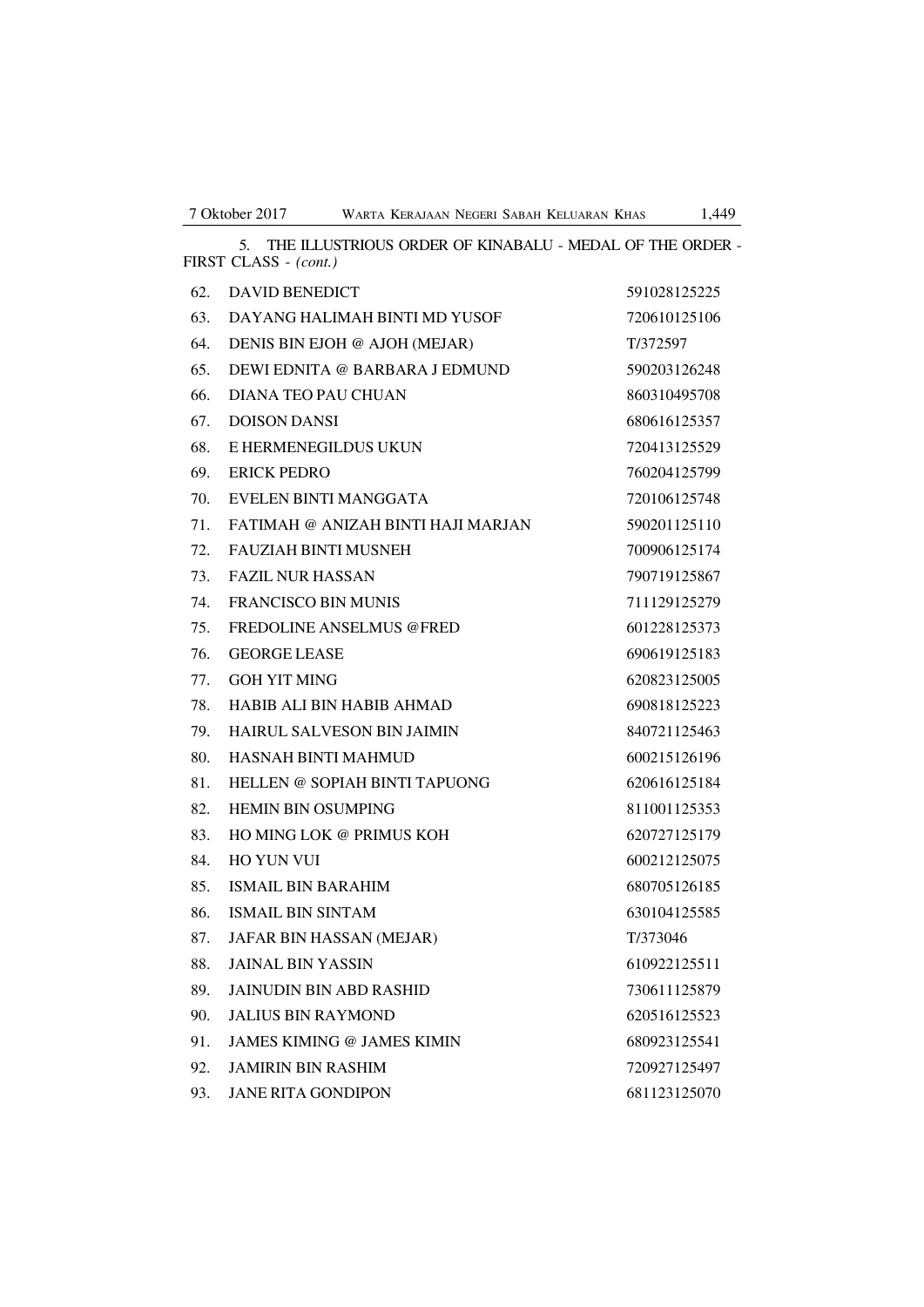5. THE ILLUSTRIOUS ORDER OF KINABALU - MEDAL OF THE ORDER - FIRST CLASS - *(cont.)*

| 94.  | <b>JANI BIN AHMAD</b>               | 681102125477 |
|------|-------------------------------------|--------------|
| 95.  | <b>JASMAH BINTI MOKTAR</b>          | 820308126050 |
| 96.  | <b>JASNI BIN HARUN</b>              | 691118125593 |
| 97.  | <b>JILOH BIN EYONG</b>              | 570713125319 |
| 98.  | <b>JITUNI MIJOL @ GEOFFRY</b>       | 580801125035 |
| 99.  | JONTIH ENGGIHON @ JONTIH INGGIHON   | 620821125175 |
| 100. | <b>JOSIE BIN MANANG</b>             | 590428125027 |
| 101. | <b>JULIUS SIAMBUN</b>               | 470418125107 |
| 102. | <b>JUNAIDI BIN AMPINGAN</b>         | 711001125431 |
| 103. | <b>KAMRI BIN GANTALOU</b>           | 750905125477 |
| 104. | <b>KASRIN BIN ATCHIL</b>            | 620707125825 |
| 105. | <b>KAU FUI SHIONG</b>               | 821207125221 |
| 106. | <b>KENNEY BIN AISOH</b>             | 670731125417 |
| 107. | KHAIRIL IZZWAN BIN ABDUL RAHMAN     | 840826125021 |
| 108. | <b>KWONG SHUK WAH</b>               | 630607125552 |
| 109. | <b>LAI KIM MING</b>                 | 810622125161 |
| 110. | <b>LAI SOON FOWNG</b>               | 770409125548 |
| 111. | <b>LASUIM JEFRILADIN @ ANGELINE</b> | 610609125240 |
| 112. | LATUO BIN M SARIF (HAJI)            | 631127125283 |
| 113. | <b>LAZARUS BIN L LAJIUN</b>         | 641217125251 |
| 114. | <b>LEE PAK MIN</b>                  | 701130125277 |
| 115. | LEONG AY LON @ HARTINA LEONG        | 570910125254 |
| 116. | <b>LIAW SIN KUANG</b>               | 690608125903 |
| 117. | LIEW MUI FUN @ JOANNE               | 680409125258 |
| 118. | <b>LIM CHONG FATT</b>               | 461225125229 |
| 119. | <b>LOW BOON WENG</b>                | 580118025005 |
| 120. | LUCY CHIA @ LUCY JULIAN             | 571019125348 |
| 121. | MADIS @ CHARLTON BIN SUMAN          | 521106125287 |
| 122. | <b>MADRAUP BIN UJUD</b>             | 590522125197 |
| 123. | <b>MAKRIN BIN SUDI</b>              | 741212125103 |
| 124. | MANAP BIN OMBOI @ MAZNAN            | 490327125169 |
| 125. | MANIAH BINTI RUNGGI                 | 680618125924 |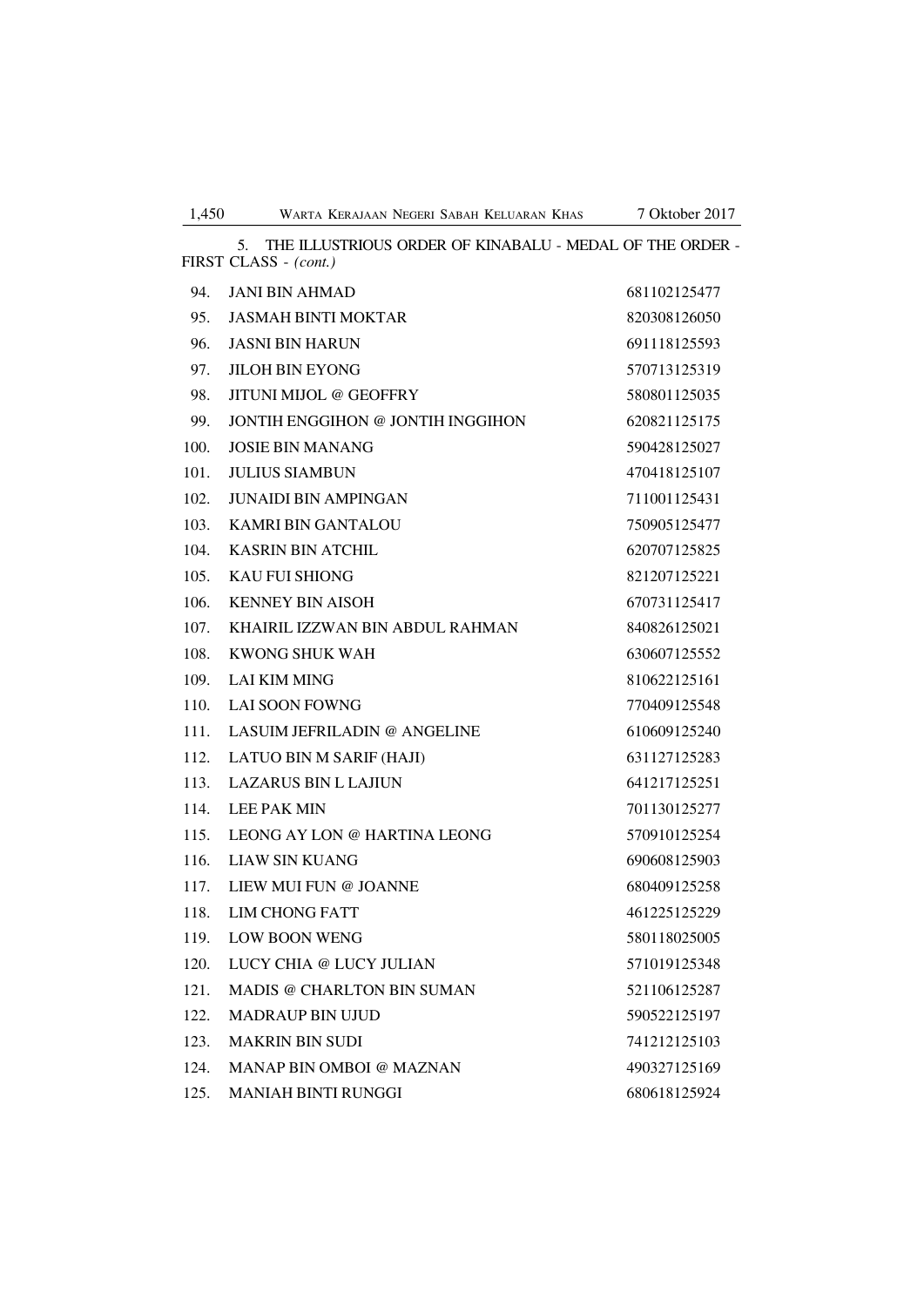5. THE ILLUSTRIOUS ORDER OF KINABALU - MEDAL OF THE ORDER - FIRST CLASS - *(cont.)* 126. MANSHOR BIN GAPOR 600304125697 127. MARIA BINTI HASIBUAN (HAJAH) 570923125130 128. MARIANAH BINTI MOHD YUSUF 600109125608 129. MASCENTIUS JAMES 700608125213 130. MATSAH BIN AJUH 820724125225 131. MEJOH BIN SIBUIN 600429125017 132. MILLAH BINTI MASILANG 650912125346 133. MOENES JENDILI 641008125482 134. MOHAMMAD FADZLI BIN TAYIT @ LIT 760418105773 135. MOHAMMAD MAHAT BIN JUMAHAT 851018126089 136. MOHD ALIUL BIN ABD KADIR 780718125619 137. MOHD ASHAF CHIN ABDULLAH 660711125509 138. MOHD GADAFFY M SAHIH @ MOHD GADAFFY BIN MONTOI 740718125659 139. MOHD HAFIZSYAFUDDIN BIN SUHAIMI 850505115067 140. MOHD HANAFIAH BIN HARIS (MEJAR) T/373327 141. MOHD HARDY BIN LAIDIN @ SAIDIN 810619125179 142. MOHD ZAHRI BIN ABDUL AZIZ 830521035165 143. MOHD ZULKHAIRI BIN ABDULLAH @ KIMBIN 660218125521 144. MOKHTAR BIN HUSSIN 631003125505 145. MUHALAUS @ MADIN GOTTIR 580615126165 146. MUHAMAD ZUHRI BIN ALIMIN 851206915069 147. MUHAMMAD TAJUKI BIN JUSOH(MEJAR) 770527035447 148. MUSA BIN MARABAU 630102125565 149. MUSAH @ SHAMSUDIN BIN OHANG 571121125221 150. MUSLIN BIN ANUN @ ROBERT 570715125785 151. NAIM BIN KAMBIGANG 610924125283 152. NAM SING CHOON 720225126073 153. NG CHIN VUI 671013125329 154. NOOR ASPAH LELA BINTI ABU BAKAR 670909125052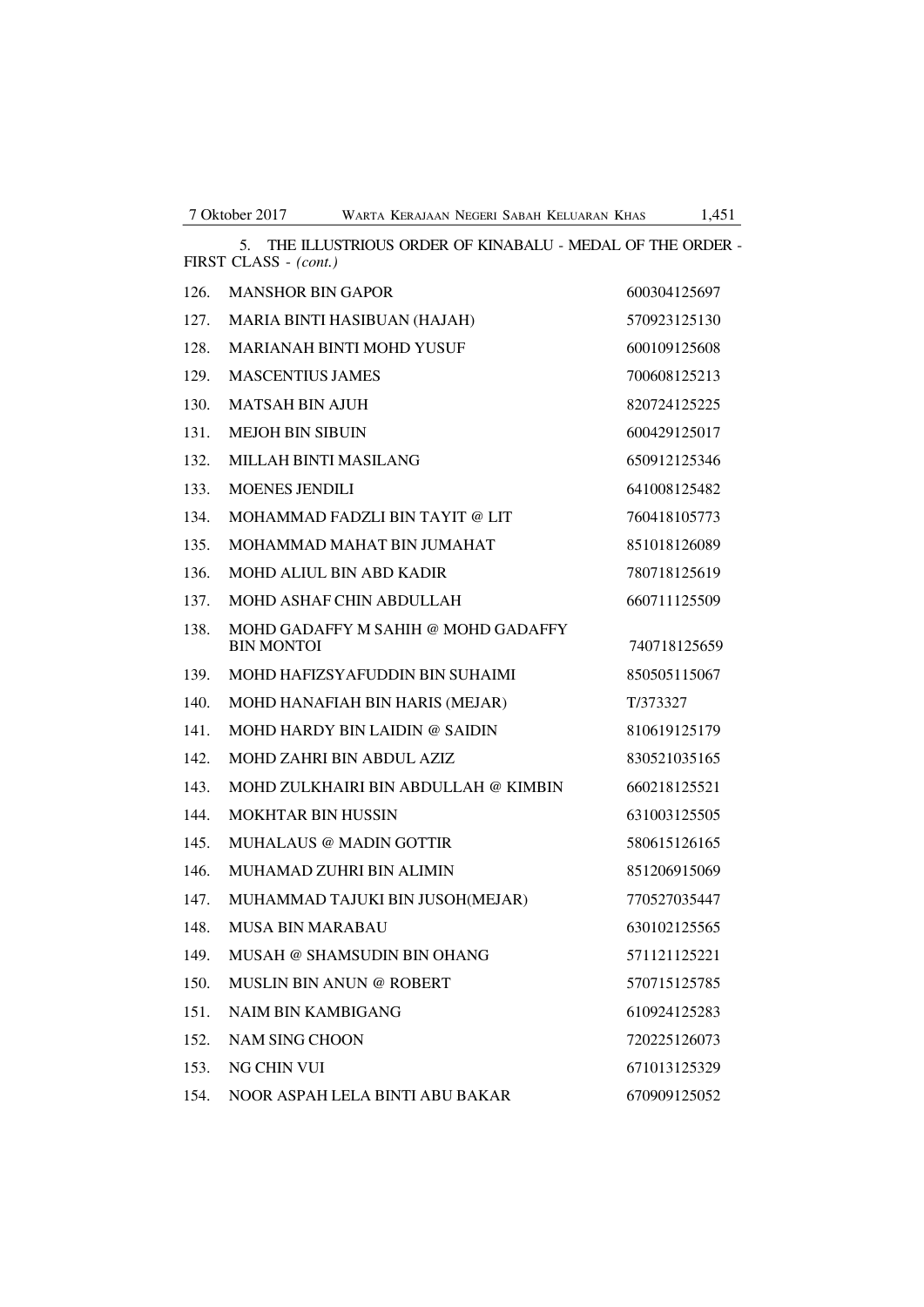| 1,452<br>WARTA KERAJAAN NEGERI SABAH KELUARAN KHAS | 7 Oktober 2017 |
|----------------------------------------------------|----------------|
|----------------------------------------------------|----------------|

|      | THE ILLUSTRIOUS ORDER OF KINABALU - MEDAL OF THE ORDER -<br>5.<br>FIRST CLASS - (cont.) |              |
|------|-----------------------------------------------------------------------------------------|--------------|
| 155. | NOORSAFFINIE BINTI LAMSIN<br>(LEFTENAN KOMANDER)                                        | N/403278     |
| 156. | NOR AZLINA BINTI JEMAIN @ JEMANGIN                                                      | 710530015880 |
| 158. | <b>NORITA BINTI TANI</b>                                                                | 701004125444 |
| 159. | NURINI @ NORAINI BINTI MOHD MUSAH KIRAH                                                 | 591224125396 |
| 160. | <b>OMBOKOU @ FRANCIS BIN SAUYANG</b>                                                    | 571006125365 |
| 161. | ONG CHIH QUN                                                                            | 821003125983 |
| 162. | <b>OOI HONG WEE</b>                                                                     | 750804075503 |
| 163. | PANAI BIN ANDUAT                                                                        | 610704125249 |
| 164. | PANGILAN BIN ANTAG                                                                      | 631114125065 |
| 165. | PAUL GODWIN M @ FERNANDEZ                                                               | 551016715221 |
| 166. | PETER JONU @ PETER J MOINJIL                                                            | 651105125635 |
| 167. | PHAINOS @ JOHN BIN AWANG (SJN/S)                                                        | 571224125697 |
| 168. | PHILIP ANACLETUS                                                                        | 640802125397 |
| 169. | PHILLIP YONG                                                                            | 590223125357 |
| 170. | POLICARSIO PUNAY                                                                        | 610126125051 |
| 171. | PRITCHARD LIGADO @ LEO                                                                  | 670812125371 |
| 172. | PURAIT BIN ONSOKOL                                                                      | 610317125329 |
| 173. | <b>QWEK TSY TEO</b>                                                                     | 770124125253 |
| 174. | <b>RAHIM BIN KUPUN</b>                                                                  | 640621125291 |
| 175. | RAHINA @ RAHIMAH BINTI JUSTIN @ ABDUL AZIZ                                              | 651230125204 |
| 176. | RAHMAH BINTI MOHD LIN                                                                   | 621127125110 |
| 177. | <b>RAHMAN BIN PALETE</b>                                                                | 651218125535 |
| 178. | RAPHAEL WILLIAM @ MOHD SUFFIAN MAHMOOD                                                  | 580924125377 |
| 179. | RAYNAH BINTI KUNTIONG @ KUNTINYONG                                                      | 660110125466 |
| 180. | RIDUAN BIN MOHD DAUD (HAJI)                                                             | 560112125357 |
| 181. | <b>RITA BINTI BIGAI</b>                                                                 | 600103125594 |
| 182. | ROSEMARY CHAI FUI MOI                                                                   | 620322125242 |
| 183. | <b>ROSLAN BIN ABDUL HAMID</b>                                                           | 660812125735 |
| 184. | <b>ROSLAN BIN MANSHOR</b>                                                               | 650206125429 |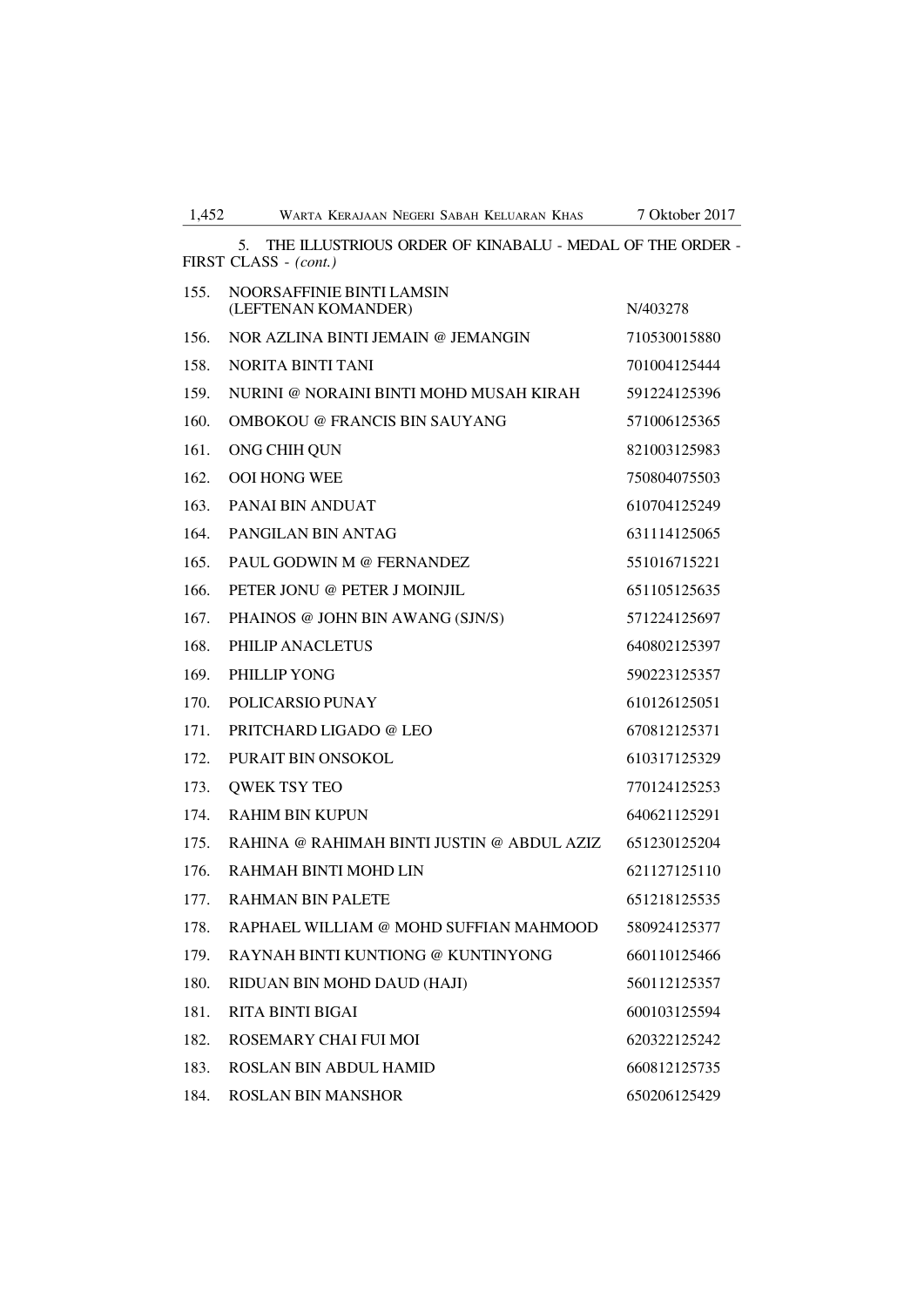|      | THE ILLUSTRIOUS ORDER OF KINABALU - MEDAL OF THE ORDER -<br>5.<br>FIRST CLASS - (cont.) |              |
|------|-----------------------------------------------------------------------------------------|--------------|
| 185. | <b>RUFINA GONDIPON</b>                                                                  | 670411125434 |
| 186. | SABAR BIN ZAKARIA                                                                       | 680308125603 |
| 187. | <b>SAGOLAH BIN CHUPOI</b>                                                               | 690811125247 |
| 188. | <b>SAHRUM BIN ABU ALI</b>                                                               | 720328125153 |
| 189. | SAID DZAKAFI BIN DIN (MEJAR)                                                            | 750201025611 |
| 190. | <b>SAIDIN BIN AKIL</b>                                                                  | 711101125357 |
| 191. | <b>SAIMA BINTI ISMAIL</b>                                                               | 740110125212 |
| 192. | <b>SALIM BIN ABIDIN</b>                                                                 | 810118125357 |
| 193. | <b>SALMAH BINTI OTHMAN</b>                                                              | 610117125092 |
| 194. | <b>SALUMIE BINTI KUNDAHAL</b>                                                           | 680726125438 |
| 195. | <b>SALVITAH TARZAN</b>                                                                  | 710917125144 |
| 196. | <b>SARBANUN IMAM HASSAN</b>                                                             | 651129125410 |
| 197. | <b>SARIYAH BINTI DAN</b>                                                                | 551022025358 |
| 198. | <b>SARUDI BIN SAMALI</b>                                                                | 590104125805 |
| 199. | <b>SHAROM BIN A RAHMAN</b>                                                              | 591105016365 |
| 200. | SHIR ZAMAN BIN FAZUL RAHMAN                                                             | 760813125065 |
| 201. | SITI BINTI MOHD AJI (DATIN HAJAH)                                                       | 520518125000 |
| 202. | SITI FATMAH BINTI SUAHID                                                                | 800215125720 |
| 203. | <b>SOH CHIN LI</b>                                                                      | 640708125526 |
| 204. | SOTO @ TIAH BINTI JITUI @ JAITIN                                                        | 621210125330 |
| 205. | <b>SUGA @ MAZREE BIN IMAN</b>                                                           | 710606125251 |
| 206. | <b>SURIANAH BINTI SALLEH</b>                                                            | 640820125788 |
| 207. | SURIANIN @ CECELIAH BINTI NASHIPIN                                                      | 680717125452 |
| 208. | <b>SYAH ISKANDAR BIN OTHMAN</b>                                                         | 861109085293 |
| 209. | <b>TAISING BIN BULANG</b>                                                               | 580504125207 |
| 210. | TALNI @ AZIZAH BINTI ANJOH (HAJAH)                                                      | 580410125150 |
| 211. | TAN YUN YUAN                                                                            | 720725125085 |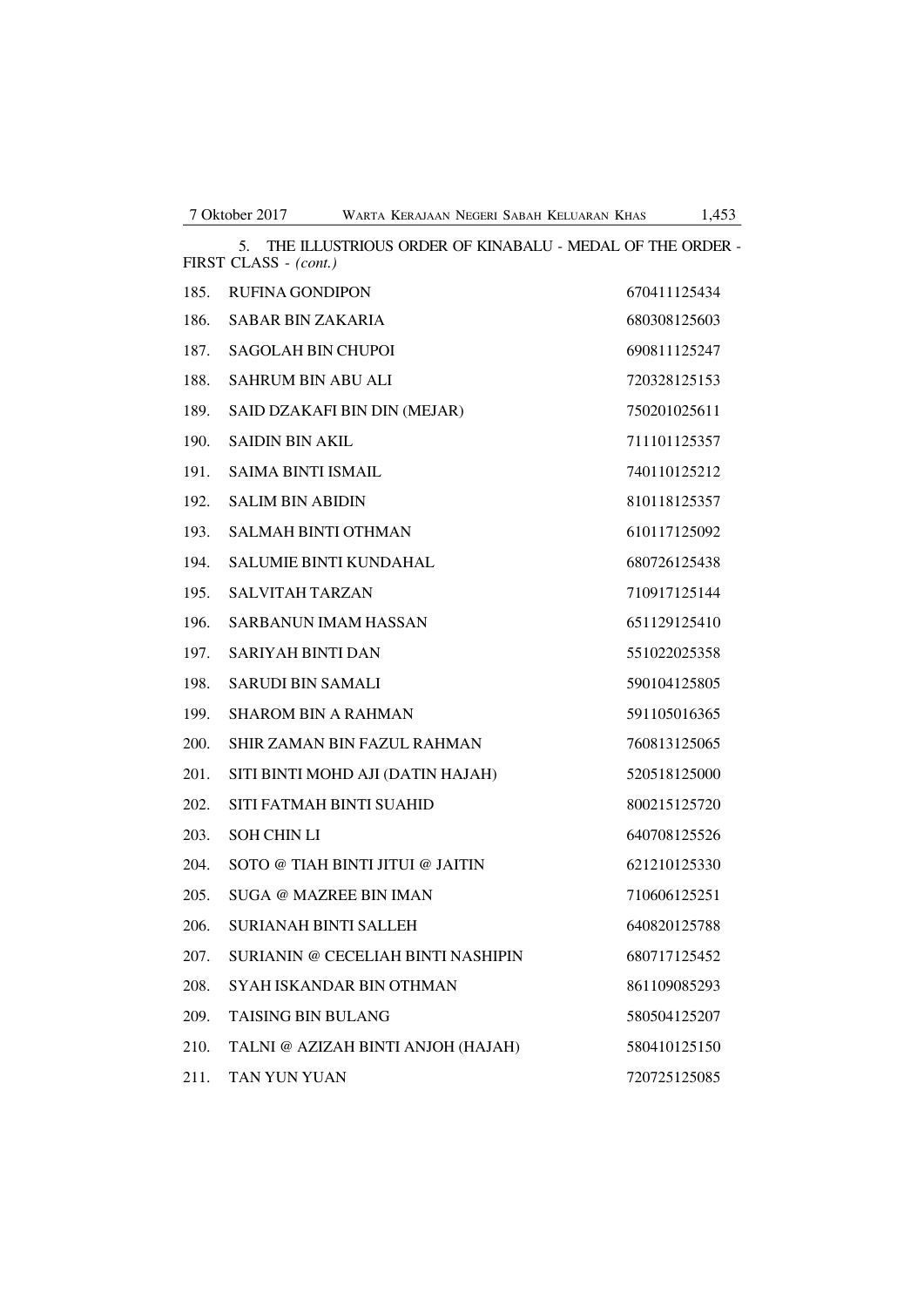|      | THE ILLUSTRIOUS ORDER OF KINABALU - MEDAL OF THE ORDER -<br>5.<br>FIRST CLASS - (cont.) |              |
|------|-----------------------------------------------------------------------------------------|--------------|
| 212. | <b>TANSON BIN ANDIR</b>                                                                 | 570226125039 |
| 213. | <b>TARIHING BINTI MASANIM</b>                                                           | 740108125790 |
| 214. | <b>THOMAS BIN SUGARA</b>                                                                | 680205125109 |
| 215. | THOMAS KWAN KOK TUNG                                                                    | 390115125097 |
| 216. | TITING DULLAH BIN ABDUL RAHMAN                                                          | 580809125785 |
| 217. | UIGNESWARAN A/L THIRUVEWGADAM                                                           | 741229125679 |
| 218. | UNGKUT BIN LIDONG @ JONES                                                               | 580802125985 |
| 219. | UNSA BIN JAWAH                                                                          | 600701125439 |
| 220. | V NORBERT MAJILANG                                                                      | 600806125785 |
| 221. | <b>WONG CHAN KWONG</b>                                                                  | 811201125205 |
| 222. | YONG YUN MIN                                                                            | 550522125043 |
| 223. | YU MENG WEE                                                                             | 630413125437 |
| 224. | YUS BIN PG PINSIN                                                                       | 720412125615 |
| 225. | YUSOFF BIN MININ                                                                        | 610121125351 |
| 226. | ZAINUDDIN BIN ABD GOYOH                                                                 | 750114125219 |
| 227. | ZAINUN BINTI HAJI ABDUL WAHID                                                           | 661003125086 |
| 228. | <b>ZALIAH BINTI LANTIP</b>                                                              | 550909125494 |
| 229. | ZALIFAH BINTI SHADAN                                                                    | 730403125524 |
| 230. | <b>ZATON BIN MUMIN</b>                                                                  | 720921125787 |
| 231. | ZITA LABANGKA @ RITA                                                                    | 621119125014 |
| 232. | ZULFIKAR KHOMEINI ASLI                                                                  | 790510125161 |
| 233. | ZULPAH BINTI DATU MUSTAPHA                                                              | 580815125810 |
| 234. | MOHD. AZMAN BIN AHMAD SAPRI                                                             | 640409086125 |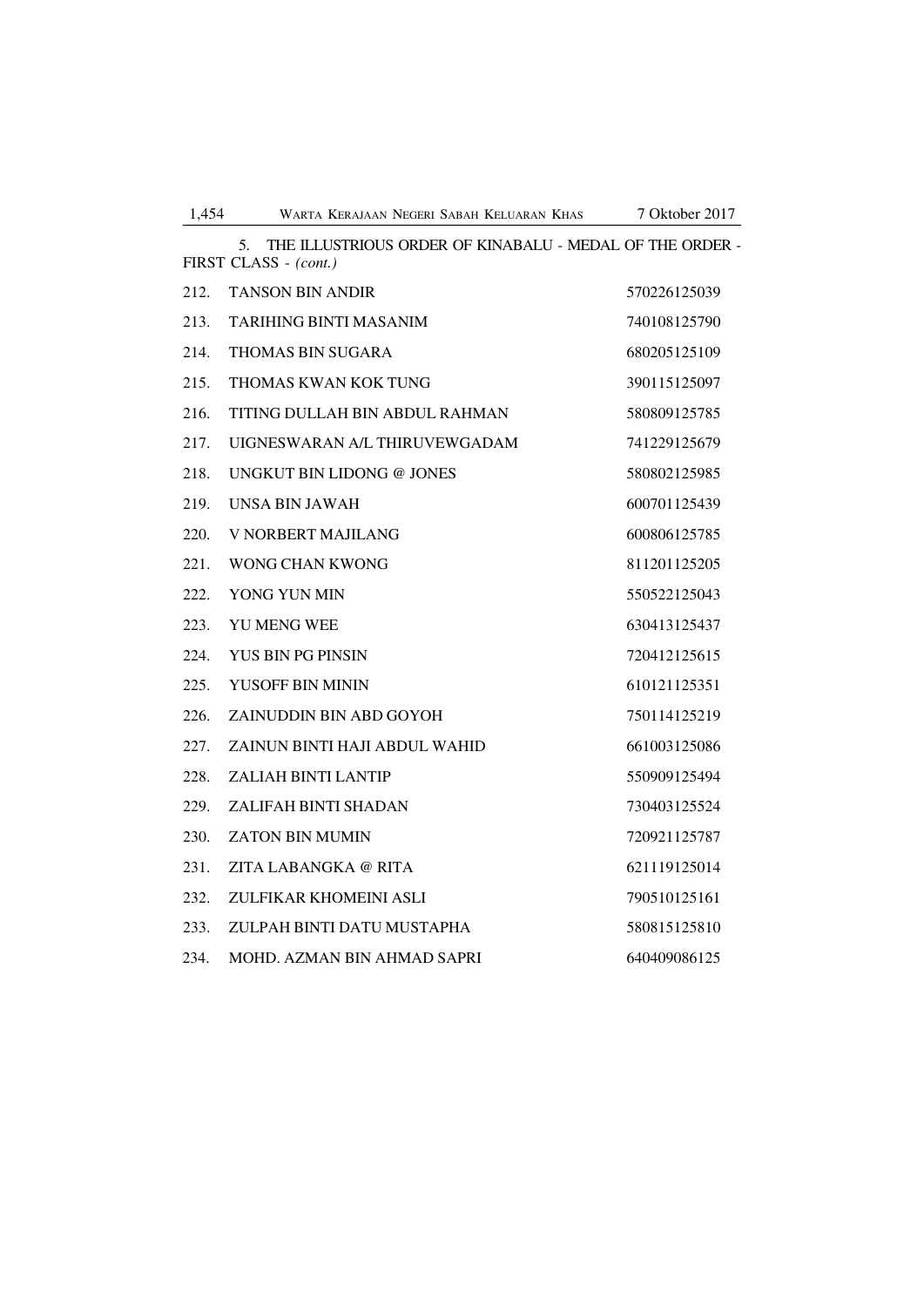**No. 343** [No. JKM(R) 500-1/15 Klt. 2

6. THE ILLUSTRIOUS ORDER OF KINABALU - MEDAL OF THE ORDER - SECOND CLASS

His Excellency the Yang di-Pertua Negeri has been pleased to approve the award of Bintang Kinabalu to the following:-

| 1.               | <b>AARON SAMUEL</b>                                  | 501204125039 |
|------------------|------------------------------------------------------|--------------|
| $\overline{2}$ . | <b>ABAS BIN ARIFIN</b>                               | 600815125605 |
| 3.               | ABD SALAM BIN YUSOF @ YUSOP                          | 710615125181 |
| 4.               | ABDUL AZIZ BIN ABDUL KARIM                           | 730415125951 |
| 5.               | ABDUL MIM BIN SAMAMIN                                | 640220125725 |
| 6.               | ABDUL RAHMAN BIN RAHMAT                              | 601123125377 |
| 7.               | ABDUL RAJAK @ ABDUL RAZAK<br><b>BIN ABDUL RAHMAN</b> | 600711125029 |
| 8.               | ABDUL RAZAK BIN ABDUL KARIM                          | 600721125073 |
| 9.               | AHMAD BIN ABDUL                                      | 640917125485 |
| 10.              | AHMED SHAFIQ BIN MURSIDI                             | 890326875059 |
| 11.              | AINI BINTI JIMMY                                     | 571227125334 |
| 12.              | ALEXANDER MALCOLM LAI KUN CHUNG                      | 740412125541 |
| 13.              | ALHUSIN BIN HALIL                                    | 831020125343 |
| 14.              | ALI BIN KILLI                                        | 590706125159 |
| 15.              | <b>ALI BIN TAMBAN</b>                                | 491231125345 |
| 16.              | ALLIM @ ABDUL HALIM BIN JAAFAR                       | 401209125187 |
| 17 <sub>1</sub>  | <b>AMAT BIN BALON</b>                                | 680222125303 |
| 18.              | AMAT BURHAN BIN SUTRIMO                              | 660803125637 |
| 19.              | AMAT MOHRI BIN TERIMOH @ SUTRINO                     | 580318125617 |
| 20.              | AMRAN @ AZLANSYAH BIN ASLI                           | 650709125113 |
| 21.              | <b>AMRI BIN AMIR</b>                                 | 731104125019 |
| 22.              | ANGELA LEE @ JOHNNY                                  | 621002125782 |
| 23.              | ANI BINTI TALANI                                     | 900519125664 |
| 24.              | <b>ANNE KIMSIN</b>                                   | 590725715242 |
| 25.              | <b>ANNE MARIE AMBROSE</b>                            | 850417126276 |
| 26.              | ARIFFIN BIN ABDULLAH                                 | 601102125773 |
| 27.              | ARIS BIN GHANI                                       | 650503125919 |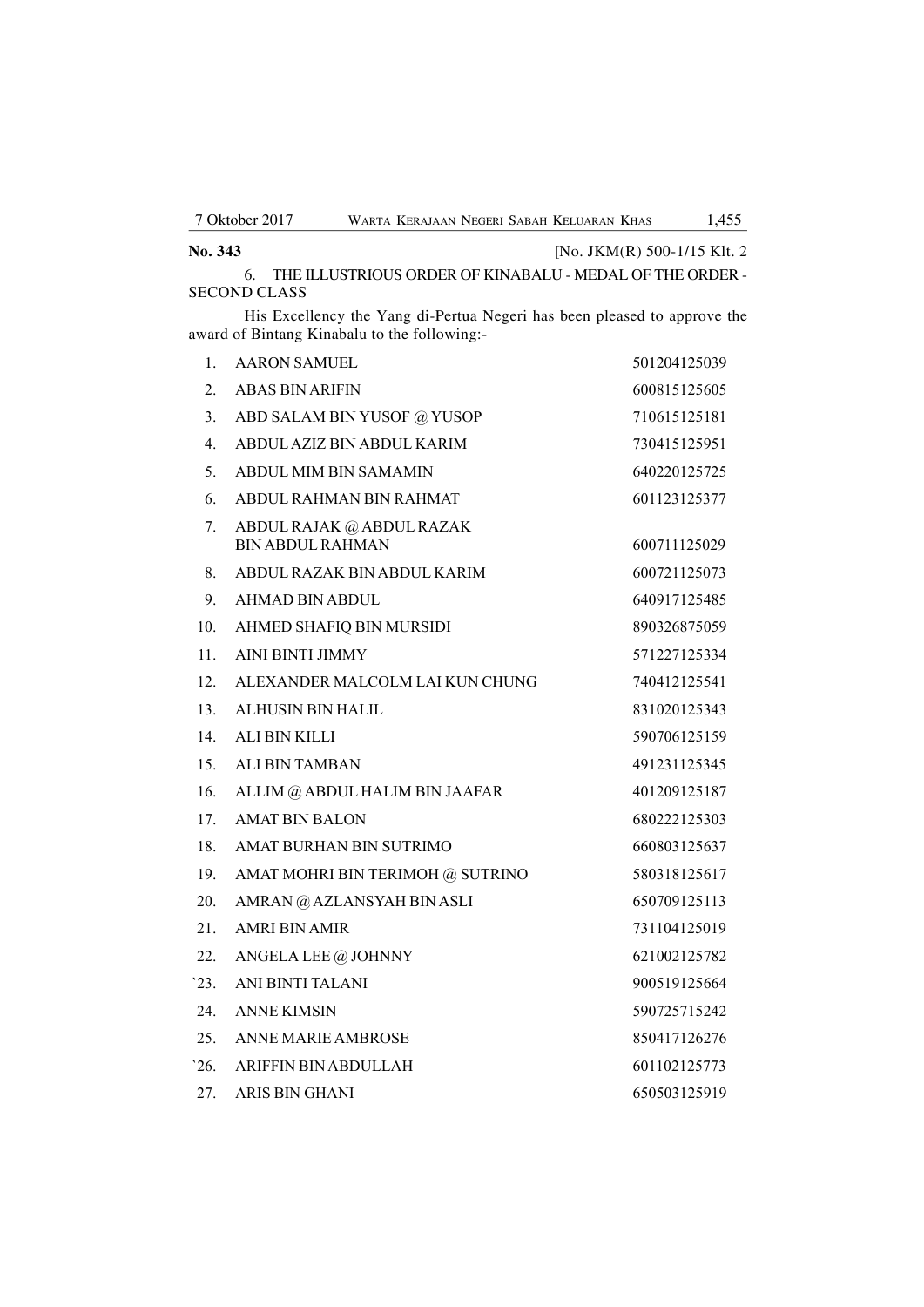6. THE ILLUSTRIOUS ORDER OF KINABALU - MEDAL OF THE ORDER - SECOND CLASS - *(cont.)*

| 28. | ARIS BINTI TABAH                          | 601109125426 |
|-----|-------------------------------------------|--------------|
| 29. | ARSHAD BIN MOHAMMAD YUSOP                 | 870501125469 |
| 30. | <b>ARSIT BIN MARUSIN</b>                  | 621101125067 |
| 31. | <b>ASLIMAH BINTI SALIM</b>                | 800603125378 |
| 32. | <b>ASNAN BIN ISMAIL</b>                   | 600815125461 |
| 33. | <b>ASNIEE BINTI AMIN</b>                  | 790419125558 |
| 34. | ASRAH @ DATU ASRAH BIN DATOK AMBAS        | 720605125531 |
| 35. | <b>ATAM BIN ZADIN</b>                     | 510103125157 |
| 36. | <b>AUGUSTINE ANTHONY</b>                  | 640801126005 |
| 37. | AUGUSTINE WONG MING KONG                  | 720627125049 |
| 38. | AWANG @ ALIANANG BIN WALIT                | 610402125833 |
| 39. | AWANG AHMAD BIN AWANG SIRING              | 691027125491 |
| 40. | AWANG HAZIM BIN AWANG BASIR               | 781018125325 |
| 41. | AWANG MOHD ALLI @ HAMDAN BIN AWANG OMAR   | 710414125281 |
| 42. | AWANG ZAINAL BIN AB HAMID                 | 480819125814 |
| 43. | AZAMZAIRI BIN MAIDIN                      | 760611125227 |
| 44. | AZNI @ AZMIN BIN ARIMIN                   | 810608125237 |
| 45. | <b>BABA BIN OTHMAN</b>                    | 620414125741 |
| 46. | BAD HAMID BIN MUSLI (HAJI)                | 610211125179 |
| 47. | <b>BAHRIN BIN AWANG PUTEH</b>             | 560430125395 |
| 48. | <b>BAKIR BIN NORDIN @ NARUDIN</b>         | 600926125659 |
| 49. | <b>BIGU BIN MADI</b>                      | 621231125495 |
| 50. | <b>BISAHRIN GHANI</b>                     | 501208125191 |
| 51. | BUKALUN @ ANUAR BIN SIANGON @ AHMAD       | 500714125173 |
| 52. | <b>BUSIAU AMPIRAK</b>                     | 780211125891 |
| 53. | CAESARINA BINTI YUMAN @ NAJIAH BINTI UMAN | 770402125940 |
| 54. | CECELIA BINTI POYOYOU @ DAMASUS           | 660108125352 |
| 55. | CHANG SIOW MOI @ CHANG SIEW MOI           | 590223125090 |
| 56. | <b>CHARLENE WONG</b>                      | 880413125580 |
| 57. | CHAW AH FOO                               | 590104125821 |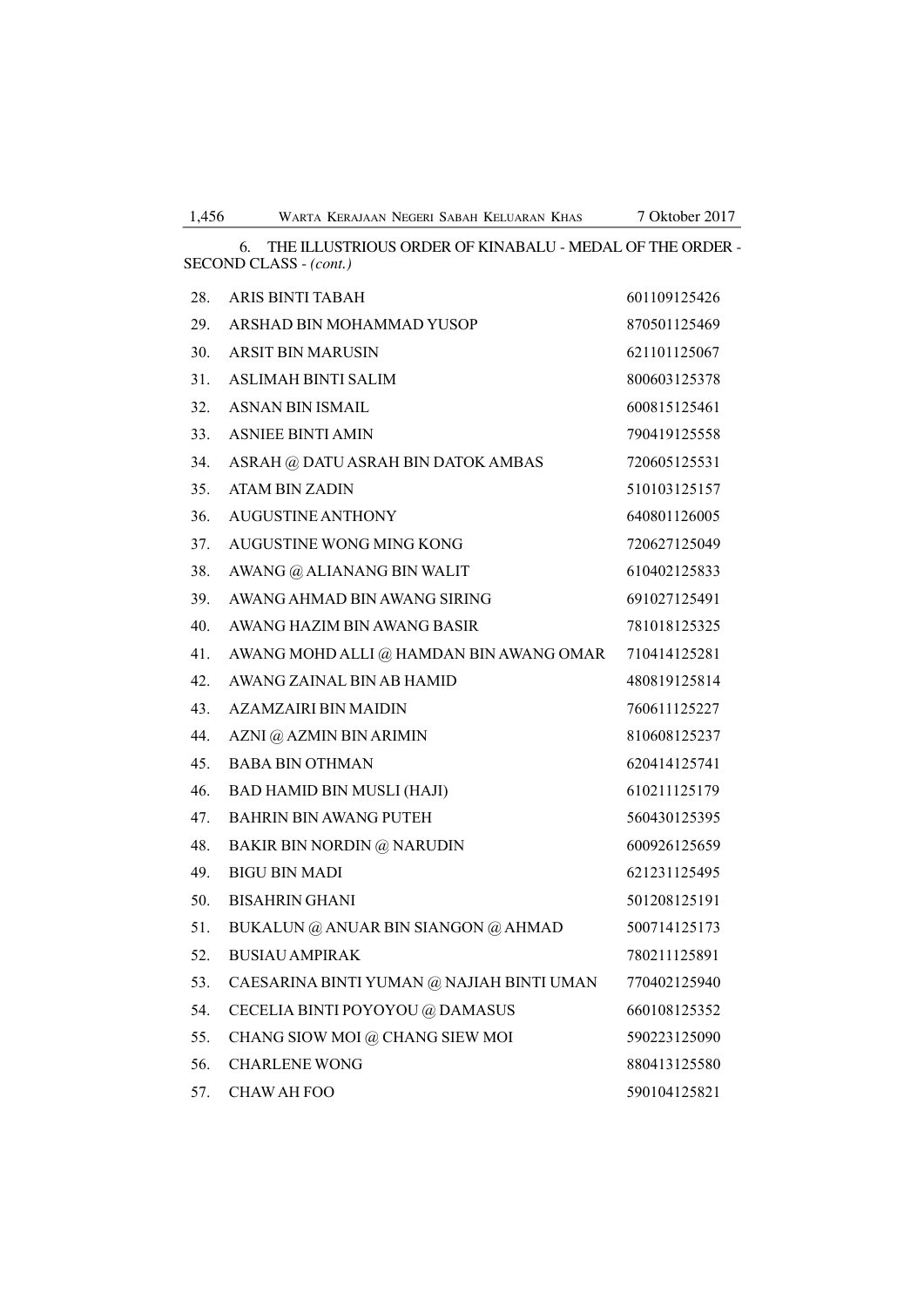SECOND CLASS - *(cont.)* 58. CHEN KHAN CHIT @ TSEN KHAN CHIT 681003125527 59. CHEN NYET SIONG 670125125011 60. CHIANG WOEI CHUAN 711010715511 61. CHIN FOOK ON @ ROBERT 730808125143 62. CHIN TIAM MENG 820608015459 63. CHONG CHEE EAI 711225125121 64. CHONG CHUNG TING 620323125279 65. CHONG KIM LAN 580627125266 66. CHONG OI MEE 591220125460 67. CHONG VUN YUK 870509495544 68. CHRISTINA TIANSIM 681101125512 69. CHU SAU LAN 571024125502 70. DAIM GARAGAD 581028125321 71. DARMAN SHAH BIN HAJI ASAKIL 620824125429 72. DAYANG ADEK HAJI MOHD YUSOF 591225125056 73. DAYANG HALIMAH BINTI AWANG AHMAD 671005125708 74. DAYANG RAFIDAH BINTI AWANG YUSOF @ AWANG YUSOFF 741129125938 75. DAYANG SHAMIMI BINTI YUSRI 901124125250 76. DENIS BIN GOMPION 600217125533 77. DENY @ DONY BIN VITUS 591212125081 78. DIANA LEE LAN YIN 580315125558 79. DIONYSIUS LAISON 571117125229 80. DJOHAN BIN ZAINAL ABIDIN 740724125647 81. DOLOIS BIN SUMBIN 580315125451 82. ELORDE ABDULLAH DAMSAL @ ELORDE BIN DAMSAL 661122125011 83. EMERSON BIN DAWANG 811118126055

84. FATIMAH BINTI KHAMIS 490530125148 85. FAUZIAH BINTI AHMAD 660515125878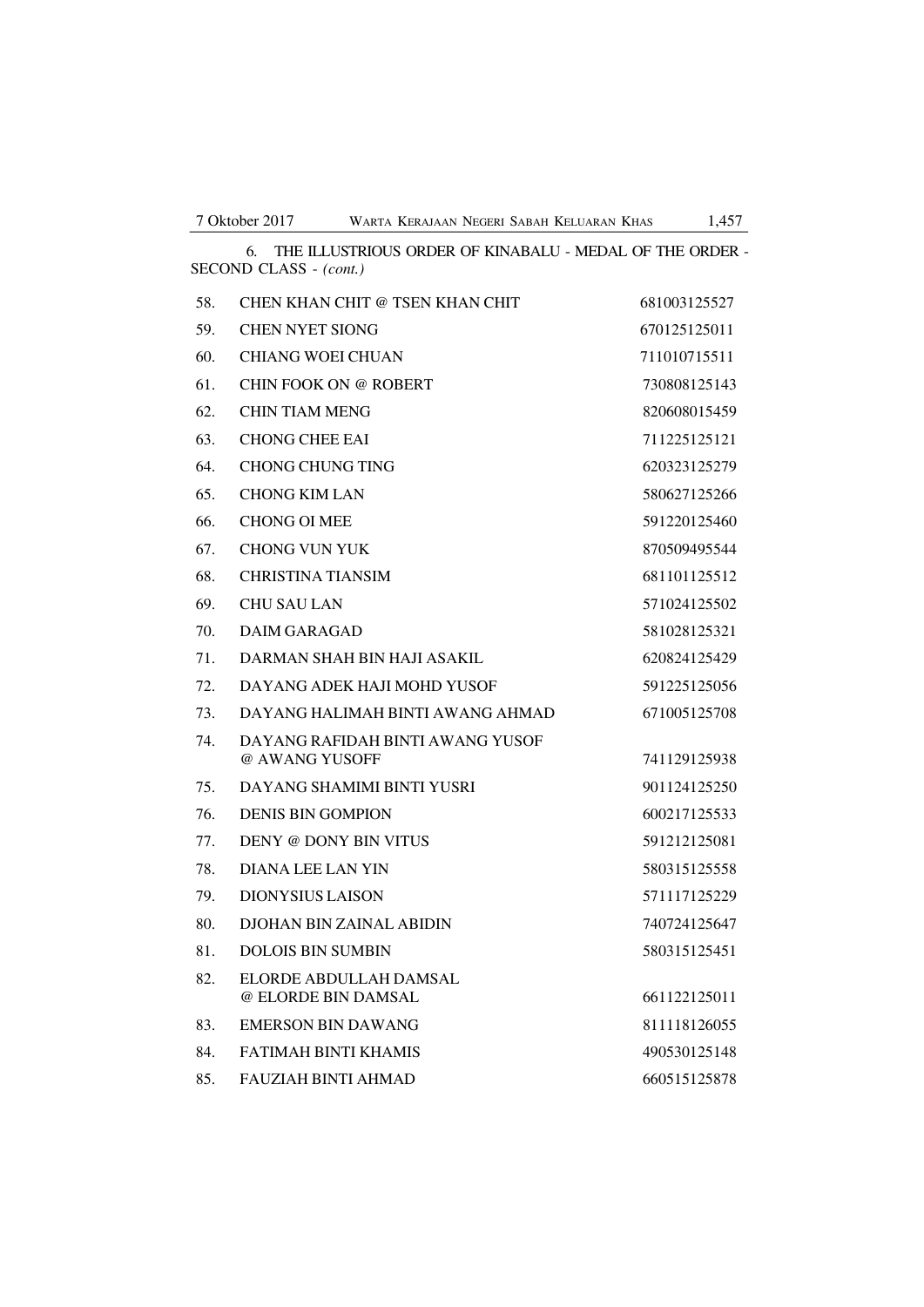6. THE ILLUSTRIOUS ORDER OF KINABALU - MEDAL OF THE ORDER - SECOND CLASS - *(cont.)*

| 86.  | <b>FAZIDAH BINTI SAIDAN</b>                           | 630615085140 |
|------|-------------------------------------------------------|--------------|
| 87.  | FEDERIAN BIN GONIXTONG ( PEGAWAI WARAN II )           | 770515125445 |
| 88.  | <b>FLORENCE MELLER</b>                                | 640315125760 |
| 89.  | FOH KIM LEE @ NUR SALINA ABDULLAH                     | 580307045582 |
| 90.  | FOO NEE SIT @ FOO LEE PING                            | 491125135312 |
| 91.  | <b>FRANCIS BIN JAISEH</b>                             | 590905125215 |
| 92.  | <b>GABRIEL GEORGE TULAS</b>                           | 850223875017 |
| 93.  | <b>GEAFRI MONGIJAL</b>                                | 680821125209 |
| 94.  | <b>GEOFREY SOPI</b>                                   | 630604125979 |
| 95.  | <b>GIDEON BIN GADIT</b>                               | 800131125299 |
| 96.  | <b>HABSAH BINTI BAHARUM</b>                           | 720807125652 |
| 97.  | <b>HADJIN BIN SUJAREE</b>                             | 801210125611 |
| 98.  | <b>HAINA BINTI ABDUL</b>                              | 571028125446 |
| 99.  | HAMDAN BIN HAJI MOKSIN ( PEGAWAI WARAN I<br>PAP (PKL) | T/818558     |
| 100. | HAMIDAH BINTI PG ABDUL RAHMAN                         | 660313125036 |
| 101. | <b>HASHIM BIN AWANG</b>                               | 631114115289 |
| 102. | HASLINDA BINTI ABDULLAH @ LYN                         | 750404125110 |
| 103. | HASSAN @ TUADAES SAMSUDIN                             | 651228125061 |
| 104. | HASSAN BASLI BIN BUNAK                                | 700427125687 |
| 105. | <b>HAZLEE BIN HANAFIAH</b>                            | 690911125287 |
| 106. | <b>HENLY JUMALI RAMIDIN</b>                           | 631225125615 |
| 107. | <b>HO NYUK EN</b>                                     | 580206125348 |
| 108. | <b>HUZAIMIE BIN ISMAIL</b>                            | 830815125705 |
| 109. | <b>ISHAK BIN JAINI</b>                                | 650402125565 |
| 110. | <b>ISMAIL BIN AMIT</b>                                | 570803125515 |
| 111. | <b>JAAFAR BIN ASIN</b>                                | 490509125047 |
| 112. | <b>JACKSON BIN AKAT</b>                               | 601226125345 |
| 113. | <b>JAFRUDDIN BIN JAFFAR</b>                           | 690930125231 |
| 114. | <b>JAILIN @ NAZRIN NAIMIN</b>                         | 790715125501 |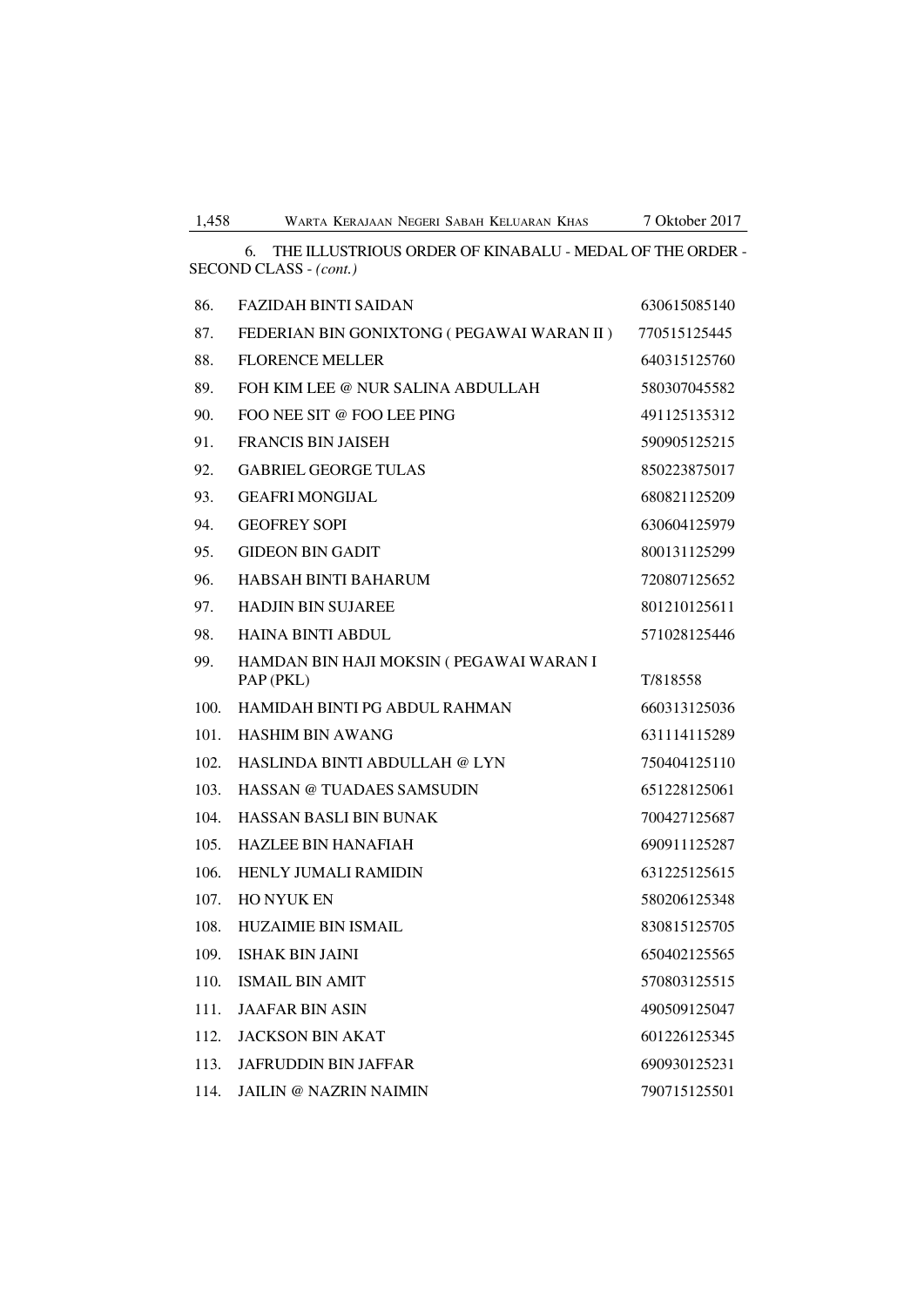6. THE ILLUSTRIOUS ORDER OF KINABALU - MEDAL OF THE ORDER -

| SECOND CLASS - (cont.) |                                          |              |  |
|------------------------|------------------------------------------|--------------|--|
| 115.                   | <b>JALIFAH BINTI MUHAIMIN</b>            | 820418125980 |  |
| 116.                   | JAMILAH BINTI YAHYA                      | 690102125914 |  |
| 117.                   | <b>JANIMAH BINTI JAMAN</b>               | 640119125456 |  |
| 118.                   | <b>JANIS BINTI SULAIMAN</b>              | 560706125522 |  |
| 119.                   | <b>JASHRIN BIN GINTURAI</b>              | 600115126041 |  |
| 120.                   | <b>JASMIN BIN MUSTAPA BONGSU</b>         | 680528125293 |  |
| 121.                   | <b>JEMANI ABU BAKAR</b>                  | 640707125751 |  |
| 122.                   | <b>JILIP BIN MALINGGAM</b>               | 570425125453 |  |
| 123.                   | <b>JIMMY MORES BIN SULAIMAN</b>          | 710501125669 |  |
| 124.                   | <b>JOACHIM MATHEW MANGGATA</b>           | 650416125929 |  |
| 125.                   | <b>JOHN BIN ANSELMUS</b>                 | 801205125385 |  |
| 126.                   | <b>JOHN BIN BUDAN</b>                    | 620527125561 |  |
| 127.                   | JOHN KALTUS JINTUIL                      | 650701125733 |  |
| 128.                   | <b>JOHNIS BIN LOGAIS</b>                 | 730224125211 |  |
| 129.                   | JOHNNY BIN MAUSAI @ AH GAU CHA           | 690921125125 |  |
| 130.                   | <b>JOOS BIN GALED</b>                    | 641020125215 |  |
| 131.                   | <b>JOUTI @ VIRONICA BINTI ELAU</b>       | 580107125166 |  |
| 132.                   | <b>JUANI BIN BAKIDI @ WAKIDI</b>         | 640426125253 |  |
| 133.                   | JULIYANTI BINTI ABU BAKAR ( PW U II )    | T/5800719    |  |
| 134.                   | <b>JUMAIN BIN SAMAT</b>                  | 561111125245 |  |
| 135.                   | <b>JUNAIDAH BINTI JALI</b>               | 741129125102 |  |
| 136.                   | <b>JUNAIDI BIN MATSAH</b>                | 630622125649 |  |
|                        | 137. JUPIRIK @ JUPIRI BIN APOU           | 671110125021 |  |
| 138.                   | <b>JURIAH BINTI LIMPUR</b>               | 660125125186 |  |
| 139.                   | <b>JURIFFAH BINTI SAFFLIE</b>            | 680310125848 |  |
| 140.                   | <b>JUSTINA BINTI SAIKING</b>             | 531119125058 |  |
| 141.                   | <b>JUSTINA VICTOR KILOS @ MAXMILLIAN</b> | 590312125682 |  |
| 142.                   | KAJILIN BIN HATIMIN                      | 800911125185 |  |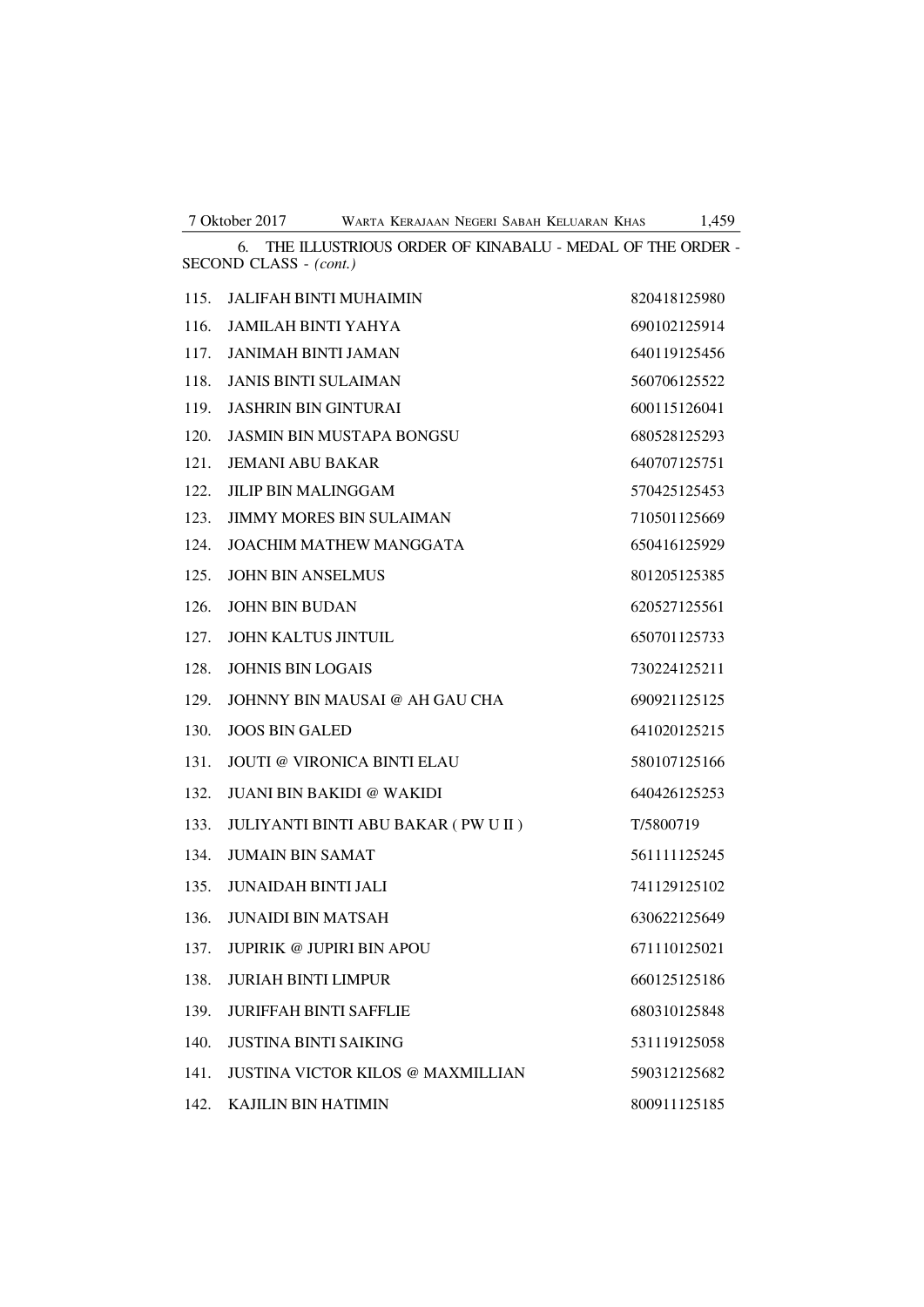| THE ILLUSTRIOUS ORDER OF KINABALU - MEDAL OF THE ORDER -<br>6.<br>SECOND CLASS - (cont.) |                                     |              |  |  |
|------------------------------------------------------------------------------------------|-------------------------------------|--------------|--|--|
|                                                                                          | 143. KALONG BIN SENGKONG            | 630604125805 |  |  |
| 144.                                                                                     | KAMLAH HAJI ABDULLAH                | 681215125828 |  |  |
| 145.                                                                                     | <b>KAMRIN BIN SATAH</b>             | 680405125541 |  |  |
| 146.                                                                                     | <b>KASSIM BIN MUARI</b>             | 570207125375 |  |  |
| 147.                                                                                     | <b>KASUMAH MOHD SAID</b>            | 580214125014 |  |  |
| 148.                                                                                     | KHOO CHUI ENG                       | 730131125220 |  |  |
| 149.                                                                                     | <b>KOMOLINA LAIMON</b>              | 610725125416 |  |  |
| 150.                                                                                     | KONG SUI YUN @ NANCY                | 500616125276 |  |  |
| 151.                                                                                     | <b>LACHIUS BIN MICHAEL</b>          | 560226125099 |  |  |
| 152.                                                                                     | LATIFAH BINTI HINDI                 | 650613125530 |  |  |
| 153.                                                                                     | <b>LEE CHING WAN</b>                | 580509125556 |  |  |
| 154.                                                                                     | <b>LEE LAN THAI</b>                 | 630827125108 |  |  |
| 155.                                                                                     | <b>LEE YUN SUNG</b>                 | 590701125395 |  |  |
| 156.                                                                                     | <b>LESLEY LEEANN ESTROP</b>         | 861228495180 |  |  |
| 157.                                                                                     | LIEW KIM FAH                        | 660712135282 |  |  |
| 158.                                                                                     | LIM LEE BAU @ MARCELLA VINCENT      | 720926125268 |  |  |
| 159.                                                                                     | <b>LIM LI MIN</b>                   | 681022086332 |  |  |
| 160.                                                                                     | LIM MUI CHENG                       | 610419015278 |  |  |
| 161.                                                                                     | LIM MUI LIN @ MELISSA LIM           | 610507125012 |  |  |
| 162.                                                                                     | LIMBUNI @ FLORA BINTI MINDOL        | 580715125426 |  |  |
| 163.                                                                                     | LINAH BAGU @ SITI NURLINA ABDULLAH  | 660317125404 |  |  |
| 164.                                                                                     | LIND BIN KINDASAN @ RICHARD (KPL/S) | 621126125477 |  |  |
| 165.                                                                                     | LO LEE TSIN @ JANICE LO             | 580106125180 |  |  |
| 166.                                                                                     | <b>LONGGIT BIN GISAS</b>            | 530302125393 |  |  |
| 167.                                                                                     | LONING TOKUYUK @ FREDOLINE          | 680216125665 |  |  |
| 168.                                                                                     | <b>LOW SU GOH</b>                   | 620527125174 |  |  |
| 169.                                                                                     | LUCIA BINTI AHMAD                   | 610203125056 |  |  |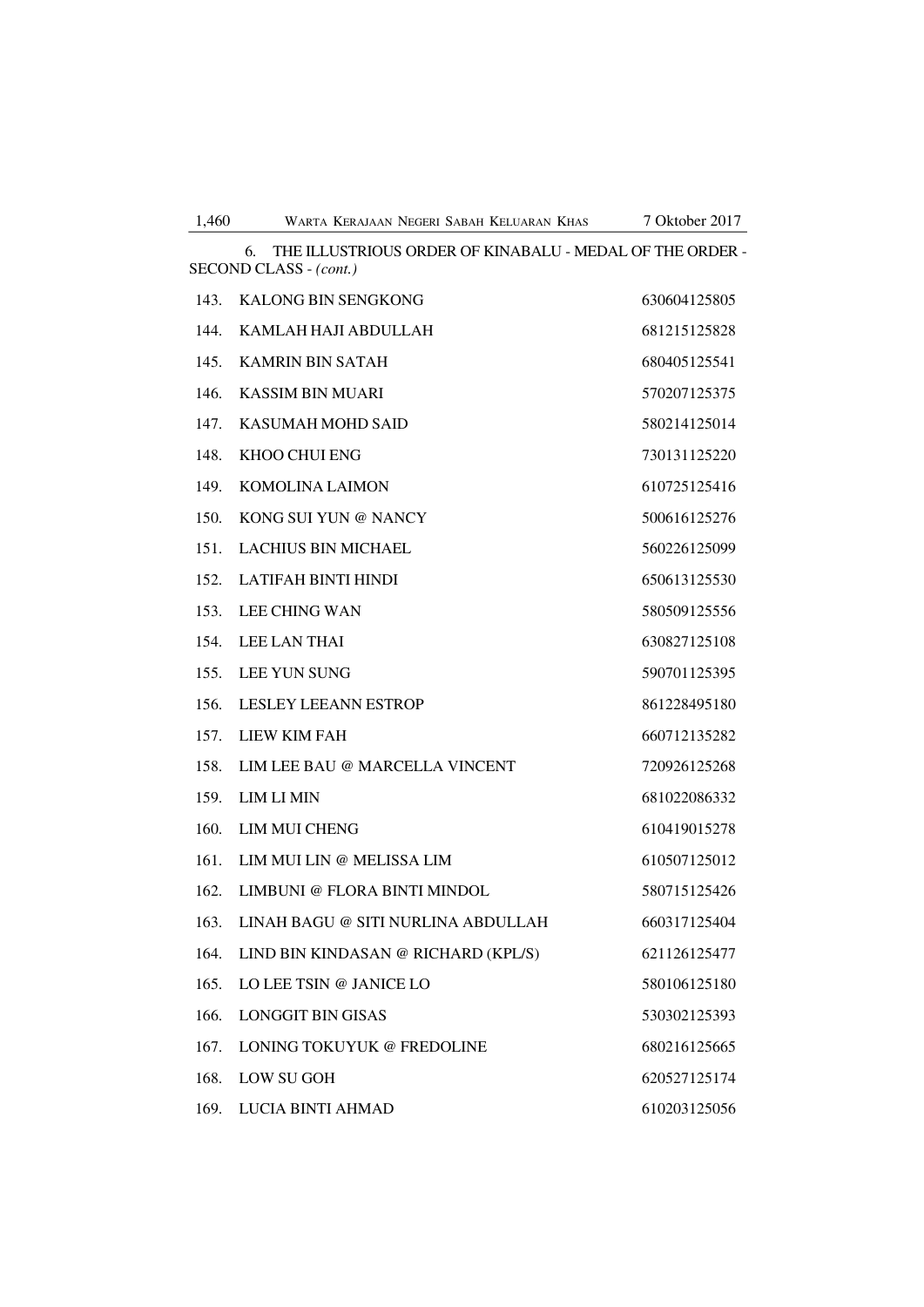| SECOND CLASS - (cont.) |                                           |              |  |
|------------------------|-------------------------------------------|--------------|--|
| 170.                   | LUZINIE JUDY EYONG                        | 600128125304 |  |
| 171.                   | <b>MADINE BIN MAJID</b>                   | 700313125419 |  |
| 172.                   | <b>MAIDEN BIN WASLY</b>                   | 581101125469 |  |
| 173.                   | MAIKAT BIN GINDARO @ GINDARA              | 550514125123 |  |
| 174.                   | <b>MALI LUNSU</b>                         | 581212125103 |  |
| 175.                   | <b>MALIK LUMAN</b>                        | 700325125117 |  |
| 176.                   | MARIA BINTI ABD RAHMAN (HAJAH)            | 570412715120 |  |
| 177.                   | MARIA SULEIMAN (DR)                       | 650627125478 |  |
| 178.                   | <b>MARIANA GODFEE</b>                     | 680224125438 |  |
| 179.                   | <b>MARIANI BINTI YUNUS</b>                | 820421125164 |  |
| 180.                   | <b>MARINAH BINTI ANEH</b>                 | 600415125024 |  |
| 181.                   | <b>MARTIN AUGUSTINE</b>                   | 571112125211 |  |
| 182.                   | MARY @ MARYSIA BINTI MUNTING              | 621120125468 |  |
| 183.                   | MARY EBAN @ GON                           | 581128125514 |  |
| 184.                   | <b>MARY WILLIAM MAHMUD</b>                | 570405125376 |  |
| 185.                   | <b>MASLIAH BINTI LAISE</b>                | 580608125244 |  |
| 186.                   | <b>MAT KASSIM BIN MALIH</b>               | 741118125975 |  |
| 187.                   | <b>MAWARTI BINTI ABD FATAH</b>            | 620919125368 |  |
| 188.                   | <b>MAYOR KAV JEMMY SITORUSTUA SITORUS</b> | S294011      |  |
| 189.                   | <b>MAZLIN BINTI NORDIN</b>                | 670121105996 |  |
| 190.                   | MD SOIB BIN MAT ISA                       | 610709025511 |  |
| 191.                   | MD WASLY BIN LAKAT                        | 621017125291 |  |
| 192.                   | <b>MELAKA BIN KASURAH</b>                 | 590817126015 |  |
| 193.                   | MEYLIN BIN IMPOU @ ROGER MEYLIN IMPOU     | 610724125609 |  |
| 194.                   | <b>MICHAEL BIN BASARAH</b>                | 620925125559 |  |
| 195.                   | <b>MICHAEL BIN LATONG</b>                 | 600824125295 |  |
| 196.                   | MICHAEL CHRISTOPHER KILROY AUGUSTIN       | 541223106163 |  |

6. THE ILLUSTRIOUS ORDER OF KINABALU - MEDAL OF THE ORDER -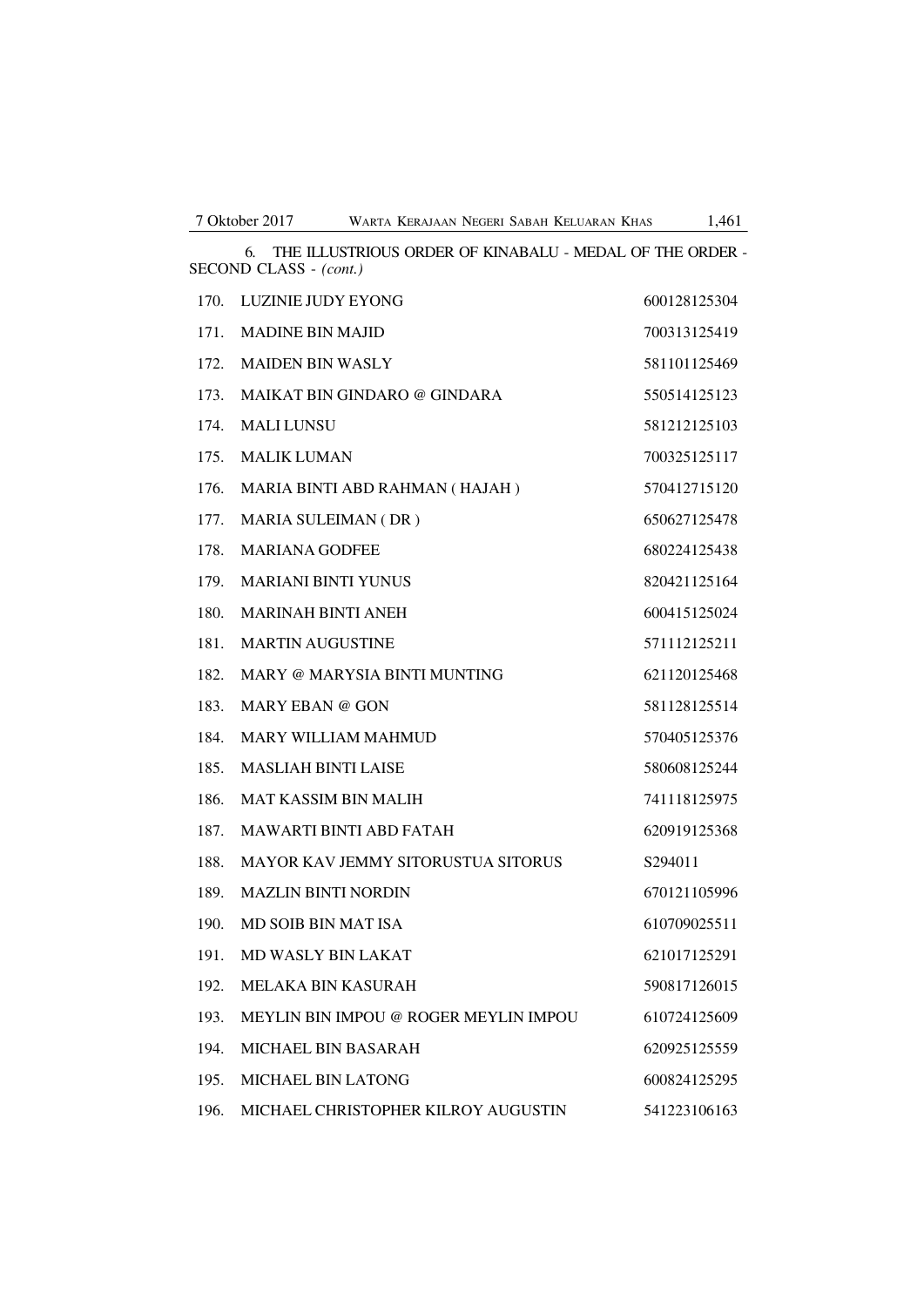| 1.462<br>WARTA KERAJAAN NEGERI SABAH KELUARAN KHAS | 7 Oktober 2017 |
|----------------------------------------------------|----------------|
|----------------------------------------------------|----------------|

6. THE ILLUSTRIOUS ORDER OF KINABALU - MEDAL OF THE ORDER - SECOND CLASS - *(cont.)* 197. MIMON @ CAROLINE BINTI BOSS 600509125404 198. MISNIH BINTI SAGI 570810125465 199. MOHAMAD BIN NASIP 631224125533 200. MOHAMAD IRWANDHY BIN PAIJAN 850911135937 201. MOHAMAT @ MOHD LANI BIN MANAT 390816125897 202. MOHAMMAD BADAL BIN MADDAIL 860605496417

| 203. | MOHD BISI @ KHAIRUL BIN JAMIT @ SAMIT    | 630111125575 |
|------|------------------------------------------|--------------|
| 204. | <b>MOHD RAHIM BIN RAHMAN</b>             | 650822086371 |
| 205. | <b>MOHD RIDZUAN BIN MADDA</b>            | 791220125221 |
| 206. | <b>MOHD SUFRIE BIN MD WASLI</b>          | 740905125179 |
| 207. | MOHD SYAFIQ ANYEI LOHAT ABDULLAH (SJN/D) | RF/134899    |
| 208. | <b>MOHD YUSOFF MAGHRIBI</b>              | 580510126409 |
| 209. | <b>MOHIDIN BIN HAMZAH</b>                | 460503125399 |
| 210. | <b>MOK CHAI HAR</b>                      | 601031125062 |
| 211. | <b>MOKSAN BIN DOMPOK</b>                 | 661201126039 |
| 212. | <b>MONICA ATTAP</b>                      | 641014125534 |
| 213. | MUHD NUR ABDULLAH @ MALUTING             |              |
|      | <b>BIN SAGINDOI</b>                      | 680503125545 |
| 214. | MUSA SINGA @ JAMES                       | 600720125215 |
| 215. | <b>NEMEY JONNES</b>                      | 850417125660 |
| 216. | NOORAINI NOORIMAN                        | 630109125066 |
| 217. | <b>NOORDIN BIN PERUS</b>                 | 600724125079 |
| 218. | NORAIDAH BINTI MATSARUDDIN               | 790202125522 |
| 219. | <b>NORAINAH BINTI HUSIN</b>              | 851118126254 |
| 220. | NORDIN BIN SALIM @ SALID                 | 640413125553 |
| 221. | NORKATAH @ NORAINI BINTI PUDDIN          | 710627125576 |

222. NORLAIDAH ABBAS @ ABAS 680319125094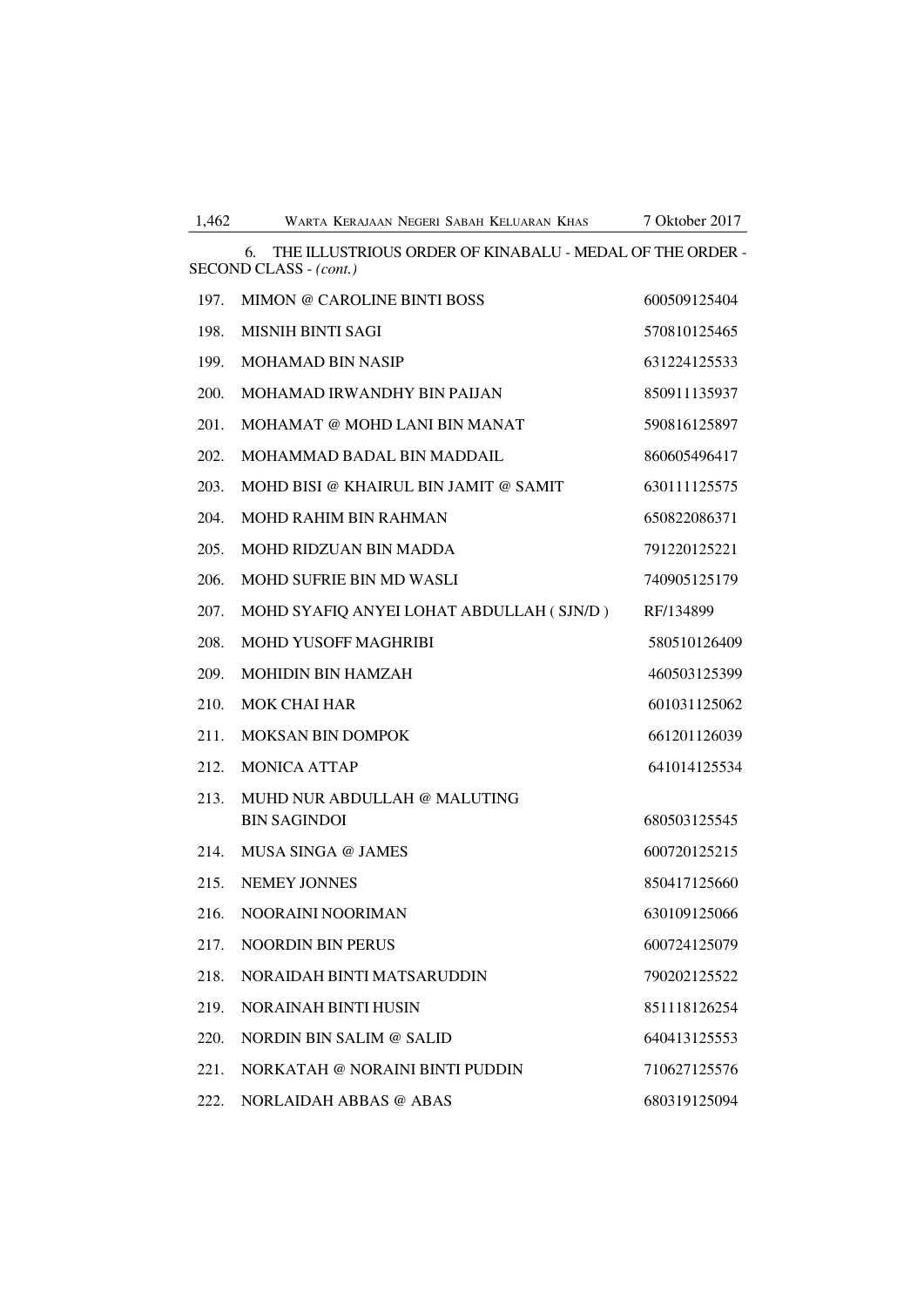6. THE ILLUSTRIOUS ORDER OF KINABALU - MEDAL OF THE ORDER - SECOND CLASS - *(cont.)*

|      | 223. NORLELA BINTI RASICK        | 840820126218 |
|------|----------------------------------|--------------|
|      | 224. NORLIAH BINTI SUKOR         | 610803125076 |
|      | 225. NURAHIM BIN ABD RAHIM       | 650209125045 |
| 226. | OSMAN @ KASSIM BIN GANI @ GHANI  | 661022125153 |
| 227. | OSMAN BIN HAJI AJIRULLAH         | 480508125193 |
|      | 228. OSMAN BIN HASSAN            | 490112125073 |
|      | 229. PARASI BIN TERAPUN @ THOMAS | 590112125805 |
|      | 230. PATRICK BIN EMMANUEL        | 560914125287 |
|      | 231. PG SAID BIN PG CHUCHU       | 470207125023 |
|      | 232. RABANIA BINTI RAHMAN        | 860625496342 |
|      | 233. RABHA BIN HAJI IDRIS (HAJI) | 680918135905 |
|      | 234. RAIMAH BINTI YUSOF          | 590908125376 |
|      | 235. RAMAN A/L ANTHONY           | 700102089729 |
| 236. | <b>RASHID BIN DRIP</b>           | 660801125887 |
|      | 237. RATENI BINTI ABDULLAH       | 800114125808 |
|      | 238. RESNAH BINTI JEKRIAH        | 611012125090 |
| 239. | REYNAL LAWRENCE ODONG            | 850922125901 |
|      | 240. RICHARD BIN JOHAN           | 761206125797 |
|      | 241. RICKO BIN BIOU              | 830201125567 |
|      | 242. RINAH BINTI LINGGOM         | 781001125820 |
|      | 243. RINAH BINTI SANDAR          | 740709125366 |
|      | 244. ROBIN BIN LAMPAKAS          | 661221125113 |
|      | 245. RODOFH @ RUDOLF BALAMUN     | 690629125857 |
| 246. | ROMZI BIN MOHAMMAD               | 700510126277 |
| 247. | ROSINAH BINTI ABDULLAH           | 670613125088 |
|      | 248. ROSINAH BINTI NAAB          | 640905125330 |
|      | 249. ROSLAN BIN AMAT             | 711015125705 |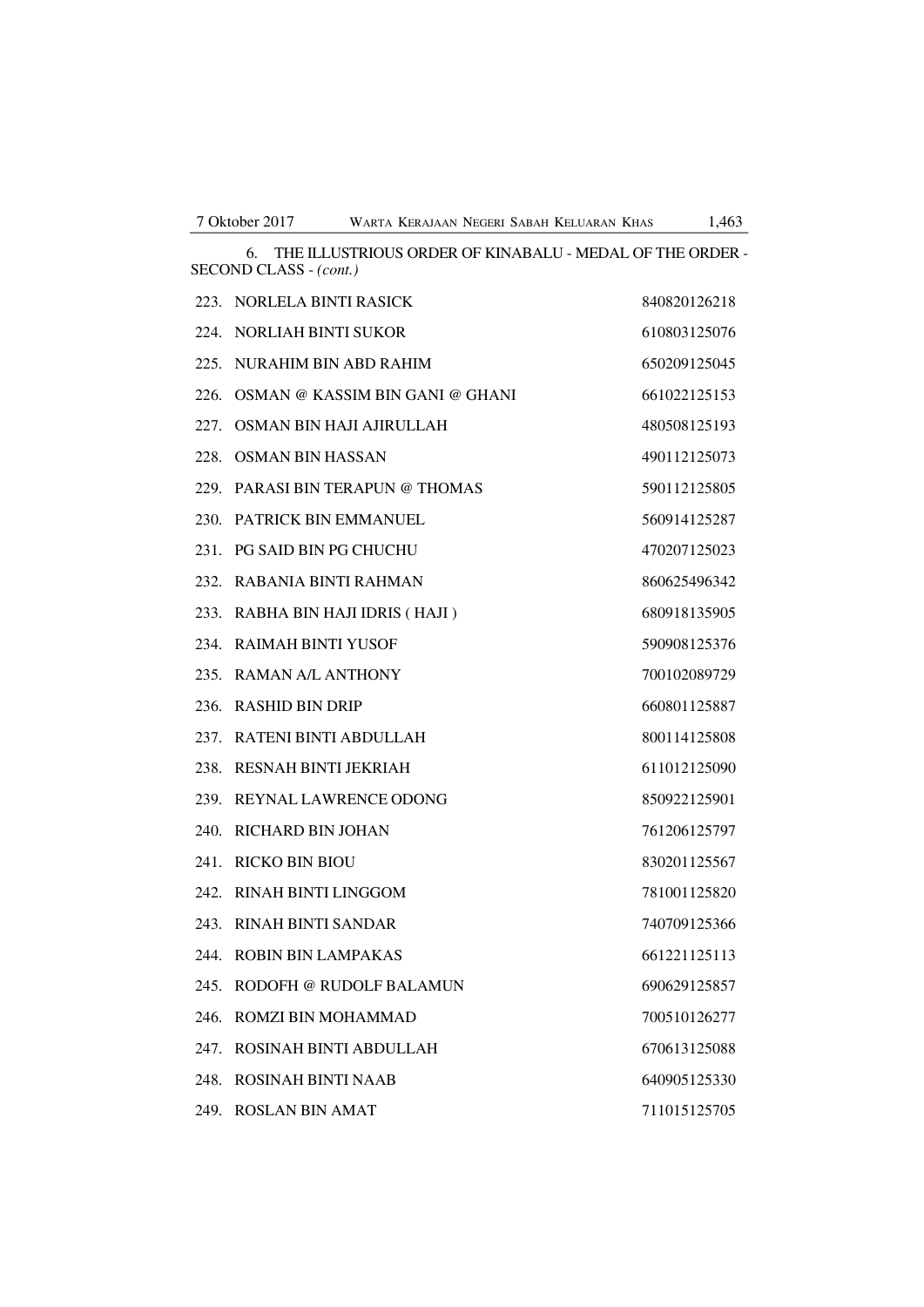|      | THE ILLUSTRIOUS ORDER OF KINABALU - MEDAL OF THE ORDER -<br>6.<br>SECOND CLASS - (cont.) |              |
|------|------------------------------------------------------------------------------------------|--------------|
|      | 250. ROSLAN BIN LADOLO                                                                   | 700823125777 |
| 251. | <b>ROSLIEE BIN SUYUT</b>                                                                 | 730128125983 |
|      | 252. ROSNAH BINTI TANAKAL                                                                | 590405125120 |
| 253. | <b>ROZLAN BIN OSMAN</b>                                                                  | 680224125489 |
| 254. | <b>RUSDI BIN BUSTAMI</b>                                                                 | 700311125491 |
| 255. | <b>RUSNIH BINTI AHMAD</b>                                                                | 591101125062 |
| 256. | <b>SADANGKING BIN ISAH</b>                                                               | 550515125483 |
| 257. | SALBIAH BINTI HAJI AHMAD                                                                 | 610517125390 |
| 258. | SALIM BIN DAMSAH ( PEGAWAI WARAN 1 TNL )                                                 | T/819277     |
| 259. | <b>SALMAH BTE HAJI MOHD AMIN</b>                                                         | 591028125196 |
| 260. | SAMAT BIN LAKAI @ ALBERT SAMAT LAKAI                                                     | 520909125067 |
|      | 261. SAMSIAH BINTI TAIB                                                                  | 591003015476 |
| 262. | <b>SAMSUDDIN BIN MAT RASID</b>                                                           | 690515085383 |
| 263. | <b>SAMSUDIN BIN ABDUL MUIN</b>                                                           | 640519125471 |
|      | 264. SATUMIN BIN SULAIMAN                                                                | 590727125027 |
| 265. | SELAMAT BIN IPUL @ SELAMAT BIN ISMAIL (DRS)                                              | 591022125275 |
| 266. | <b>SHAMPSON BIN KAPONG</b>                                                               | 631009125389 |
| 267. | SHARIFF ABDUL RAHMAN BIN SHARIFF OMANG                                                   | 570720125421 |
| 268. | <b>SHAZILY BIN NAGA</b>                                                                  | 550204125209 |
| 269. | SHELLEY LIEW MUI LIN @ SHIRLEY LIEW                                                      | 670519125292 |
| 270. | <b>SHIM VUN MING</b>                                                                     | 771223125499 |
| 271. | SIGOL @ TONY SIGOL BIN PINGOH                                                            | 581020125045 |
| 272. | SITI DHARLINAH BINTI HAJI DARMA                                                          | 780519125054 |
| 273. | SITI LABAWAN BINTI DATU AHMAD (HAJAH)                                                    | 590903125086 |
| 274. | SITI SARIMAH BINTI JAMAL                                                                 | 640806085310 |
| 275. | SITI ZURAIDAH @ ZURAINI BINTI JAMIRIN                                                    | 721024125124 |
| 276. | SITTI ZUREEYANAH BINTI MOHAMAD RAFEEK                                                    | 850411125758 |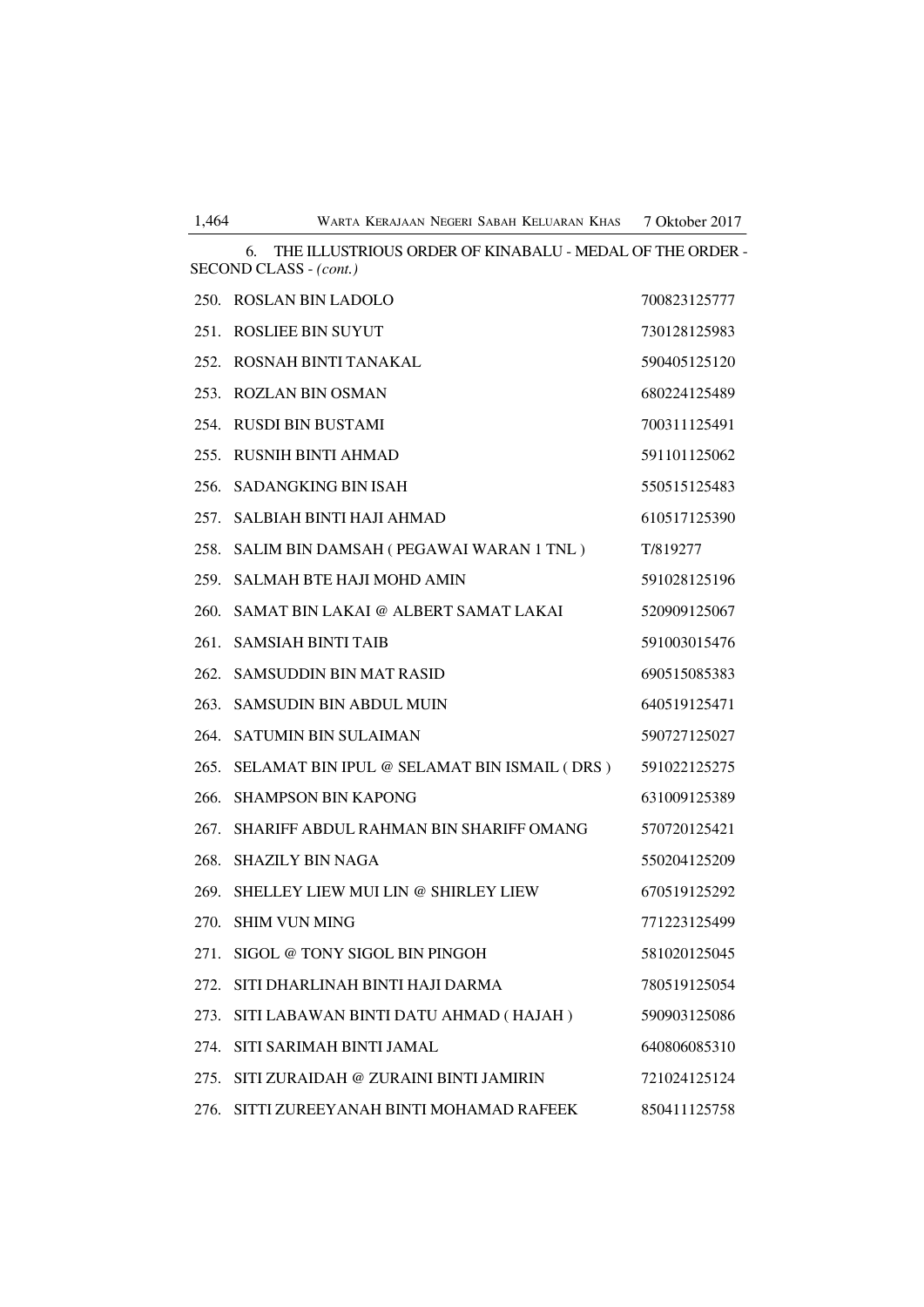6. THE ILLUSTRIOUS ORDER OF KINABALU - MEDAL OF THE ORDER - SECOND CLASS - *(cont.)* 277. SOGON BIN SAGARON 641220125877 278. SOMMY BINTI JUMAT 680514125372 279. SOPIOH BIN OMBON 580630125195 280. STAYSIE STEPHEN 860324495864 281. SUHARDI BIN SYAHRIL 820528125279 282. SUHARIMAN BIN SULAIMAN 721201125003 283. SULAIMAN BIN ISMAIL 570211125677 284. SUPLIN @ MARY BINTI MAJATI 530514125192 285. SUSIN BIN AMAD 621105125101 286. SYLVESTER STEPHEN KONDU 591204125153 287. SYURIAHNEH BINTI OPEN 800415125872 288. TAHIR BIN ANTOK 611208125463 289. THAM SIAW SHIUNG 289. 2002 2003125329 290. THIAGARAJAN A/L DORAISAMY 610321075619 291. THIEN NYUK YING 530806125251 292. TONY BIN MADAN 711230125249 293. UDEK @ BENEDICT BIN LUNDAN 720602125341 294. WALTER RAYMOND 650408125005 295. WASRY BIN TARIJIN 770823125113 296. WONG JIN SOON 890924125899 297. WONG SAI TAI 470917125187 298. WONG SU CHIN 680510125586 299. YAPILIN BIN NAWAWI 590402125977 300. YONG THAU FUI @ NIXON YONG 690128125031 301. YUMAN BIN SIKIN 510308125329 302. ZAINI BIN NOIL 720405125529 303. ZARINA BINTI JAAFAR 670605106418 304. ZAUDI BIN ABDUL 570803125355 305. ZEE YONG MEI 670610125816 306. ZULKIFLI BIN ZAINAL 610508125305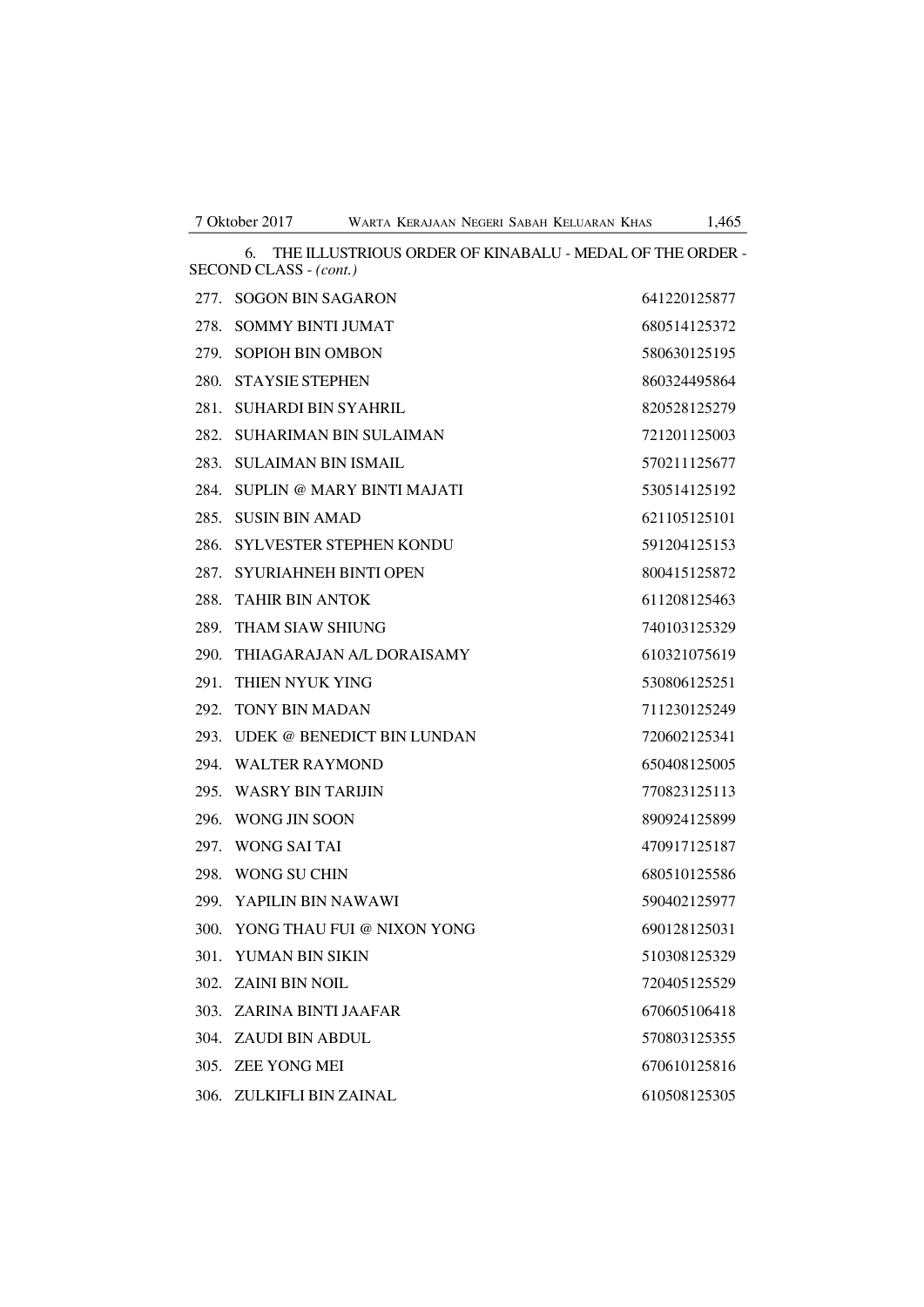7. THE ILLUSTRIOUS ORDER OF KINABALU - CERTIFICATE OF HONOUR

**No. 344** [No. JKM(R) 500-1/15 Klt. 2

His Excellency the Yang di-Pertua Negeri has been pleased to approve the award of Certificate of Honour to the following:-

| 1.  | AB KARIL BIN KALIBUNG                   | 580101127849 |
|-----|-----------------------------------------|--------------|
| 2.  | ABD RAJAN BIN ASPALA                    | 571118125415 |
| 3.  | <b>ABDUL HADIE BIN MENJAN</b>           | 720518125875 |
| 4.  | ABDUL KADIR BIN AB HALALAN              | 641005125559 |
| 5.  | ABU BAKAR BIN TARAJI                    | 650725125631 |
| 6.  | ADEREN BIN YAGANG                       | 770917125683 |
| 7.  | AHADAALI BIN ABDUL JALIL                | 690525126265 |
| 8.  | <b>AHMAT BIN ANTAMIT</b>                | 611011125785 |
| 9.  | <b>AJAT BIN MUMIN</b>                   | 610423125445 |
| 10. | ALEX BIN DENNIS                         | 850716125193 |
| 11. | ALIZAH BINTI AWANG HASIM @ AWANG HASHIM | 660410125038 |
| 12. | AMINAH BINTI AHMAD                      | 610319125058 |
| 13. | ARBAIN BIN JAPAR                        | 570929125457 |
| 14. | ARFEAH BINTI AMIRUL                     | 801206125088 |
| 15. | AWANG FAISAL ASSYIFFA BIN AG RAHIM      | 850210615013 |
| 16. | AWANG UDIN BIN KANDA                    | 620807125523 |
| 17. | <b>AZLAN BIN ALIAMAT</b>                | 820821125921 |
| 18. | <b>BAIDAH BINTI SHARIF MUHAMMAD</b>     | 780720125988 |
| 19. | <b>BANIUS JAKUL</b>                     | 610526125499 |
| 20. | <b>BANJAP BINTI GATAUSA</b>             | 620412126038 |
| 21. | <b>BASSRAN BIN BANI</b>                 | 730215125295 |
| 22. | BENREZA HEZERY UZAIR YAHAYA             | 800316125535 |
| 23. | CHAU AINEE @ RACHEL                     | 711216125074 |
| 24. | CHEOH HIGH WEAL                         | 830418125947 |
| 25. | DARMANSAH BIN TAHIR                     | 580110125853 |
| 26. | DARUL SYIRKHAN BIN YUSOF                | 850317125575 |
| 27. | DASNI BIN DAUD                          | 850710125037 |
| 28. | DAYANG MASTURAH BINTI MUSRIN            | 800412125068 |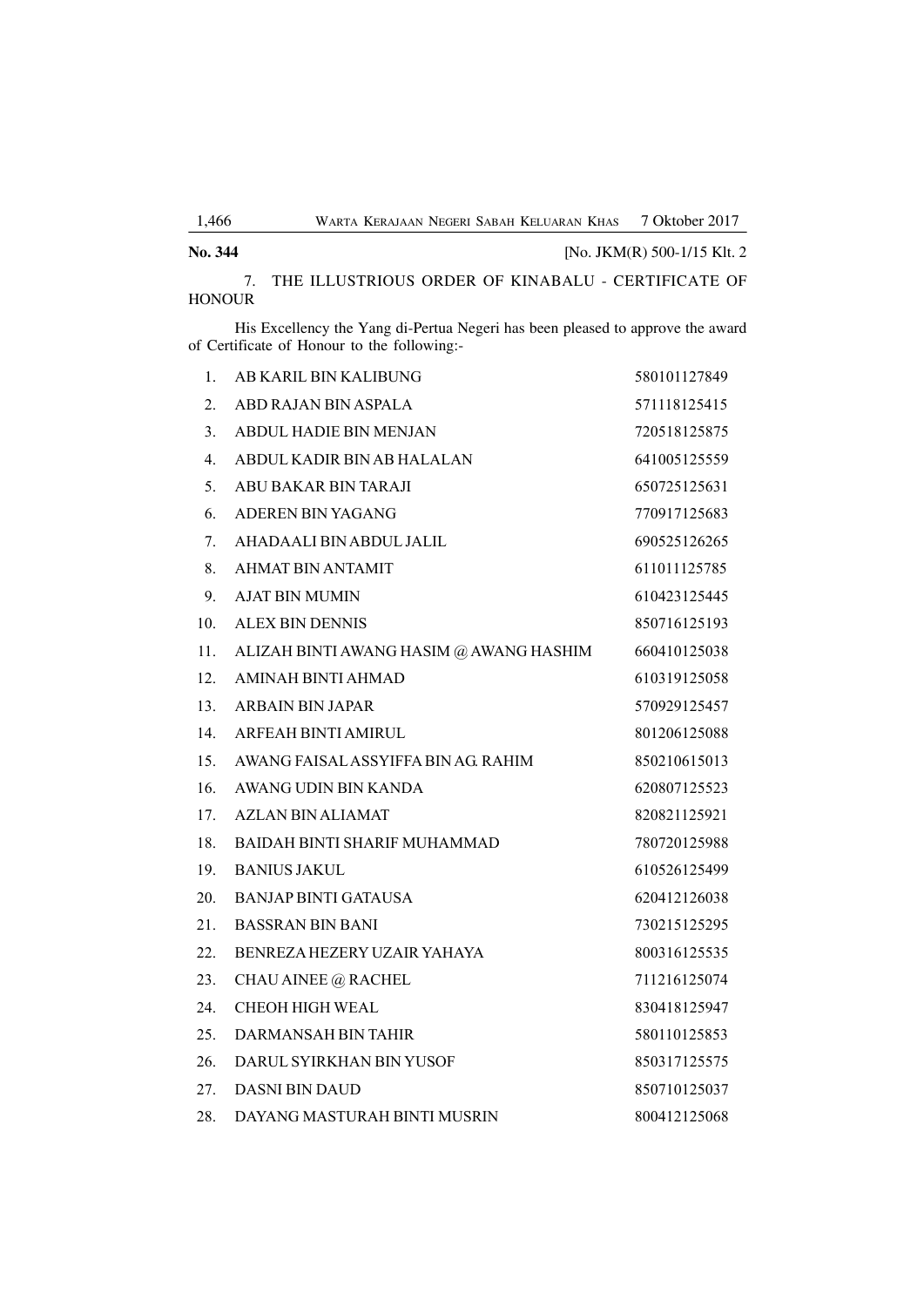|     | 7. THE ILLUSTRIOUS ORDER OF KINABALU - CERTIFICATE OF<br>HONOUR - (cont.) |              |
|-----|---------------------------------------------------------------------------|--------------|
| 29. | <b>DENISIUS BENEDICT JIMITH</b>                                           | 640225125679 |
| 30. | <b>DICSON ANAK SAUH</b>                                                   | 820118125567 |
| 31. | DIMO BIN LAMADA                                                           | 690520125693 |
| 32. | <b>DOMANICK JOHN RAJIMIN</b>                                              | 129455       |
| 33. | <b>DULIAH BINTI LUJOM</b>                                                 | 580325125148 |
| 34. | <b>DUON BIN PUKSANG</b>                                                   | 590111125379 |
| 35. | <b>ENEYCIA DOULUS</b>                                                     | 860810495296 |
| 36. | ERWAN BIN ABDUL JALIL                                                     | 740407125213 |
| 37. | FATIMAH BINTI JIMADI                                                      | 690618125712 |
| 38. | <b>FENCIS THOMAS @ FRANCIS</b>                                            | 630225125389 |
| 39. | FONG HING MOL                                                             | 591002125163 |
| 40. | FRIDAY BIN DAMALUS POYOYAU                                                | 750829125589 |
| 41. | <b>HAILLY BIN JAMIHIU</b>                                                 | 781116125249 |
| 42. | <b>HAMSAH BINTI TARUDIN</b>                                               | 590417125224 |
| 43. | HARIMAH BINTI UTUBIL@ HUSNAH BT AB. RAHIM                                 | 640114125430 |
| 44. | <b>HARIMAMON BIN PADAHARUN</b>                                            | 660509125572 |
| 45. | <b>HASMI BINTI AMBOTOWO</b>                                               | 640726125618 |
| 46. | <b>HASSAN BIN DAMIT</b>                                                   | 580709125251 |
| 47. | <b>HASSAN BIN JAWA</b>                                                    | 630729135185 |
| 48. | HAZLINAH BINTI MOHD DANI                                                  | 820926126488 |
| 49. | <b>ISMAIL BIN WAKAP</b>                                                   | 580109125581 |
| 50. | IZHARUDIN BIN JALALUDIN                                                   | 710804105075 |
| 51. | <b>JAFFAR BIN MOHADASAN</b>                                               | 620301125091 |
| 52. | JAIMAH BINTI UMAR                                                         | 750305125186 |
| 53. | <b>JAKIY TAYAN</b>                                                        | 690609125331 |
| 54. | <b>JALIL BIN MAD HARUN</b>                                                | 580823125407 |
| 55. | <b>JALING BIN KUAK</b>                                                    | 510912125253 |
| 56. | <b>JAMALUDDIN BIN LAJUMA</b>                                              | 651029125421 |
| 57. | <b>JAMBRI BIN GIAU</b>                                                    | 780808125253 |
| 58. | <b>JAMIL BIN M ZAKARIAH @ MAJINGKIN</b>                                   | 750709125787 |
| 59. | JAUNDI @ SAIDI HAJI JALI                                                  | 690827125663 |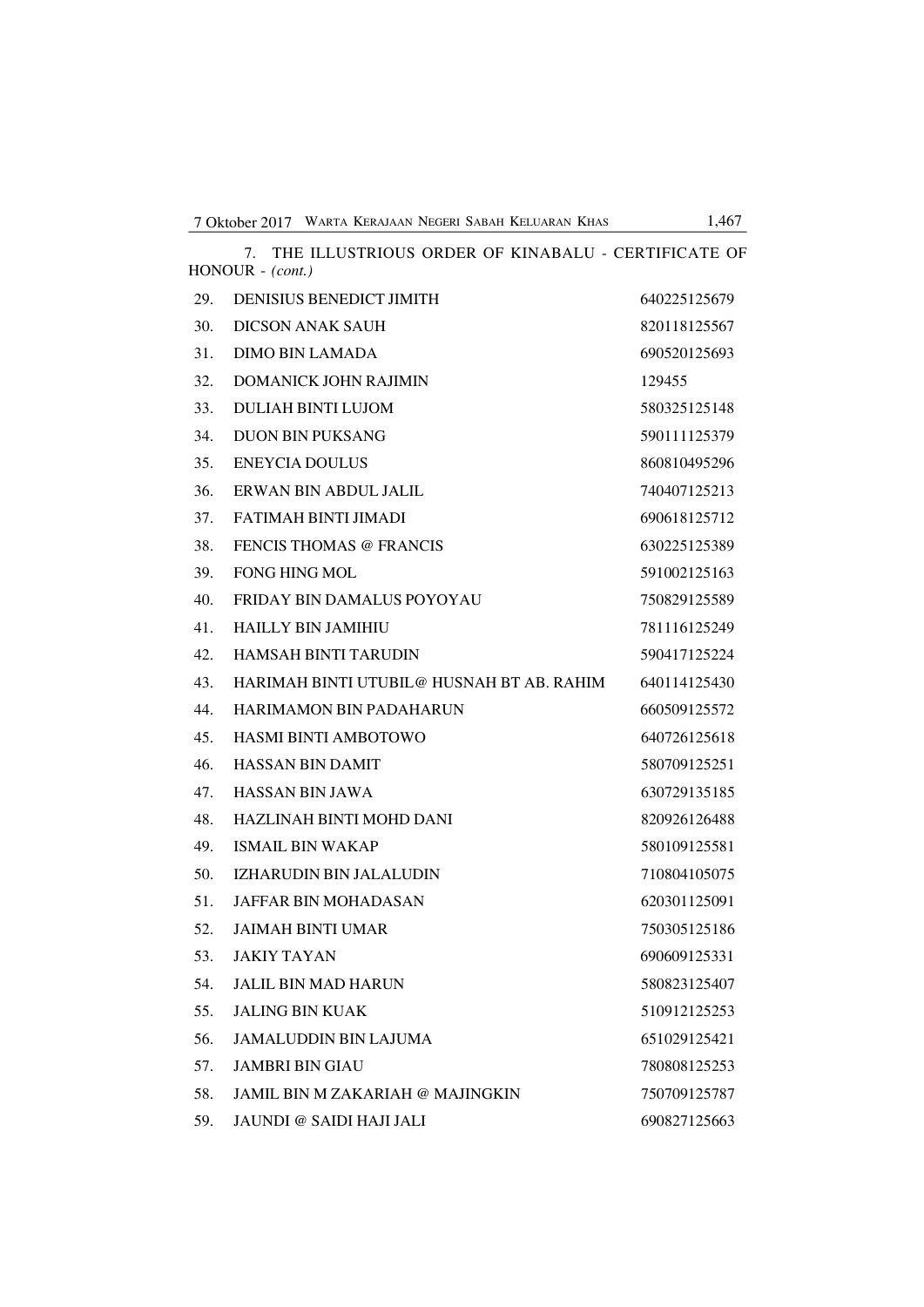|     | THE ILLUSTRIOUS ORDER OF KINABALU - CERTIFICATE OF<br>7.<br>HONOUR - (cont.) |              |
|-----|------------------------------------------------------------------------------|--------------|
| 60. | <b>JINIS BIN ARIS</b>                                                        | 631230125193 |
| 61. | JOHANES @ JUTIN BIN SIGAH                                                    | 570814125377 |
| 62. | <b>JUBAIDAH BINTI MOHD ALI</b>                                               | 610315125624 |
| 63. | <b>JUHAIRI BIN JABIDIN</b>                                                   | 731017126571 |
| 64. | <b>JULIA @ MARGARETE LOWOYON</b>                                             | 581009125626 |
| 65. | JULITA @ ELISA BINTI SINGGARON                                               | 800214126166 |
| 66. | <b>KAMAL BIN KURUT</b>                                                       | 791015125433 |
| 67. | <b>KARTINI BTE KAMAR</b>                                                     | 580805125892 |
| 68. | KASSIM BIN AHMAD                                                             | 580828125561 |
| 69. | <b>KASSIM BIN ISMAIL</b>                                                     | 600503125331 |
| 70. | <b>KASSIM BIN TAU</b>                                                        | 550323125075 |
| 71. | KOPILIS @ DUMIS BIN MOTINGU                                                  | 570907125413 |
| 72. | KUSNAH BINTI KADIS                                                           | 670802125028 |
| 73. | LAJADU @ LAPADUWAI BIN YASUPPU                                               | 670421125593 |
| 74. | <b>LAPAI BAGOU</b>                                                           | 600621125623 |
| 75. | <b>LAW SIEW KONG</b>                                                         | 780809135357 |
| 76. | LEE ON TALU @ ANTHONY LEE                                                    | 591110125777 |
| 77. | LIDWINA GINSAWAT                                                             | 570902125174 |
| 78. | <b>LIEW YUEN HAN</b>                                                         | 500712125145 |
| 79. | LOKUMIN @ KEJOH BIN APAT                                                     | 631015125481 |
| 80. | <b>LUSIN BIN BALANGON</b>                                                    | 520405125549 |
| 81. | <b>MAHANI BINTI MUHAILI</b>                                                  | 890516125064 |
| 82. | MALJIB BIN MOHD SALLEH @ ENGGAM                                              | 620609125127 |
| 83. | <b>MARIAM BINTI OSMAN</b>                                                    | 590425125152 |
| 84. | <b>MARLINA BINTI MACPEE</b>                                                  | 771104125728 |
| 85. | <b>MASREN BIN ASUN</b>                                                       | 129480       |
| 86. | <b>MIJOH BIN SIPANIL</b>                                                     | 491020125409 |
| 87. | MOHAMED ADELI BIN SEBAN                                                      | 730214125023 |
| 88. | <b>MOHAMMAD BIN MESIR</b>                                                    | 580925125395 |
| 89. | MOHD ALI @ BIDIN BIN SIGOH                                                   | 591117125251 |
| 90. | <b>MOHD ASNI BIN NASIRAN</b>                                                 | 700831125451 |
| 91. | <b>MOHD JALIL ZAKARIA</b>                                                    | 641110125075 |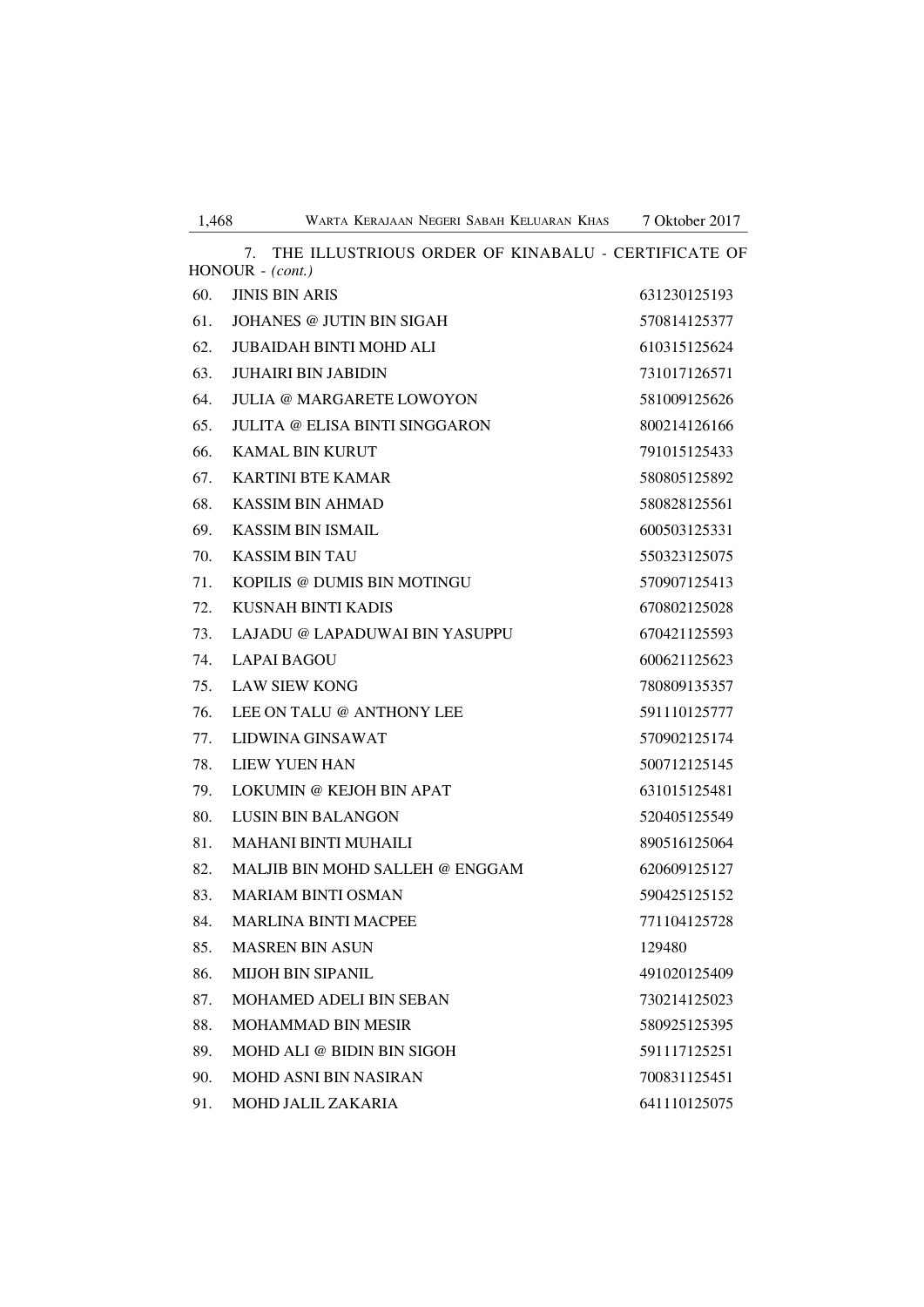7. THE ILLUSTRIOUS ORDER OF KINABALU - CERTIFICATE OF

HONOUR - *(cont.)* 92. MOHD SEN BIN MOIN 570404125585 93. MOHD SHAHRULIZAWAN BIN MOHD MOKHTAR 771127125149 94. MOHD YUSRI BIN ABDULLAH 850116055195 95. MOTHAR BIN SIDEK 670130135791 96. MULIYADI BIN ABDUL HARI 740928125905 97. MUSLIMIN BIN HASHIM 570304125609 98. NELDY VINCENT MISIN 700901125327 99. NISHVAN NAIDU A/L ACHUNAIDU 900318085045 100. NOR AZIZAH BT SALLEH 720310025146 101. NORHAYATI ABDULLAH @ VUNG MUI CHIN 570816125020 102. NUR ATIQAH BINTI MAMUD 890724125528 103. OTHMAN BIN IMAN 601210125607 104. PANUNDA BIN RIGAH @ MOHD NIZAM ABDULLAH 600301125907 105. RAHIMA @ RAHIMAH BINTI SHAMSUDDIN 740908125158 106. RICKY HONG CHEE KIONG 830217125633 107. ROSE BINTI ULAK 610814125266 108. RUMIET BIN SITIN 701009125785 109. RUSNAH BINTI TARAJI 590918125125 110. SABDIN BIN JELI 711028125739 111. SABTAR SINDAD @ SABTAR SINDAN 710115125505 112. SAFEE BIN UTOH ASIBIH 700717125757 113. SAHARAH BINTI ABDUL RAUF 661125125244 114. SAIKUL BIN MANUNG @ SAYZAL 740526125777 115. SALZIELAH BINTI SUHAIDEH 900904125812 116. SAMSIAH BINTI ALMALEK 720608125764 117. SAMSUDDIN BIN MAIGA 600502125719 118. SARIDAH BINTI AB LAKATA 700603125724 119. SARIWADI BIN AHMAT 780718125399 120. SENIWATI BINTI BUDIN 750721125704 121. SERBANUN BINTI JALI @ BANUN BINTI JALIE 610120125552

122. SERVARIOS LOJUNGIN 620902125775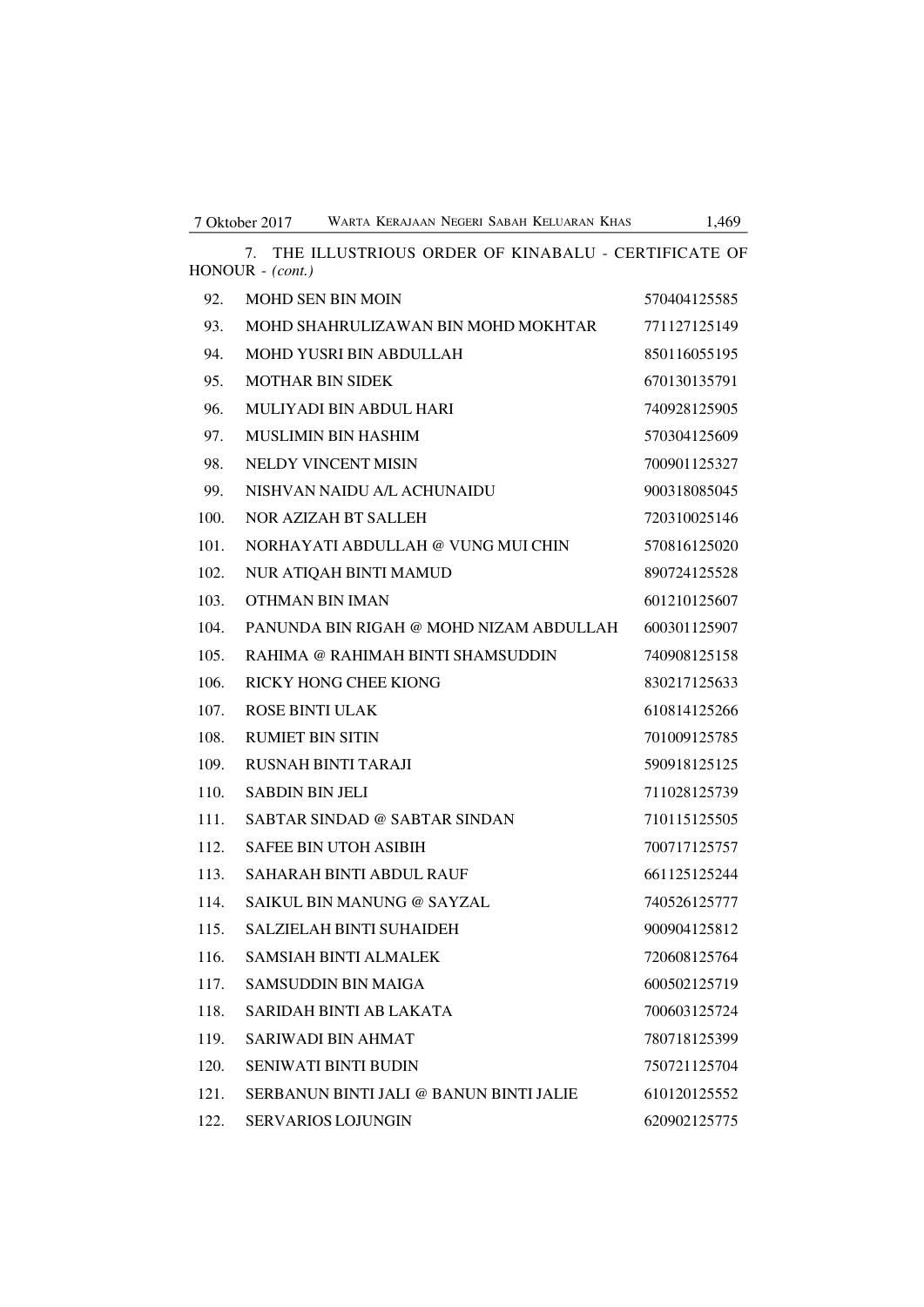| 1,470 | WARTA KERAJAAN NEGERI SABAH KELUARAN KHAS                                      | 7 Oktober 2017 |
|-------|--------------------------------------------------------------------------------|----------------|
|       | THE ILLUSTRIOUS ORDER OF KINABALU - CERTIFICATE OF<br>7.<br>$HONOUR - (cont.)$ |                |
|       | 123. SESAN SATU JOKO EKO PRASETYO YUNIOR                                       | S305294        |
| 124.  | <b>SITIM MONGKOI</b>                                                           | 580722125141   |
|       | 125. SONY BIN JAYA                                                             | 780905125175   |
| 126.  | <b>SU KON YIN</b>                                                              | 690429125123   |
| 127.  | <b>SUHARNI BINTI LADALLE</b>                                                   | 710220125160   |
|       | 128. SUMAH BINTI SUNGKIM                                                       | 660103125310   |
|       | 129. TAHIR BIN JAPAR                                                           | 570214125357   |
| 130.  | TAI NYUK VAN                                                                   | 680928125794   |
| 131.  | <b>TAN JIAN FEI</b>                                                            | 880311495249   |
| 132.  | TIAWA @ TINA BINTI KASIM                                                       | 610924125216   |
| 133.  | <b>TIMBANG BIN MAHMUD</b>                                                      | 590822125359   |
| 134.  | <b>TIN BIN TAMPISUNG</b>                                                       | 620927125501   |
| 135.  | <b>TIONG TIENIE KIEW MING</b>                                                  | 770722125042   |
| 136.  | TUN TIJA BINTI TINGKUN                                                         | 640814125036   |
|       | 137. VOO FUI SHUN                                                              | 760801125658   |
| 138.  | WAHID BIN AHMAD                                                                | 610622125093   |
| 139.  | WESLY BIN SIMON @ SIMUN                                                        | 770624125743   |
| 140.  | <b>WILFRED ALOYSIUS</b>                                                        | 690427125699   |
| 141.  | <b>WILLY FROUS DARINSOK</b>                                                    | 850918126573   |
|       | 142. WONG KAH YEE                                                              | 810710125997   |
|       | 143. YAACOB BIN AHMAD                                                          | 590616125323   |
|       | 144. YANAH BIN KABINDONG                                                       | 670707125011   |
|       | 145 ZAILANI BIN UMAR                                                           | 580205125821   |
|       | 146. ZAIN AZHAR BIN ABD RAHMAN                                                 | 650602125123   |
|       | 147. ZAITON BINTI OMAR                                                         | 590820015068   |
|       | 148. ZAITON BINTI SULAIMAN                                                     | 670112125434   |
|       | 149. ZAKARIA BIN LANSAB @ JUDING                                               | 711014125543   |
|       | 150. ZAKARIA BIN MUHAMMAD                                                      | 580428125335   |
|       | 151. ZAMRATI BINTI DUSU                                                        | 620323125180   |
|       | 152. ZULKEFLI BIN RAMLI                                                        | 701012125241   |